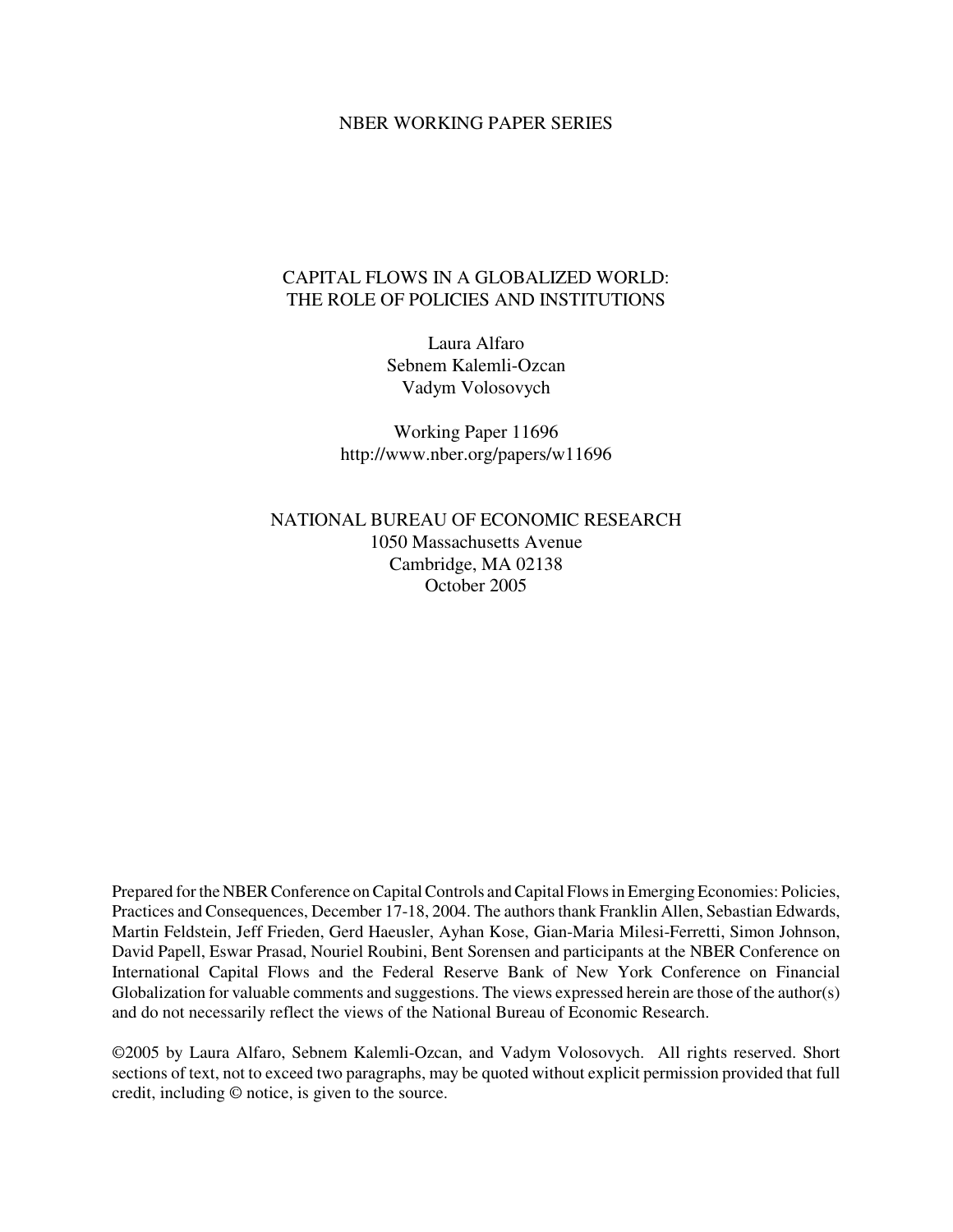Capital Flows in a Globalized World: The Role of Policies and Institutions Laura Alfaro, Sebnem Kalemli-Ozcan, and Vadym Volosovych NBER Working Paper No. 11696 October 2005 JEL No. F21, F41, O1

## **ABSTRACT**

We describe the patterns of international capital flows in the period 1970 - 2000. We then examine the determinants of capital flows and capital flows volatility during this period. We find that institutional quality is an important determinant of capital flows. Historical determinants of current legal institutions have a direct effect on foreign investments. Policy plays a significant role in explaining the changes in the level of capital flows over time and their volatility.

Laura Alfaro Harvard Business School

Sebnem Kalemli-Ozcan University of Houston Department of Economics Houston, TX 77204 and NBER sebnem.kalemli-ozcan@mail.uh.edu

Vadym Volosovych University of Houston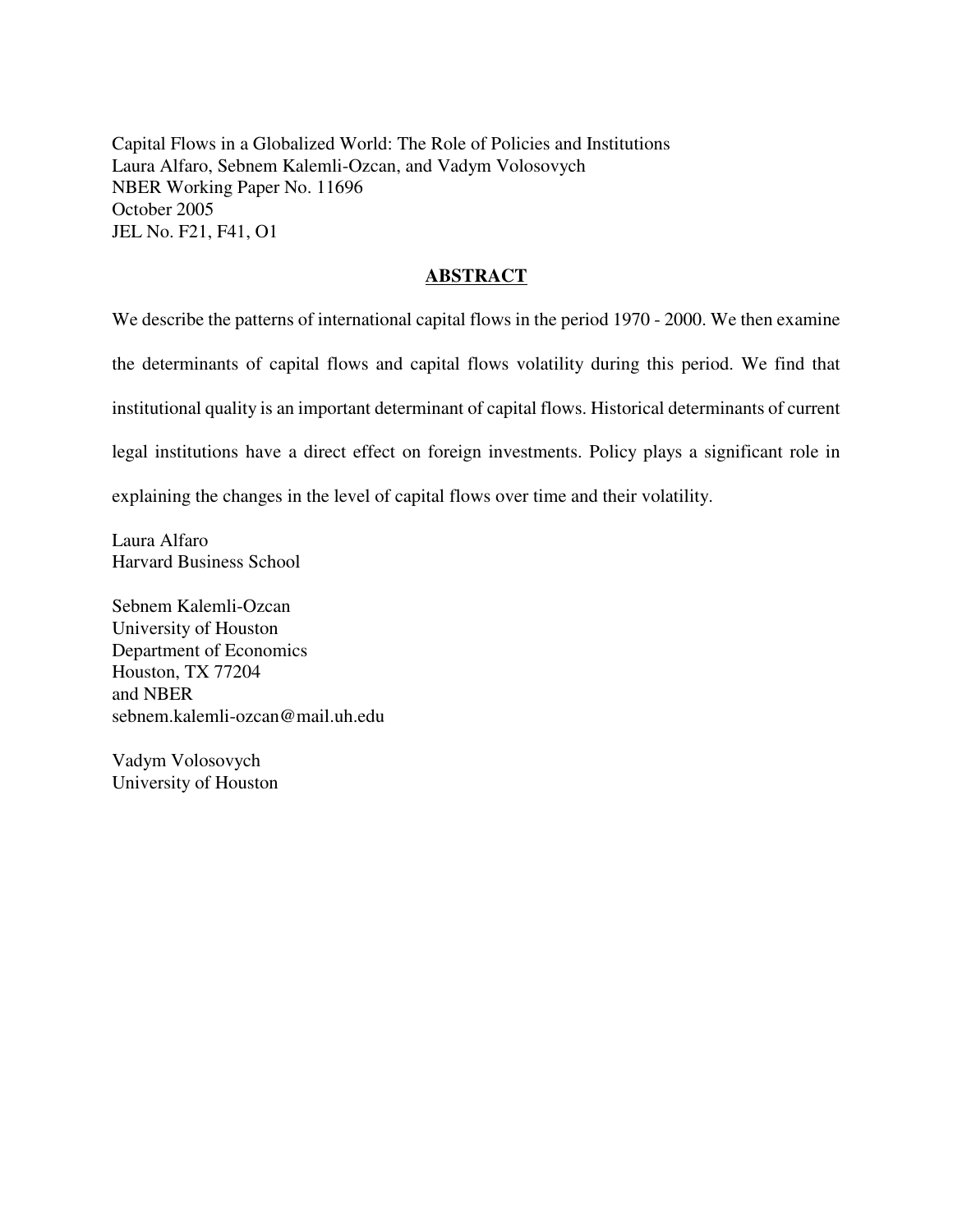## 1 Introduction

Controversy regarding the costs and benefits of globalization has taken center stage in policy and academic circles. While concerns over the benefits of capital mobility once voiced by John Maynard Keynes during the design of the Bretton-Woods System were nearly forgotten in the 1970s and 1980s, the crises of the last decade have revived the debate over the merits of international financial integration.

The most powerful argument in favor of international capital mobility, voiced among others by Stanley Fischer, Maurice Obstfeld, Kenneth Rogoff, and Larry Summers, is that it facilitates an efficient global allocation of savings by channelling financial resources to their most productive uses, thereby increasing economic growth and welfare around the world. But some other prominent academics are among the skeptics of international financial integration. Paul Krugman, for example, argues that countries that experience full-blown crises should use capital controls. Dani Rodrik claims that international financial liberalization creates higher risk of crises for developing countries. Even Jagdish Bhagwati, a fierce proponent of free trade, wonders if the risks of international financial integration might outweigh its benefits. As a result, recent research has focused on how to minimize the instability of international capital markets. Without a comprehensive understanding of the determinants of capital flows and their volatility, however, it is difficult to evaluate the different proposals that have been put forth to mitigate the negative effects of international capital mobility.

The determinants of international capital flows and their consequences for economic growth have been one of the most important issues in the international macroeconomics literature.<sup>1</sup> However, there is no consensus. Mainly, this is due to the fact that different researchers focus on different samples of countries (OECD countries versus emerging markets), different time-periods (1970s versus 1980s versus 1990s), and different forms of capital flows (foreign direct investment/portfolio equity flows versus debt flows or public flows versus private flows). For example, Calvo, Leiderman and Reinhart (1996) focus on the role of external (push) and internal (pull) factors as potential determinants of foreign investments using a cross-section of developing countries. They find that low interest rates in the U.S. played an important role in accounting for the renewal of capital flows to these countries in the 1990s. Edwards (1991) shows that government size and openness are important determinants of inward foreign direct investment (FDI) from OECD to developing countries, during the period 1971–1981. Wei (2000) and Wei and Wu (2002) use data on bilateral

<sup>&</sup>lt;sup>1</sup>See Prasad, Rogoff, Wei and Kose  $(2003)$  for an extensive review.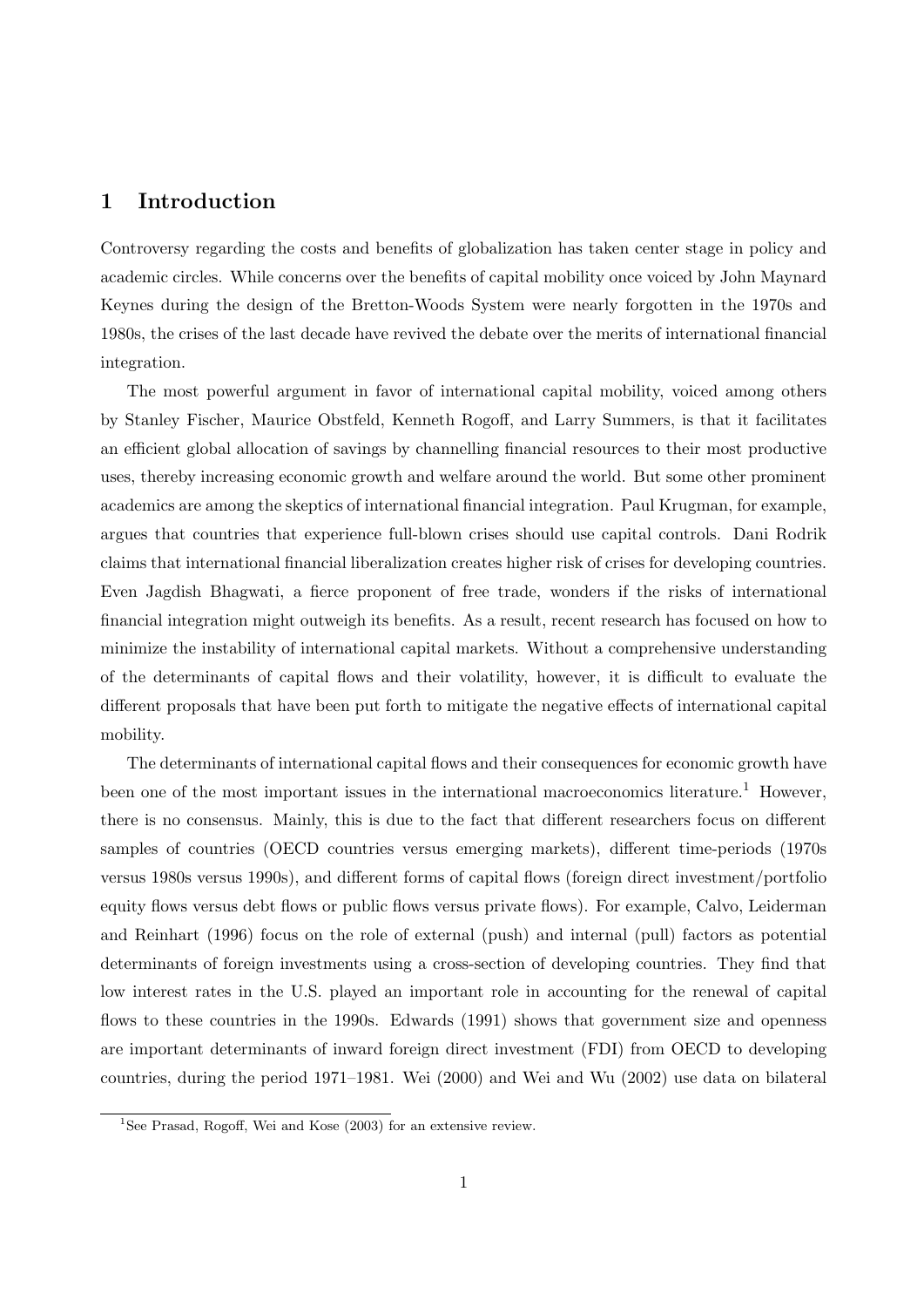FDI from 18 industrialized source countries to 59 host countries during 1994–1996 and find that corruption reduces the volume of inward FDI and affects the composition of flows by increasing the loan-to-FDI ratio during this period.<sup>2</sup> Using data on bilateral portfolio equity flows from a set of 14 industrialized countries during 1989–1996, Portes and Rey (2005) find evidence that imperfections in the international credit markets can affect the amount and direction of capital flows. Among a set of developing countries, Lane (2004) also finds credit market frictions to be a determinant of debt flows during 1970–1995.

These papers have not paid particular attention to the overall role institutions play in shaping long-term capital flows among a cross-section of developed and developing countries. This is a task we started investigating in Alfaro, Kalemli-Ozcan, and Volosovych (2003) (henceforth AKV). AKV find institutional quality to be a causal determinant of capital inflows, where current institutions are instrumented by their historical determinants.<sup>3,4</sup> In this paper, we re-establish our results from AKV for a different sample using Balance of Payments (BOP) statistics from the IMF.<sup>5</sup> We then extend our original analysis in significant ways by asking three main questions: Is there any direct effect of the legal system on foreign investments other than through its effect on institutions? Is there any role for policy over institutions? Does institutional quality influence the volatility of capital flows?

Our evidence shows that the historical legal origin of a country has a direct impact on capital inflows during 1970–2000. We interpret this finding as evidence that legal origins measure different components of institutional quality, such as investor protection. What about policies? There is an important distinction between policies and institutions. Institutions are a set of rules constraining human behavior.<sup>6</sup> Policies are choices made within a political and social structure, i.e., within a set of institutions. As mentioned, we find institutional quality to have a first order effect over policies as a determinant of capital flows. Given this, it is important to know if there is any role left for policymaking. In order to investigate this question, we look at the changes in the level of capital inflows and regress them on the policy changes and institutional quality changes from the first half

<sup>2</sup>They also investigate the determinants of bilateral bank flows from 13 industrialized source countries to 83 host countries showing similar results.

 $3$ The institutional quality is measured as a composite political safety index. It is the sum of all the components rated by an independent agency PRS Group in the International Country Risk Guide (ICRG). The components are: government stability, internal conflict, external conflict, no-corruption, militarized politics, religious tensions, law and order, ethnic tensions, democratic accountability, and bureaucratic quality.

<sup>4</sup>See Acemoglu, Johnson and Robinson (2001, 2002) for the historical determinants of current institutions.

<sup>5</sup>AKV calculate inflows using data on foreign-owned stocks estimated by Lane and Milessi-Feretti (1999, 2001) and Kraay, Loayza, Serven, Ventura (2000).

 ${}^{6}$ See North (1994, 1995).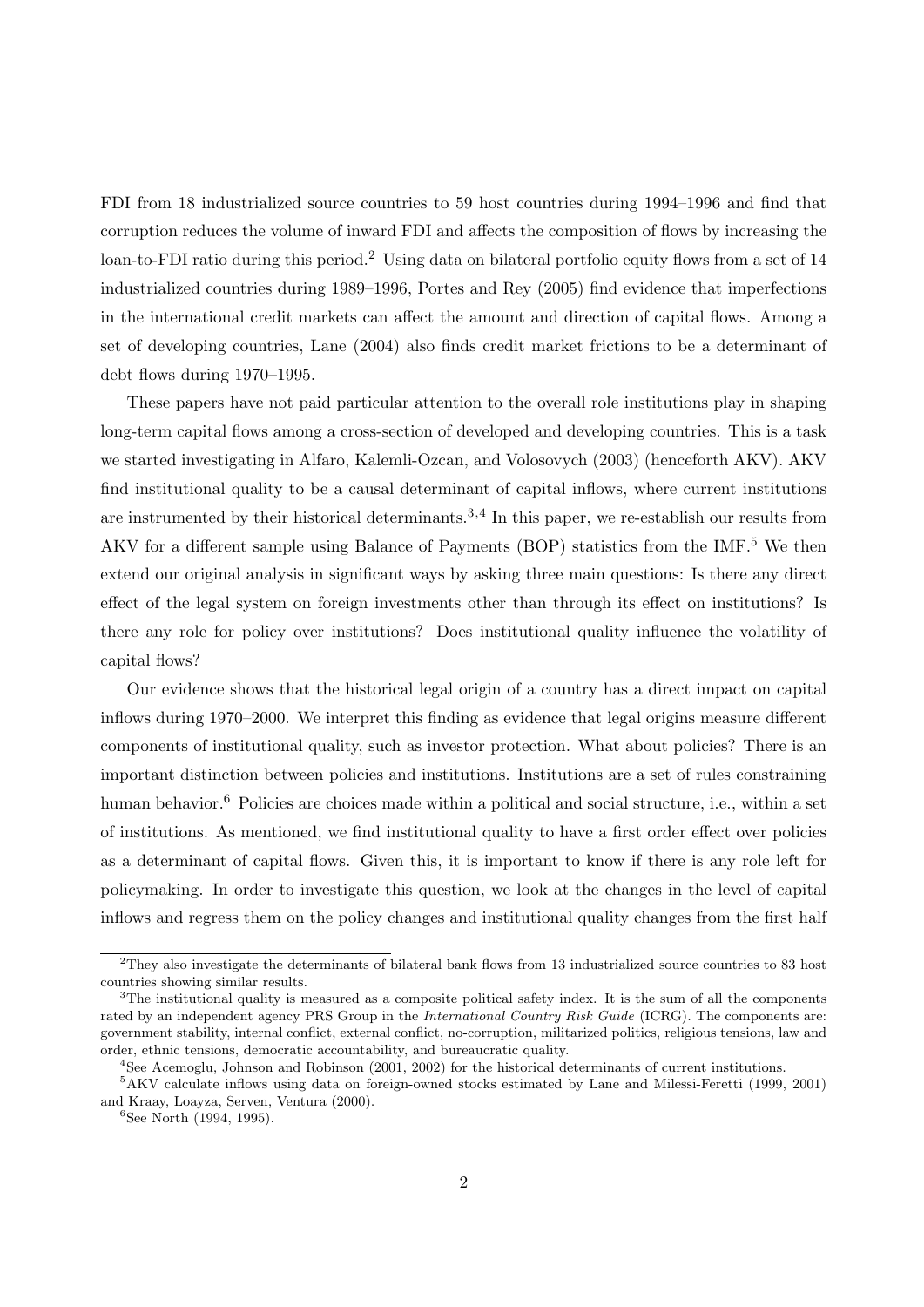to the second half of the sample period. In those regressions, both changes in institutions and policy variables, such as inflation, capital controls, and financial development, are shown to have a role in explaining the changes in capital inflows. This result has important policy implications in the sense that improving institutions and domestic policies can increase the inward foreign investment to a country over time.

Finally, we examine the determinants of the volatility of capital flows and study whether institutions and policies play a role in reducing the instability in the international financial markets. Theoretical research has linked capital flows volatility to periods of liberalization. One argument is that the unprecedented globalization of the securities market in the 1990s resulted in high volatility of capital flows.<sup>7</sup> Other researchers model how frictions in the international financial markets together with weak fundamentals lead to excessive volatility of capital flows.<sup>8</sup> The empirical work focuses more on financial crises. That literature shows that bad policies, such as fiscal deficits, inflation, and bank fragility seem to matter for the financial crises, which may be regarded as episodes of extreme volatility.<sup>9</sup> Our evidence suggests that both low institutional quality and bad policies, in particular bad monetary policies, have played a role explaining the long-run volatility of capital flows during 1970–2000.<sup>10</sup>

The paper is organized as follows. Section 2 presents a preliminary discussion on capital mobility, institutions and policies. Section 3 presents extensive data and overviews the stylized facts related to capital flows mobility and volatility of these flows during 1970–2000. Section 4 presents results on the determinants of capital flows, changes in capital flows overtime and capital flows volatility. Section 5 concludes.

 ${}^{7}$ See Calvo and Mendoza (2000a, 2000b) and Bacchetta and van Wincoop (2000).

<sup>8</sup>See Chari and Kehoe (2003).

<sup>&</sup>lt;sup>9</sup>See Frankel and Rose (1996), Kaminsky and Reinhart (1999), Corsetti, Pesenti and Roubini (2001), Kaminsky (2003), Frankel and Wei (2004). McKinnon and Pill (1996) model how financial liberalization together with distortions can make boom-bust cycles even more pronounced by fuelling lending booms that lead to the eventual collapse of the banking system. Aizenman (2004) links financial crises to financial opening. Other researchers have found that stabilization programs cause large capital inflows at the early stages of the exchange-rate-stabilization reforms, followed by high capital flows reversals when the lack of credibility behind the peg fuels an attack against the domestic currency. See Calvo and Vegh (1999).

 $10$ Eichengreen, Hausmann and Panizza (2003) examine the relation between original sin (the inability of countries to borrow abroad in their own currencies) and capital flows volatility for 33 countries. The work by Gavin and Hausmann (1999) and Gavin, Hausmann and Leiderman (1997) establish the volatility patterns for Latin American countries up to the early 1990s and relates them to external shocks and internal policies; see also the IADB Report (1995).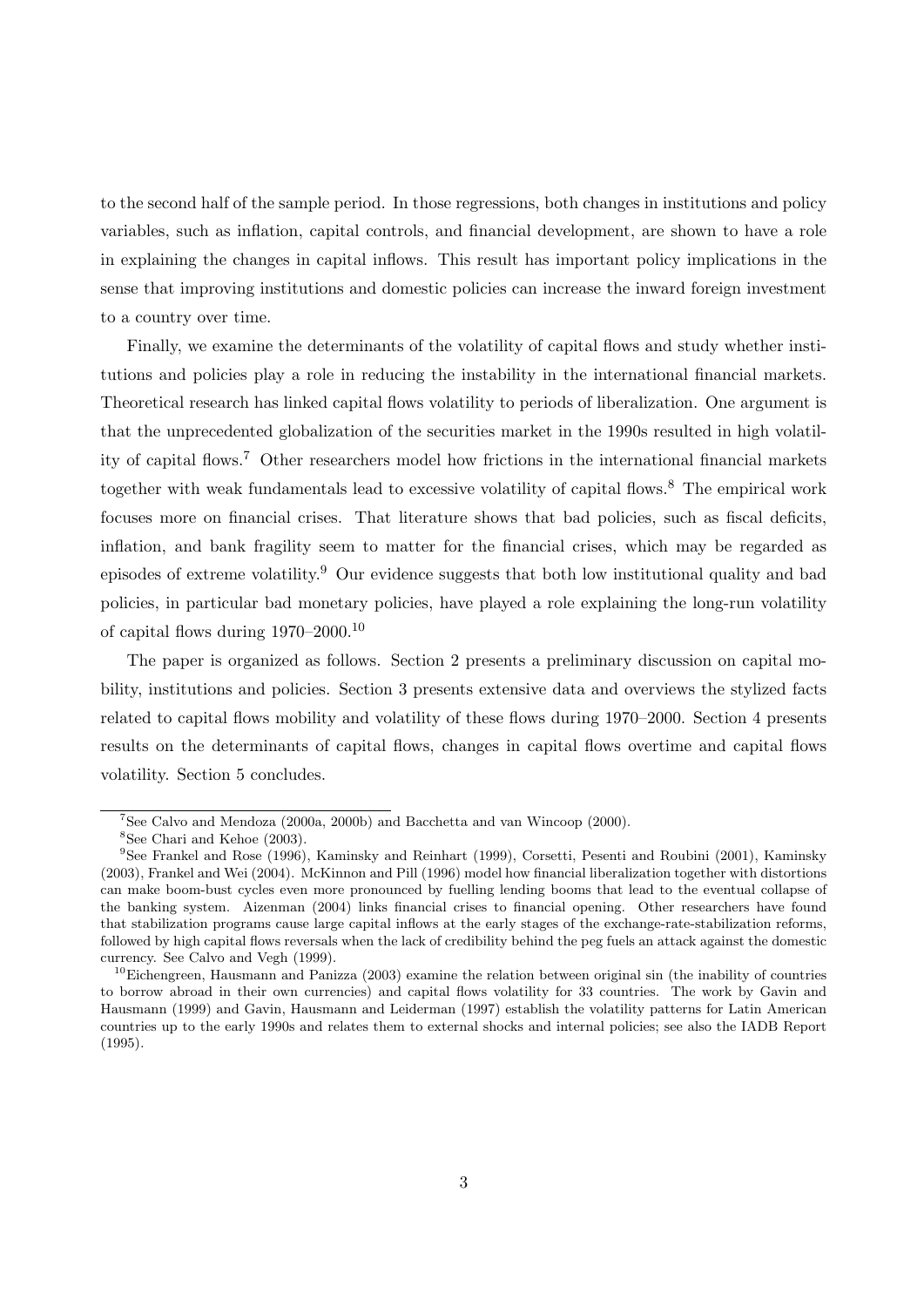## 2 Capital Flows and Institutions

Despite the surge in capital mobility over the last decade, capital flows from rich to poor countries have been at much lower levels than predicted by the standard neoclassical models.<sup>11</sup> This particular pattern is usually referred to as the "Lucas paradox."<sup>12</sup> Lucas (1990) examines the question of international capital movements from the perspective of rich and poor countries. Under the standard assumptions—such as countries producing the same goods with the same constant returns to scale production function, same factors of production and same technology— and where there is free capital mobility, new investment will occur only in the poorer economy, and this will continue to be true until the returns to capital in every location are equalized. Hence, Lucas argues that given the implications of the frictionless neoclassical theory, the fact that more capital does not flow from rich countries to poor countries constitutes a "paradox."

Lucas' work has spawned an extensive theoretical literature. Researchers, including Lucas himself, show that with slight modifications of the basic neoclassical theory, such as changing the production structure, adding an internationally immobile factor such as human capital, or introducing frictions, the "paradox" disappears. The main theoretical explanations for the "Lucas paradox," can be broadly grouped into two categories.<sup>13</sup> The first group includes differences in fundamentals that affect the production structure of the economy. Researchers have explored the role of omitted factors of production, government policies, institutions, and differences in technology.<sup>14</sup> The second group of explanations emphasizes international capital market imperfections, mainly sovereign risk and asymmetric information. Although capital is potentially productive and has a high return in

 $11$ Section 3 documents this and other facts related to international capital flows.

<sup>&</sup>lt;sup>12</sup>The "Lucas paradox," the lack of flows from rich to poor countries, is related to some of the major puzzles in the literature: the high correlation between savings and investment in OECD countries (the Feldstein-Horioka puzzle); the lack of investment in foreign capital markets by home country residents (the home bias puzzle); the low correlations of consumption growth across countries (the lack of risk sharing puzzle). All of these puzzles deal with the question of the lack of international capital flows. See Obstfeld and Rogoff (2000) for an overview of the major puzzles in international economies.

<sup>&</sup>lt;sup>13</sup>For a recent overview of the different explanations behind the "Lucas Paradox," see Reinhart and Rogoff (2004).  $14$ For the role of different production functions, see King and Rebelo (1993); for the role of government policies, see Razin and Yuen (1994); for the role of institutions see Tornell and Velasco (1992); for the role of total factor productivity (TFP), see Glick and Rogoff (1995) and Kalemli-Ozcan et al. (2005). Note that it is very difficult to differentiate both theoretically and empirically between the effect of institutions and the effect of TFP on investment opportunities, given that institutional quality is also a determinant of TFP. Prescott (1998) argues that the efficient use of the currently operating technology or the resistance to the adoption of new ones depends on the "arrangements" a society employs. Kalemli-Ozcan et al. (2005) study capital flows between U.S. states, where there is a common institutional structure. They show these flows to be consistent with a simple neoclassical model with total factor productivity (TFP) that varies across states and over time and where capital freely moves across state borders. In this framework capital flows to states that experience a relative increase in TFP.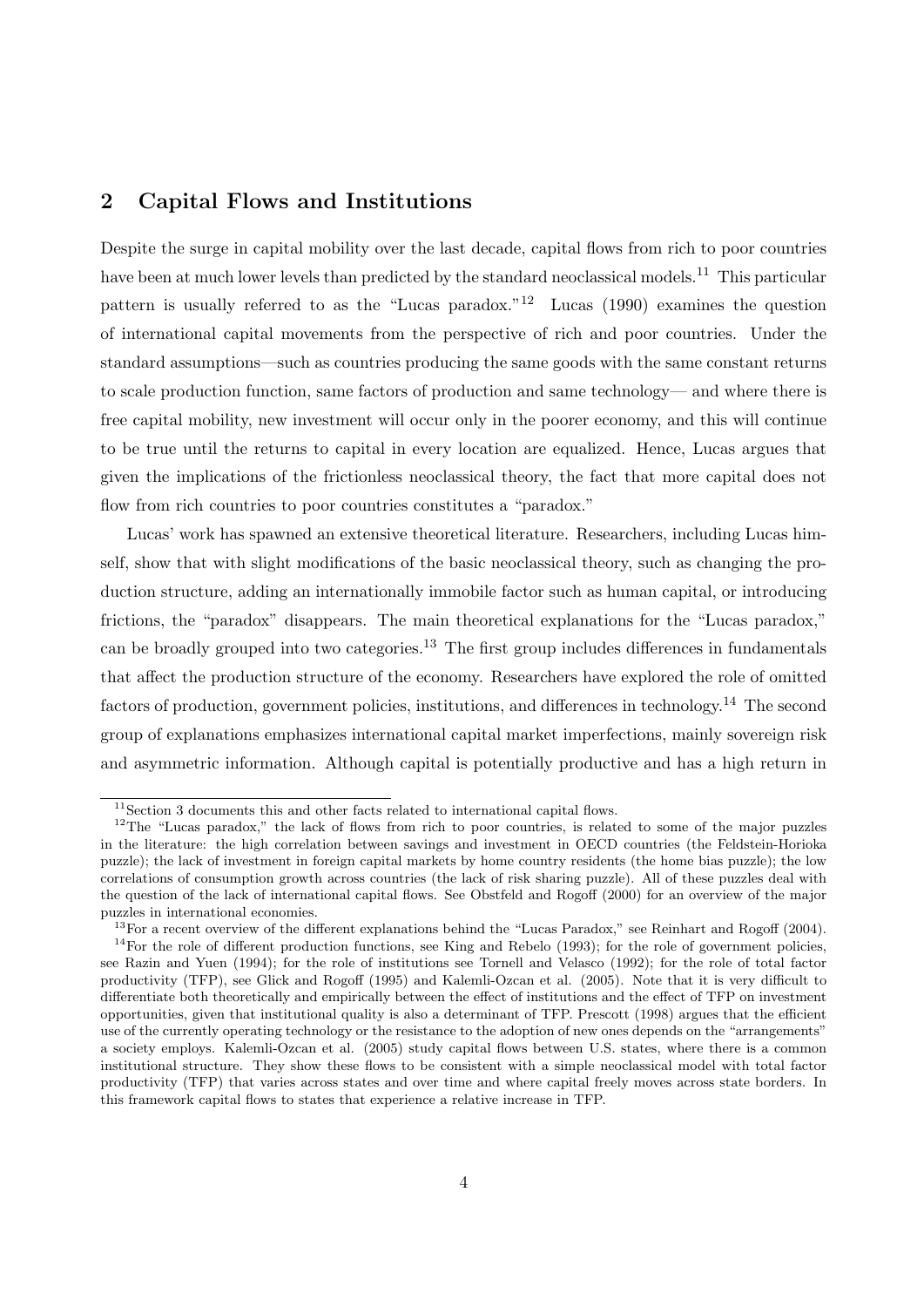developing countries, it does not flow there because of market failures.<sup>15</sup>

Empirical research on the "Lucas paradox" is rather limited. As far as indirect evidence goes, O'Rourke and Williamson (1999) find that before World War I British capital chased European emigrants, when both were seeking cheap land and natural resources. Clemens and Williamson (2004), using data on British investment in 34 countries during the 19th century, show that two thirds of the historical British capital exports went to the labor-scarce New World and only about one quarter to labor abundant Asia and Africa for similar reasons. Direct evidence is provided by AKV, who investigate the role of the different explanations for the lack of inflows of capital (FDI, portfolio equity, and debt) from rich to poor countries—the "paradox." Using cross country regressions, and paying particular attention to endogeneity issues, AKV show that during 1970−2000 institutional quality is the most important causal variable explaining the "Lucas paradox."

What about pre-1970 capital flows? Obstfeld and Taylor (2004) characterize four different periods in terms of the "U-shaped" evolution of capital mobility.<sup>16</sup> An upswing in capital mobility occurred from 1880 to 1914 during the Gold Standard period. Before 1914, capital movements were free and flows reached unprecedented levels. The international financial markets broke up during World War I. In the 1920s, policymakers around the world tried to reconstruct the international financial markets. Britain returned to the gold standard in 1925 and led the way to restoring the international gold standard for a short period. Capital mobility increased between 1925 and 1930. As the world economy collapsed into depression in the 1930s, so did the international capital markets. World War II was followed by a period of limited capital mobility. Capital flows began to increase starting in the 1960s, and further expanded in the 1970s after the demise of the Bretton Woods system. In terms of the "Lucas paradox," Obstfeld and Taylor (2004) argue that capital was somewhat biased towards the rich countries in the first global capital market boom in pre-1914, but it is even more so today. In the pre-1914 boom, there was little difference between net flows and gross flows because most of the flows were uni-directional from rich core to the periphery. Post 1970, however, gross flows (both inflows and outflows) increased tremendously. But net flows (inflows minus outflows) held constant at relatively low levels for the last thirty years. This is consistent with the fact that most flows are between rich countries (so-called north-north as opposed to northsouth). Obstfeld and Taylor (2004) conclude that modern capital flows are mostly "diversification finance" rather than "development finance."

<sup>&</sup>lt;sup>15</sup>Gertler and Rogoff (1990) show that asymmetric information problems might cause a reversal in the direction of capital flows relative to the perfect information case. Gordon and Bovenberg (1996) develop a model with asymmetric information that explains the differences in corporate taxes and, hence, differences in real interest rates.

<sup>16</sup>See also Eichengreen (2003), and O'Rourke and Williamson (1999).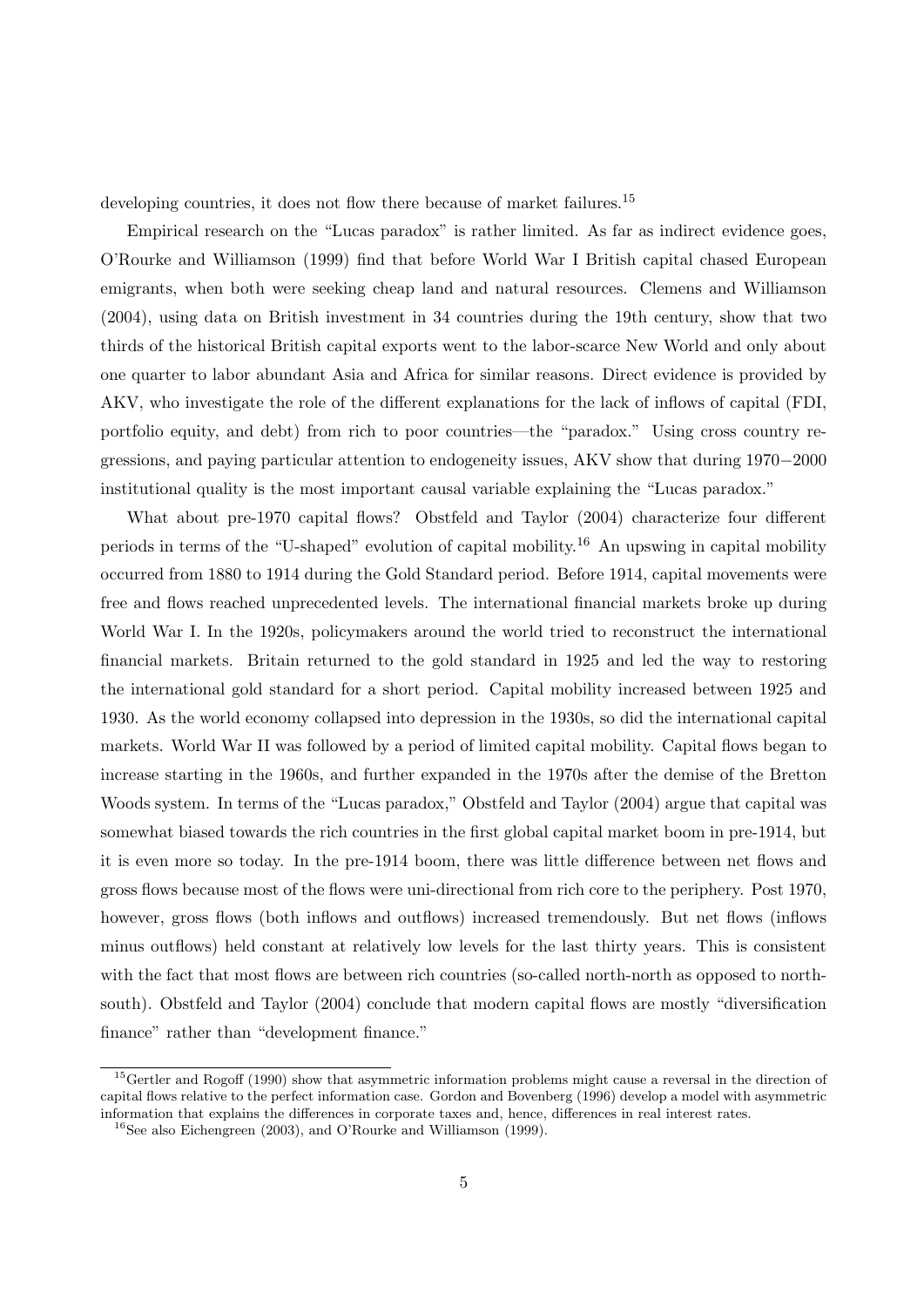If the "Lucas paradox" characterized to a certain extent the pre-1914 global capital market, and if it persists today to the extent that poorer countries receive even less flows than during the pre-1914 boom, what is the explanation? We argue that it is differences in institutional quality among the poor and rich countries. Institutions are the rules of the game in a society. They consist of both informal constraints (traditions, customs) and formal rules (regulations, laws, and constitutions). They create the incentive structure of an economy. Institutions are understood to affect economic performance through their effect on investment decisions by protecting the property rights of entrepreneurs against the government and other segments of society and preventing elites from blocking the adoption of new technologies. In general, weak property rights owing to poor quality institutions can lead to lack of productive capacities or uncertainty of returns in an economy.

Lucas (1990) argues that "political risk" cannot explain the lack of flows before 1945 since during that time most poor countries were subject to European legal arrangements imposed through colonialism. He uses the specific example of India to argue that Indian investors were governed by the same rules and regulations as investors in the U.K. However, the recent work on institutions and growth by Acemoglu, Johnson, and Robinson (2001, 2002) illustrates how conditions in the colonies shaped today's institutions. The British institutions in India do not necessarily have the same quality as the British institutions in the U.S. and Australia. They argue that the identity of the colonizer or the legal origin do not matter in terms of shaping institutions, but whether the European colonialists could safely settle in a particular location. If the European settlement was discouraged by diseases or surplus extraction was beneficial via an urbanized and prosperous population, the Europeans set up worse institutions. This is also consistent with Reinhart and Rogoff's (2004) argument, who emphasize the relationship between sovereign risk and historical defaults and conclude that sovereign risk must be the explanation for the "Lucas paradox." Historically bad institutions are strong predictors of sovereign risk and, hence, historical serial default.

In the next section we present an overview of the general patterns of international capital mobility and capital flows volatility over the last 30 years. These data show that, despite the dramatic increase in capital flows over the last two decades, most capital flows to rich countries.

## 3 International Capital Flows: 1970−2000

#### 3.1 Data

We use data on annual capital flows from the *International Financial Statistics* (IFS) issued by the International Monetary Fund (IMF). Although there are other data sources, the IMF, IFS provides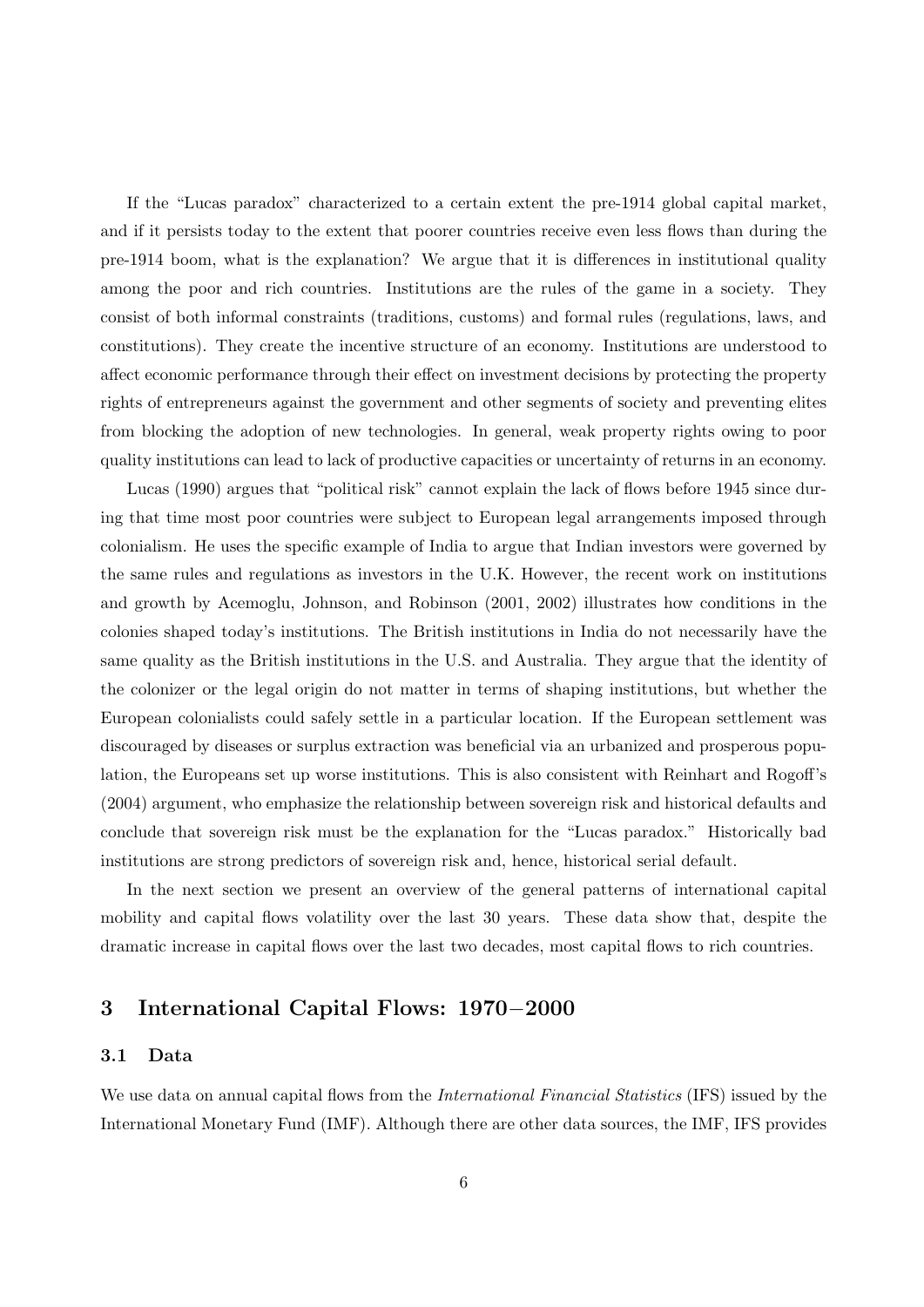the most comprehensive and comparable data on international capital flows.<sup>17</sup> These data are described in detail in Appendix.

From the perspective of the financial account (formerly called the capital account), one usually thinks of changes in liabilities as positive (inflows) and changes assets as negative (outflows). In practice, both changes in liabilities and assets are reported as net of any disinvestment and consequently both can have any sign. In the balance of payments accounts, an increase (decrease) in liabilities to foreigners is entered as positive (negative) while an increase (decrease) in foreign assets held by locals is entered as negative (positive).<sup>18,19</sup> Following this convention, net flows of capital are calculated as the sum of the flows of foreign claims on domestic capital (change in liabilities) and the flows of domestic claims on foreign capital (change in assets) in a given year. Gross flows of capital are calculated as the sum of the absolute value of the flows of foreign claims on domestic capital and the absolute value of the flows of domestic claims on foreign capital in a given year. Hence, they are always positive.

The main categories of capital flows are foreign direct investment (FDI), portfolio equity investment, and debt flows. In what follows, we describe the definition and measurement of these categories in great detail.

#### 3.1.1 Total Equity Flows

For FDI, we use direct investment abroad (line 78bdd) and direct investment in reporting economy (line 78bed). These categories include equity capital, reinvested earnings, other capital and financial

<sup>&</sup>lt;sup>17</sup>The Balance of Payments (BOP) statistics, also issued by the IMF, presents the same data. But only BOP presents detailed data for portfolio equity investment and portfolio equity securities. There are two presentations of the BOP data: Analytical and Standard. IFS and BOP Analytical present the same data and report "exceptional financing" as a separate line. BOP Standard, on the other hand, does not report "exceptional financing" as a separate line and instead includes it in the "other investment" category. Items reported under "exceptional financing" vary from country to country and are described in the country profiles in the corresponding BOP manual.

<sup>&</sup>lt;sup>18</sup>The balance of payment is a record of a country's transactions with the rest of the world. The financial account within the balance of payments, broadly speaking, keeps track of transactions in financial assets. It reports changes in the asset position (assets and liabilities) of a country vis a vis the rest of the world. For example, if a U.S. firm imports goods from Switzerland for \$10M and pays with a check drawn on a U.S. bank, the corresponding transaction in the financial account is recorded as an increase in U.S. liabilities to foreigners (a credit of \$10M). If the payment is drawn against an account the U.S. firm has in a Swiss bank, the corresponding transaction in the financial account is recorded as a reduction in U.S. assets (a credit of \$10M). Note that a country's balance of payment record is kept according to the principles of double entry book keeping. The corresponding balancing transaction would be a debit (-\$10M) in the current account (import of goods).

 $19A$  specific example is as follows: On September 1st, 1998, as part of a broader set of policies to restrict capital outflows, the Malaysian government eliminated the offshore trading of the Malaysian ringgit by requiring all ringgit offshore to be repatriated within a month. By the end of 1998 the account other investment was -4604 million U.S. dollars. This amount, among other transactions, reflects the repatriation of the ringgit, which will show as a reduction in Malaysian liabilities.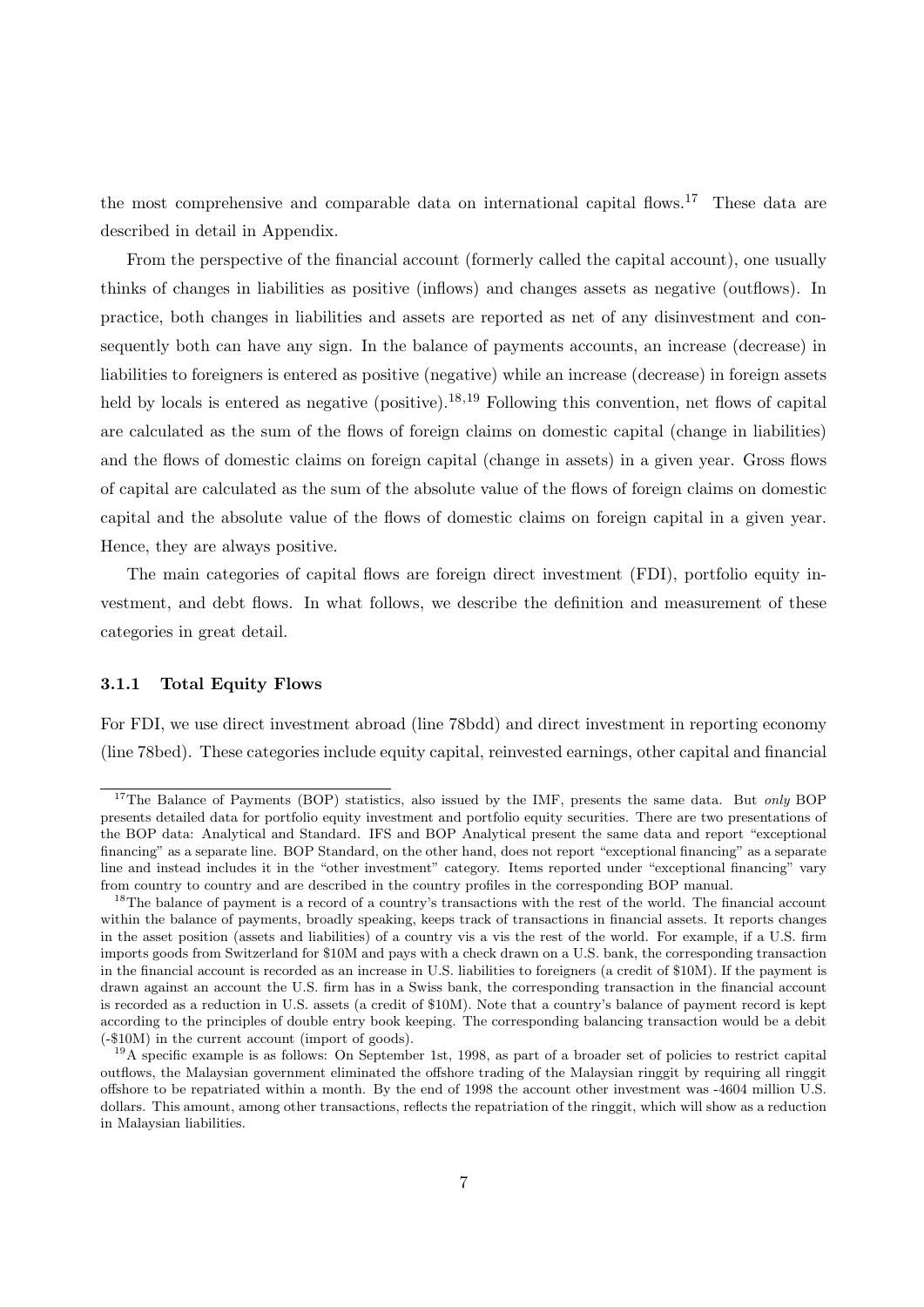derivatives associated with various intercompany transactions between affiliated enterprises. For portfolio equity investment, we use equity security assets (line 78bkd) and equity security liabilities (line 78bmd) which include shares, stock participations, and similar documents (such as American Depository Receipts) that usually denote ownership of equity.

Direct investments include greenfield investments and equity participation giving a controlling stake. When a foreign investor purchases a local firm's securities without exercising control over the firm, the investment is regarded as a portfolio investment. The IMF classifies an investment as direct if a foreign investor holds at least 10 percent of a local firm's equity while the remaining equity purchases are classified under portfolio equity investment. In the regression analysis, we do not distinguish between minority and majority shareholders, as this distinction is not important to our analysis. In addition, because of missing or lack of portfolio data (some countries tend not to receive portfolio flows, in part due to lack of functioning stock markets), we prefer to use total equity flows in the analysis, which is the sum of flows of FDI and flows of portfolio equity.

#### 3.1.2 Debt Flows

For debt flows, we use debt security assets (IFS line 78bld) and debt security liabilities (line 78bnd) as well as other investment assets (line 78bhd) and other investment liabilities (line 78bid). Debt securities include bonds, debentures, notes, and money market or negotiable debt instruments. Other investments include all financial transactions not covered in direct investment, portfolio investment, financial derivatives, or other assets. Major categories are trade credits, loans, transactions in currency and deposits, and other assets.

Note that the IMF data include both private and public issuers and holders of debt securities. Although the IMF presents some data divided by monetary authorities, general government, banks and other sectors, this information is unfortunately not available for most countries for long periods of time. The World Bank's Global Development Finance database, which focuses on the liability side, provides data on official and private creditors but not on the debtors. These data are available only for developing countries. As Lane and Milesi-Ferretti (2001) note, for developing countries there are discrepancies between the loan flows reported in the IMF BOP Statistics and the changes in external debt stocks as reported by the World Bank's Global Development Finance Database.<sup>20</sup>

<sup>&</sup>lt;sup>20</sup>We thank Gian-Maria Milesi-Ferretti for pointing this out to us and helping us with the data in general.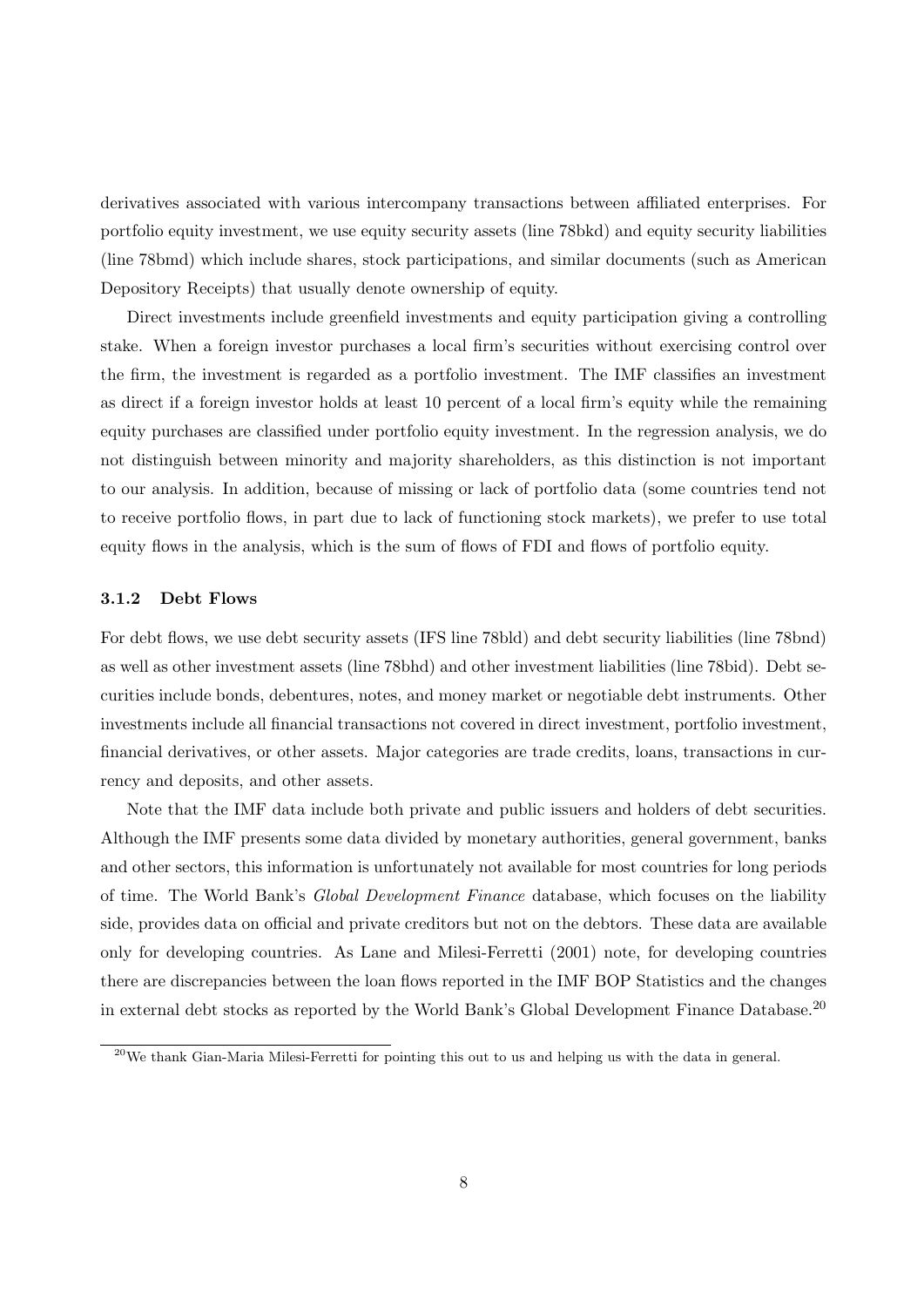#### 3.1.3 Data Issues

Although the IMF data are the most comprehensive data, there are several issues associated with the compilation of the BOP Statistics, as discussed in greater detail by Lane and Milesi-Ferretti (2001). Substantial data are missing for many countries, in particular developing countries. In addition, some countries do not report data for all forms of capital flows. Unfortunately, it is difficult to verify whether the data are in fact missing as opposed to simply being zero. For example, portfolio equity data for most countries were negligible until recently. There are additional misreporting issues related to the fact that several countries tend to report data for liabilities only and no data for assets. This is particularly the case for foreign direct investment flows. Some of these data, reported in the liability line, seem to correspond to net flows, i.e., liabilities minus assets. For debt data, there are additional issues. Consequent to the debt crisis there are a number of measurement problems related to different methodologies for recording non-payments, rescheduling, debt forgiveness, and reductions.<sup>21</sup> Finally, the time coverage of the data varies substantially from country to country. Most developed countries begin reporting data in the early 1970s, and a substantial subset of developing countries in the mid 1970s. For other countries, data are not available until the mid 1980s or early 1990s.

#### 3.1.4 Stocks versus Flows and Valuation Effects

The IMF, IFS reports BOP transactions as flows of equity and debt. In 1997, the IMF began to report international investment position for each country, that is, the stocks. However stocks are not just cumulative flows but they also depend capital gains and losses, defaults, i.e., on valuation adjustments. These stocks reported by the IMF are reported by countries themselves. Some calculate them in a pretty sophisticated fashion (surveys etc), while others cumulate flows with valuation adjustments. Kraay, Loayza, Serven, and Ventura (2000) (KLSV) and Lane and Milesi-Ferretti (1999, 2001) (LM) construct consistent estimates of foreign assets and liabilities and their subcomponents for different countries in the 1970s, 1980s, and 1990s, paying particular attention to these valuation effects. LM estimate stocks of equity and foreign direct investment based on the IMF flow data adjusted to reflect changes in financial market prices and exchange rates. In order to estimate FDI stocks, the authors accumulate flows and adjust for the effects of exchange rate changes. For equity stocks, they adjust for changes in the end of year U.S. dollar value of the domestic stock market. KLSV argue against the valuation of stocks using financial market prices

 $^{21}$ As noted by Lane and Milessi-Feretti (2001) these issues create large discrepancies among debt data reported by different methodologies.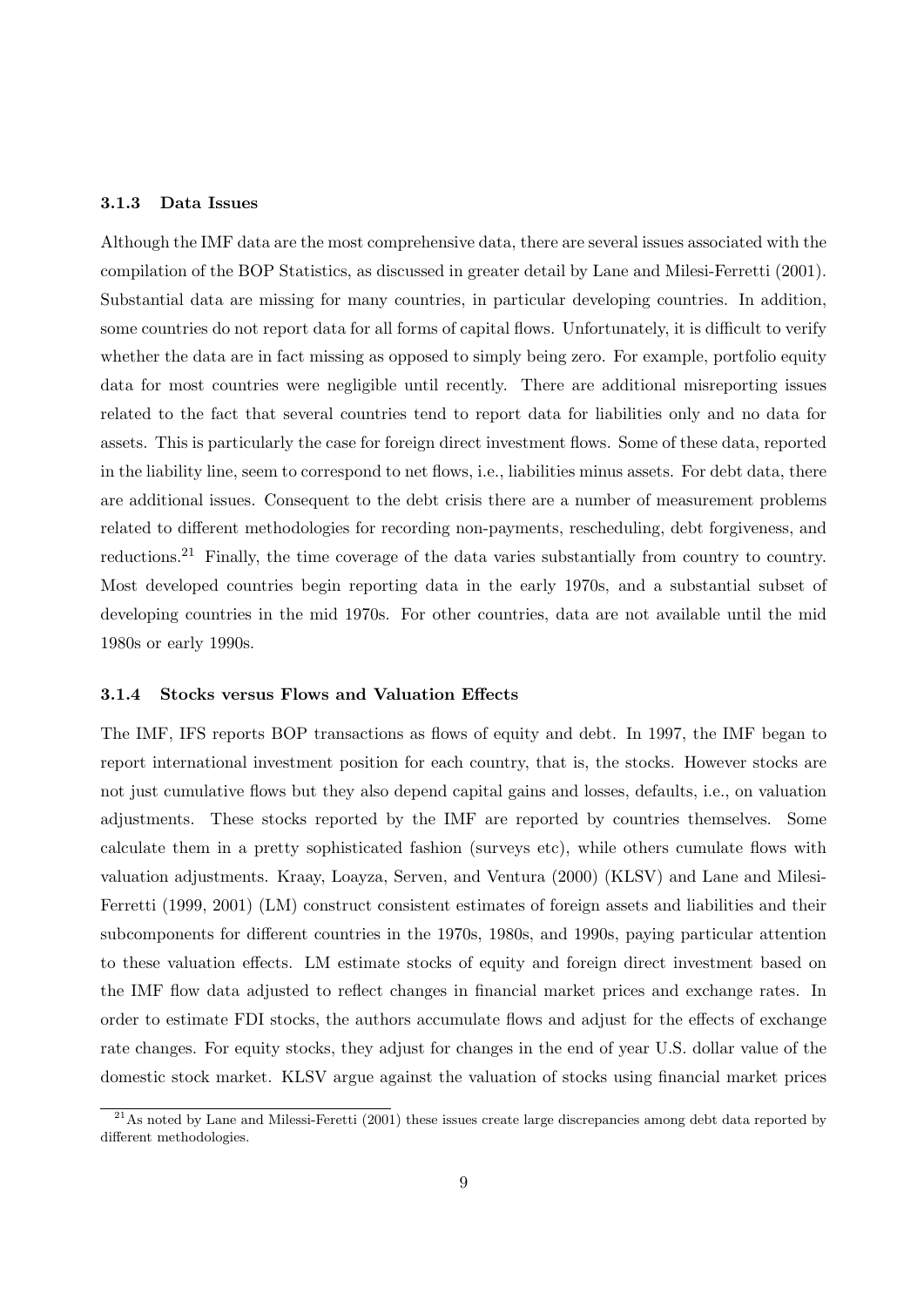maintaining that capital listed on the stock market and the corresponding share prices—especially in developing countries—are not representative of the stock of capital of a country or of the value of a firm. Instead, they use the price of investment goods in local currency, which is the investment deflator. They also adjust for exchange rate changes. LM found the correlation between the first difference of foreign claims on capital and current account to be generally high but significantly below unity for several countries, confirming the importance of valuation adjustments.

#### 3.2 Some Stylized Facts

We express all flows in 1995 U.S. dollars using the U.S. consumer price index (CPI) taken from the World Bank, *World Development Indicators*. We divide these flows by the corresponding country's population taken from the same source. We believe that data expressed as real dollars per capita are consistent with the neoclassical theory and provide a better picture of the evolution of the global capital markets over the last three decades. In terms of the sample, we exclude countries with populations of less than half a million. Small countries tend to distort the picture of capital flows per capita and the volatility thereof relative to the other countries in the sample. We have data on 72 countries for FDI, 68 countries for portfolio equity, and 122 for debt flows.<sup>22</sup>

Total inflows of capital per capita as well as each of the components increased substantially throughout the sample period for most of our countries. Average inflows of capital per capita within our sample grew by  $4.8\%$  per year during the sample period. There is, however, variability in terms of the composition. Figure 1 plots the evolution of the composition of inflows of capital per capita for the countries in our sample.<sup>23</sup> The increasing role of FDI and portfolio flows is evident. Based on 72 countries, average inflows of FDI per capita grew by 6.2% over the last thirty years and became the main source of private capital for developing countries during the 1990s. For our sample of 68 countries, average inflows of portfolio equity per capita grew by 9.3%. Finally, based on 122 countries, average inflows of debt per capita grew by 3.3%. Although their role is quite dominant, debt inflows clearly contracted following the 1980s debt crisis. Figure 2 plots the evolution of the composition of the gross flows per capita. The patterns overall are similar to those in Figure 1.

Figures 3, 4, and 5 plot the evolution of FDI, portfolio equity, and debt flows per capita respectively. FDI flows have remained relatively stable for most of the sample period, then increased

 $^{22}$ In calculating total equity flows, we treat missing portfolio equity data as zero. We then add zero and FDI for that country. So we also have 72 countries for the total equity flows. The 4 countries with FDI data but no portfolio equity data are Bolivia, Central African Republic, Mauritius, and Papua New Guinea.

<sup>23</sup>See Appendix Tables 13 and 14 for the list of countries.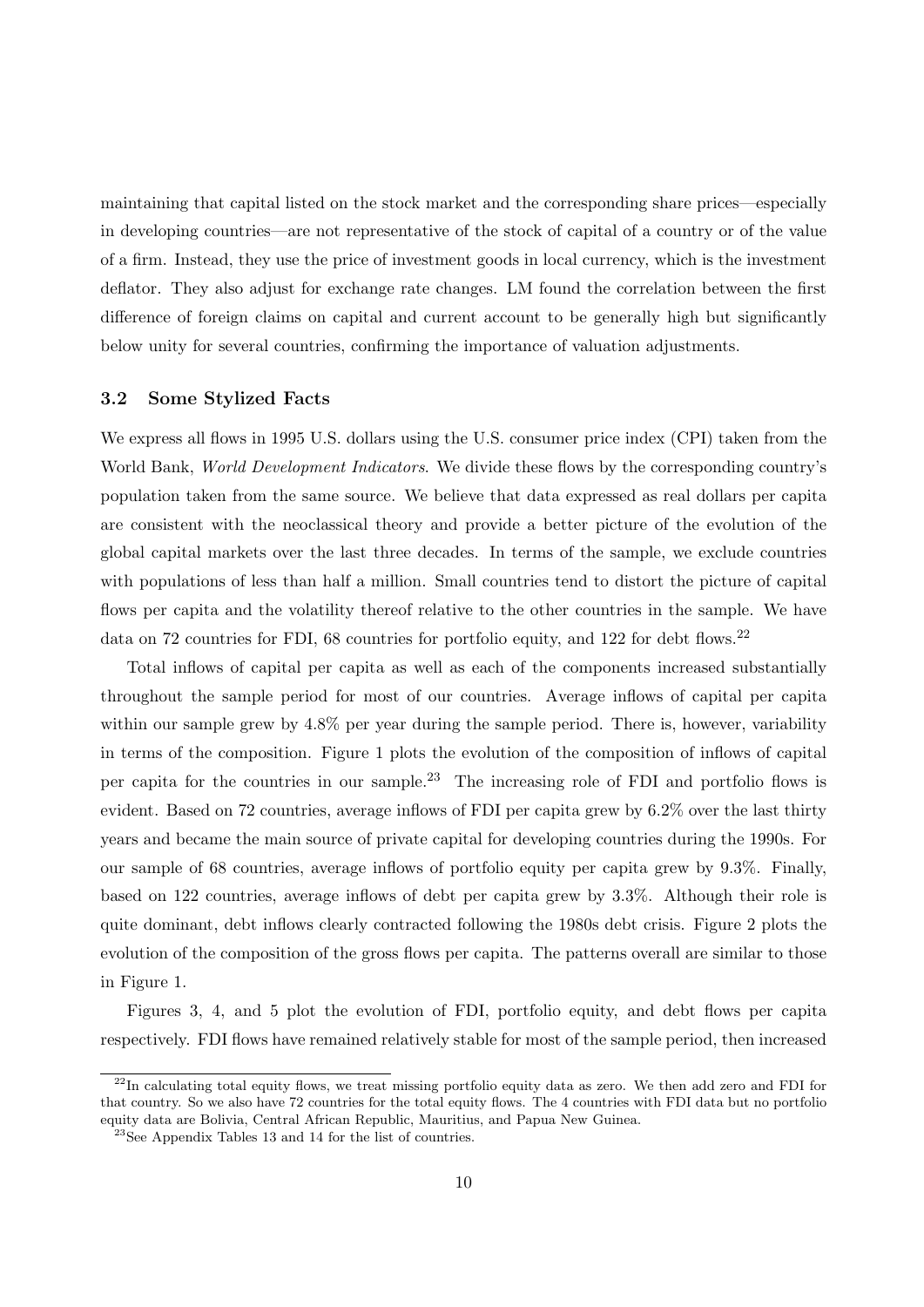steadily around the mid 1990s. Portfolio equity flows rose as well but fluctuated more. Debt flows also fluctuated, increasing during the 1970s, then crashing following the wake of the 1980s debt crisis and reviving only in the 1990s. Figures 4 and 5 show that net portfolio flows and net debt flows become negative after 1995, a circumstance driven mainly by industrialized countries. With the few countries, in particular the U.S., almost all of the developed countries have negative financial accounts including Japan, Norway, Switzerland, Belgium, and Luxembourg. This is consistent with the results of Lane and Milesi-Ferretti (2001) which show net foreign asset positions on average to be increasing since 1995 for developed countries.

Figure 6a shows total equity inflows, which is the sum of inflows of FDI and inflows of portfolio equity investment for 20 OECD and 52 developing countries. The difference between the two is a stark demonstration of north-north flows, or the "Lucas Paradox." Figure 6b shows the share of total equity inflows to total capital inflows for the OECD and developing countries. Since 1990, almost half of the total inflows were composed of FDI and portfolio equity investment for both rich and poor countries. Total equity flows are clearly an important part of the big picture, especially for poor countries.

Tables 1–4 present a variety of descriptive statistics on the various forms of capital flows for our sample of countries from 1970 to 2000. Table 1 provides descriptive statistics for inflows of capital per capita. Total capital inflows vary from -44.94 to 8320.9 with a mean of 406.29 dollars per capita. During the sample period, debt inflows averaged 284.07 dollars per capita; FDI inflows 169.44 dollars per capita, and total equity inflows 232.70 dollars per capita. Table 2 shows the increasing role of FDI and portfolio inflows per capita over debt inflows per capita for all regions (Sub-Saharan Africa is the exception, where all type of inflows have a declining trend). These trends notwithstanding, the bulk of capital still flows to high income countries which attract 80% of all capital inflows.

Table 3 presents summary statistics on the volatility of inflows of capital per capita. The volatility of inflows of capital is calculated as the standard deviation of the corresponding inflows per capita divided by the mean of gross flows over the sample period, which is the average of the absolute value of the inflows and the absolute value of the outflows per capita (hence always positive). Normalization prevents spuriously higher volatility in the recent period due to higher flow volume. FDI flows are generally less volatile than portfolio flows as they tend to be driven by long term considerations. Debt flows also exhibit higher volatility relative to FDI. Table 4 shows the volatility of the different forms of inflows of capital to have been lower during the 1990s. Inflows of portfolio and debt experienced higher volatility during the 1980s consequent to the debt crises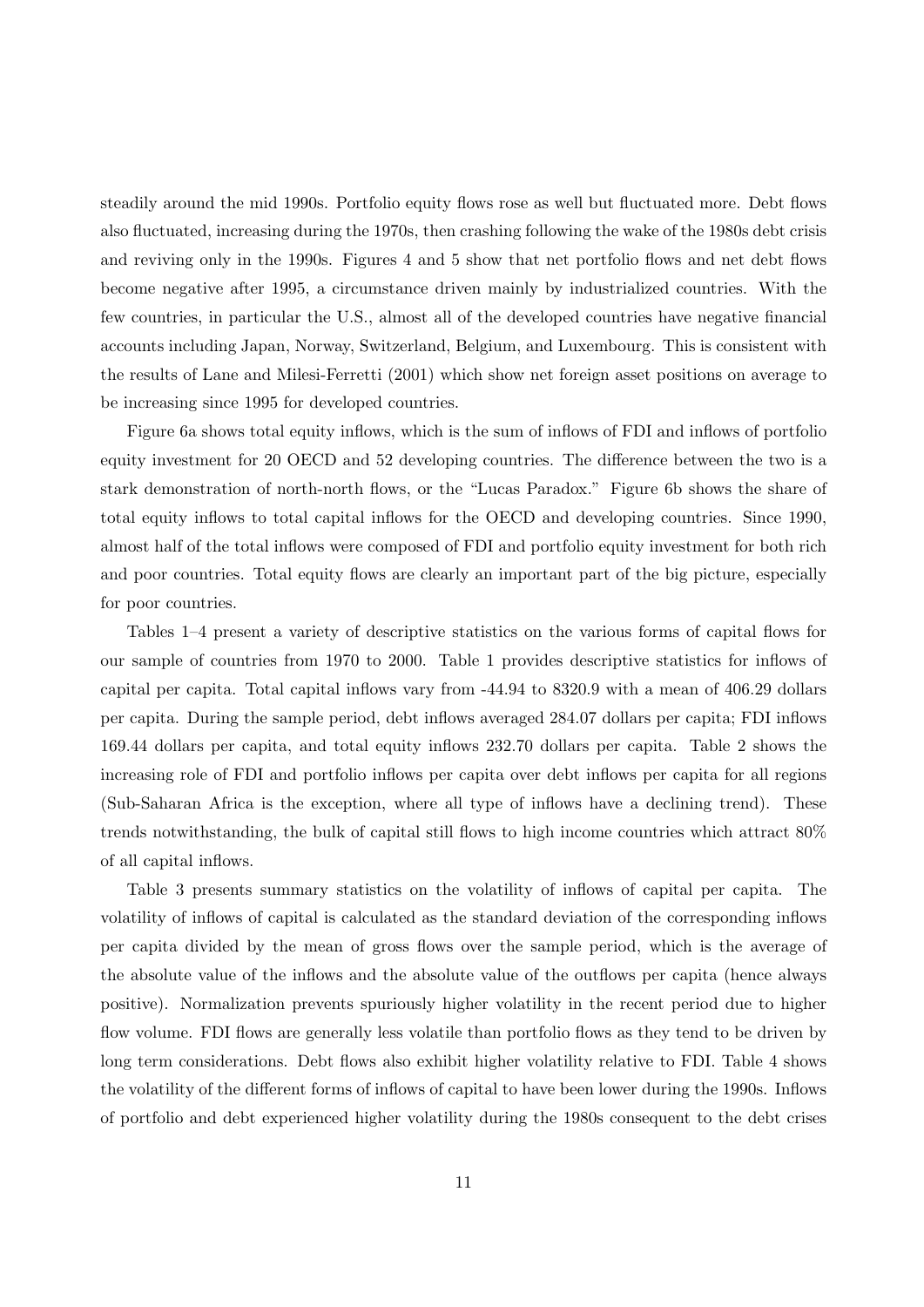and the increasing role of portfolio flows in the aftermath of the crises. As expected, the volatility of each component of inflows of capital is lower for high income countries than for developing countries. The volatility of inflows has remained relatively constant for South Asian countries, with a slight increase during the 1990s driven by increased volatility of inflows of portfolio in the period before and after the Asian crisis of the late 1990s. Recently opened up countries in Eastern Europe experienced a dramatic increase in the volatility of all forms of inflows of capital during the 1990s. For Latin America, on the other hand, the 1980s were turbulent years mostly driven by the debt crisis. The volatility of inflows of capital has declined during the 1990s. A similar pattern is observed for Sub-Saharan Africa. The volatility of inflows of capital increased substantially in the 1990s for the Middle-Eastern and North African countries.<sup>24</sup>

## 4 Empirical Analysis

## 4.1 Determinants of Capital Flows

For the regression analysis, we exclude countries with substantial missing data. In addition, there are various outliers in terms of capital flows per capita. This, of course, should be considered in the econometric analysis. Table 5 lists the countries used in the regression analysis.<sup>25</sup>

The dependent variable is inflows of capital per capita, which is inflows of total equity (FDI and portfolio equity) investment averaged over the sample period. We believe inflows to be a better measure for capturing the foreign investors' prospective points of view. We also believe per capita measures to be more in line with the theoretical literature. We prefer to abstract our analysis from debt flows for the following concerns. First, as mentioned in Section 3.1, following the debt crisis

 $24$ Note that a very volatile form of foreign capital is foreign aid which is driven by a host of factors as shown by Alesina and Dollar (2000) and not the focus of this study.

 $25$ We keep track of the series of countries that have data throughout the whole sample period as shown in Appendix Table 15. The table provides descriptive statistics for a sub-sample of 47 countries for which there is data for both total equity and debt flows throughout the different decades. This sub-sample exhibits similar overall patterns with our regression sample. The 47 countries of this sub-sample are shown in bold letters in Appendix Table 13. Unfortunately, we cannot use this sample in the regressions because there are several outliers. In addition, some of our independent variables do not exist for this sub-sample. Bene-Lux and Singapore are outliers in terms of large inflows. Bahrain, Botswana, Gabon, Burkina Faso, and Niger do not have human capital data. Central African Republic, Fiji, Libya, Mauritius, Swaziland, and Chad are outliers in terms of other independent variables. This leaves us with a sample of 34 countries. In order to increase the number of observations we add the countries shown in italics. Although data for these countries start later in the sample period, there is enough data to construct averages over the period. Out of these 23 late starters, we cannot use Burundi, Switzerland, China, Kuwait, Latvia, Mauritania, Namibia, Slovenia, Trinidad and Tobago, and Uruguay. Switzerland and Kuwait are outliers in terms of large inflows. China is an outlier in terms of very low levels of GDP per capita. Latvia and Slovenia do not have human capital data. The rest are outliers for the other independent variables. So we add the remaining 13 to our 34 and have our 47 country sample for the regression analysis as shown in table 5. Ending up again with a sample of 47 is pure coincidence.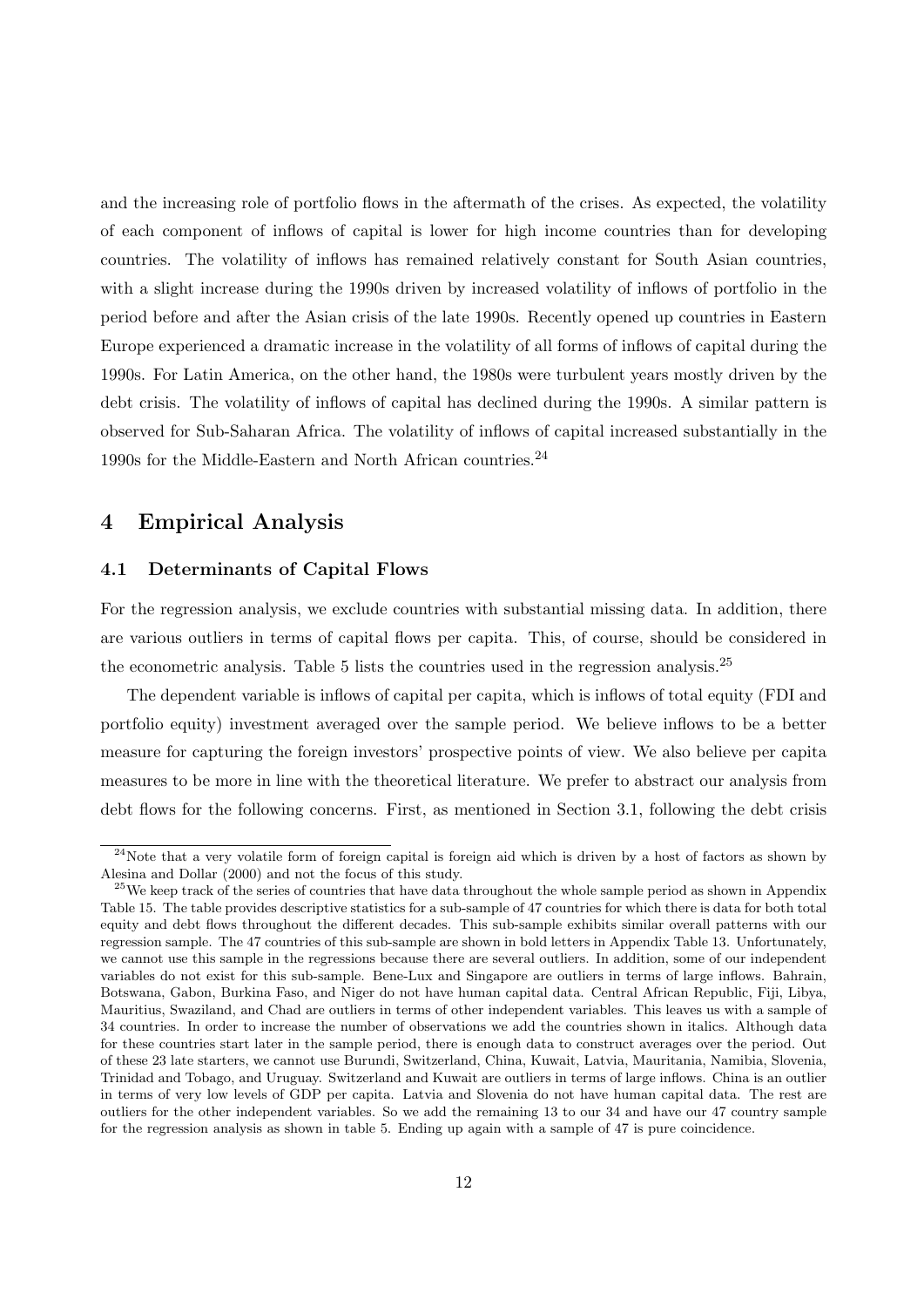there are important measurement discrepancies in the debt flows data versus the changes in the debt stocks data.<sup>26</sup> Second, in general, debt flows tend to be shaped by different decisions than equity flows. Specifically, flows of debt tend to be shaped by government decisions to a greater extent than flows of equity.<sup>27</sup> In addition, in many countries bank loans have usually been intermediated through poorly regulated financial systems. Hence, in many cases this form of external capital has not responded to market incentives.<sup>28</sup> As mentioned above, we would like to capture market decisions.<sup>29</sup>

Table 6 provides descriptive statistics for our regression sample of 47 countries averaged over the sample period 1970–2000. Following AKV, we use the initial level of human capital (years of total schooling in total population) and institutional quality averaged over the sample period as independent variables to capture the fundamentals of the economy. We use International Country Risk Guide's (ICRG) political safety variables as our measure of institutional quality. This is a composite index is the sum of the indices of government stability, internal conflict, external conflict, no-corruption, non-militarized politics, protection from religious tensions, law and order, protection from ethnic tensions, democratic accountability, and bureaucratic quality.

In the empirical capital flows literature, distance has been used as a proxy for the international capital market failures, mainly asymmetric information.<sup>30</sup> We construct a variable called distantness, which is the weighted average of the distances from the capital city of a particular country to the capital cities of the other countries, using the GDP shares of the other countries as weights.<sup>31</sup>

We use additional variables on the right-hand side to capture domestic distortions associated with government policies and also with the financial structure of the economy. These are inflation volatility, capital controls, sovereign risk, corporate tax, and bank credit all averaged over the sample period. Inflation volatility captures macroeconomic instability. It is measured as the standard deviation divided by the mean of the inflation rate over the sample period. Normalization by mean

 $26$ See Lane and Milesi-Ferretti (2001).

 $^{27}$ Until the mid 1970s—following the shutting down of the international markets in the 1930s—debt flows to most developing countries were generally restricted to government/international organizations-to-government loans. During the late 1970s, banks replaced governments of industrial countries as lenders to developing countries. After 1982, following the debt crisis, official creditors once again dominated lending to developing countries. In addition, throughout this period an important share of debt lending to developing countries was captured by governments.

<sup>28</sup>See Henry and Lorentzen (2003) and Obstfeld and Taylor (2004).

<sup>29</sup>Debt data include both private and government debt and it is difficult to break the debt data down by private/public lender and recipient.

 $30$ Portes and Rey (2005) use a similar interpretation of distance in the context of bilateral capital flows and Wei and Wu (2002) in analyzing the determinants of FDI and bank lending. See also Coval and Moskowitz (1999, 2001).

 $31$ We construct this variable following Kalemli-Ozcan, Sorensen, and Yosha (2003). We use Arcview software to get latitude and longitude of each capital city and calculate the great arc distance between each pair. The GDP weights capture the positive relation between trade volume and GDP.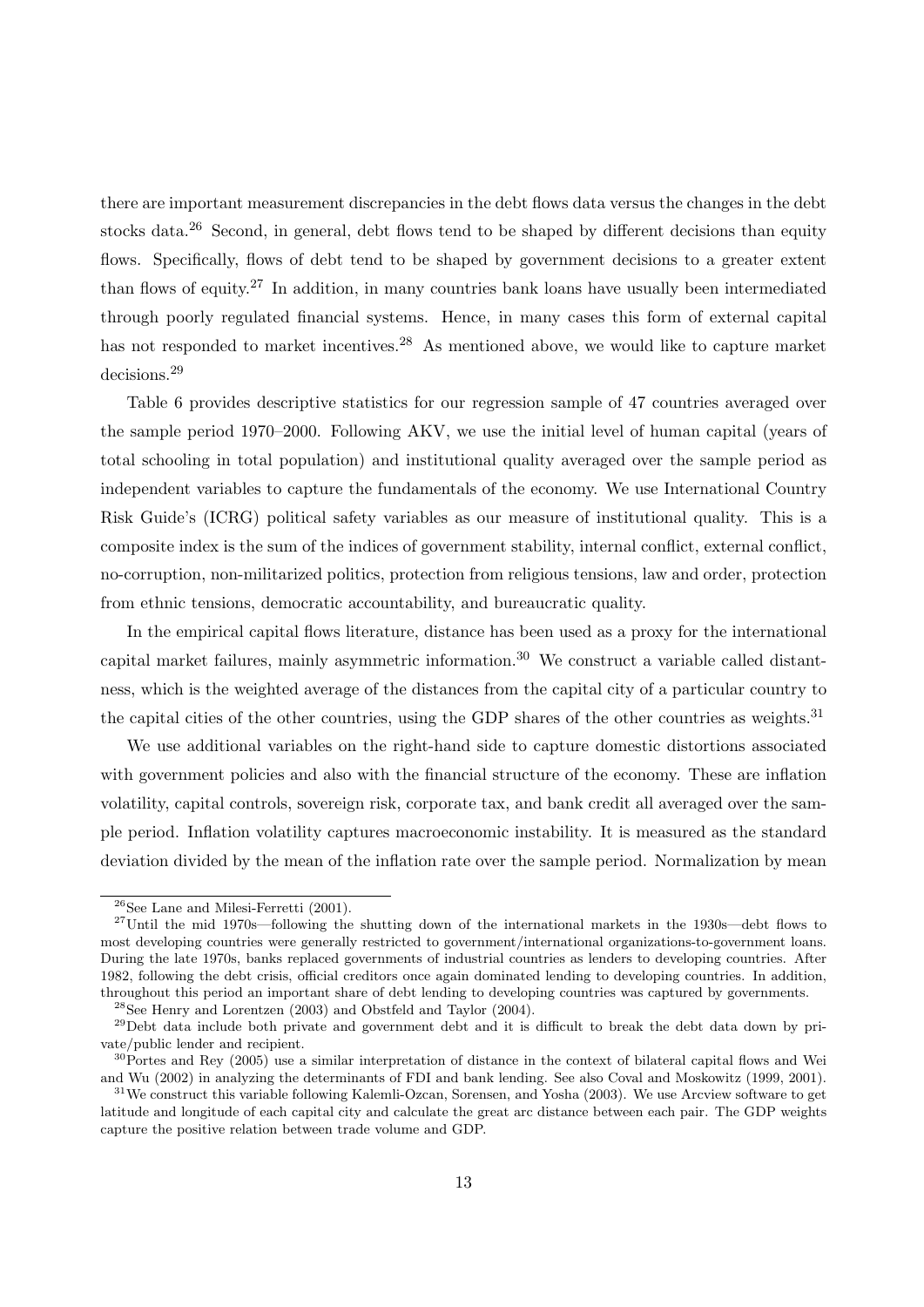is crucial given the differences in average inflation levels across time for the different countries. Our capital controls measure is the average of four dummy variables constructed using data collected by the IMF's Annual Report on Exchange Arrangements and Exchange Restrictions (AREAER). These dummy variables are; exchange arrangements, payments restrictions on current transactions and on capital transactions, and repatriation requirements for export proceeds. Bank credit is the share of credit provided by deposit money banks, which includes commercial banks and other financial institutions entitled to accept deposits from the public. $32$ 

It is clear that there is extensive cross-sectional variation on these variables. The institutional quality index varies from 3.4 to 7.3 with a mean of 5.5. Human capital varies from 1 to 10 years with a mean of 4.7 years. Table 7 presents the correlation matrix. Some of our independent variables are highly correlated, such as institutional quality and human capital, and sovereign risk and institutional quality. Hence, it is essential to employ a multiple regression framework with many robustness tests.<sup>33</sup>

Table 8 shows the results. Institutional quality, human capital and distantness are all important determinants of capital inflows.<sup>34</sup> Other potential determinants turn out to be insignificant.<sup>35</sup> Sovereign risk is borderline significant when distantness is left out. Obviously, both are capturing information/market frictions. Figure 7 shows the partial correlation plot for the Institutional Quality variable for the regression shown in column (1) of Table 8. The slope of the fitted line is 5.56 as shown in that column.<sup>36</sup> The strong positive relation between the institutional quality and the inflows of capital per capita is evidently not due to the outliers.

What about endogeneity? It is possible that capital inflows affect the institutional quality of a country. More inflows can generate incentives to reform and create an investor friendly environment by improving property rights. Moreover, because most institutional quality measures are

<sup>&</sup>lt;sup>32</sup>In AKV we used a wider range of additional right hand side variables, such as GDP per capita, inflation, government consumption, government budget, trade openness (share of exports plus imports in GDP), restrictions on foreign investment, incentives on foreign investment, government infrastructure (percent of paved roads), stock market capitalization, reuters (number of times the country's name is mentioned in Reuters), foreign banks (share of foreign banks in total), and accounting (an index of accounting standards of corporate firms). In that work, out of all these variables only sovereign risk, corporate tax, and bank credit were significant depending on the specification. Hence, we check their role here again.

<sup>&</sup>lt;sup>33</sup>We refer the reader to AKV for a sensitivity analysis with a wider range of variables.

 $34$ In AKV, we also explored the role of each of the components of the composite index that is used as a proxy for the institutional quality. We find institutional quality indicators that are closer proxies of property rights protection, such as the no-corruption index and protection from expropriation, to be important determinants of capital inflows. <sup>35</sup>We also investigate the effect of the exchange rate regime. The results remain the same.

<sup>36</sup>We first regressed inflows of capital per capita on human capital and distantness. We took the residuals and regressed them on the residuals from a regression of institutional quality on human capital and distantness. Frisch-Waugh theorem says the coefficient from this regression is exactly the same as the one in the multiple regression. The figure plots these two sets of residuals against each other.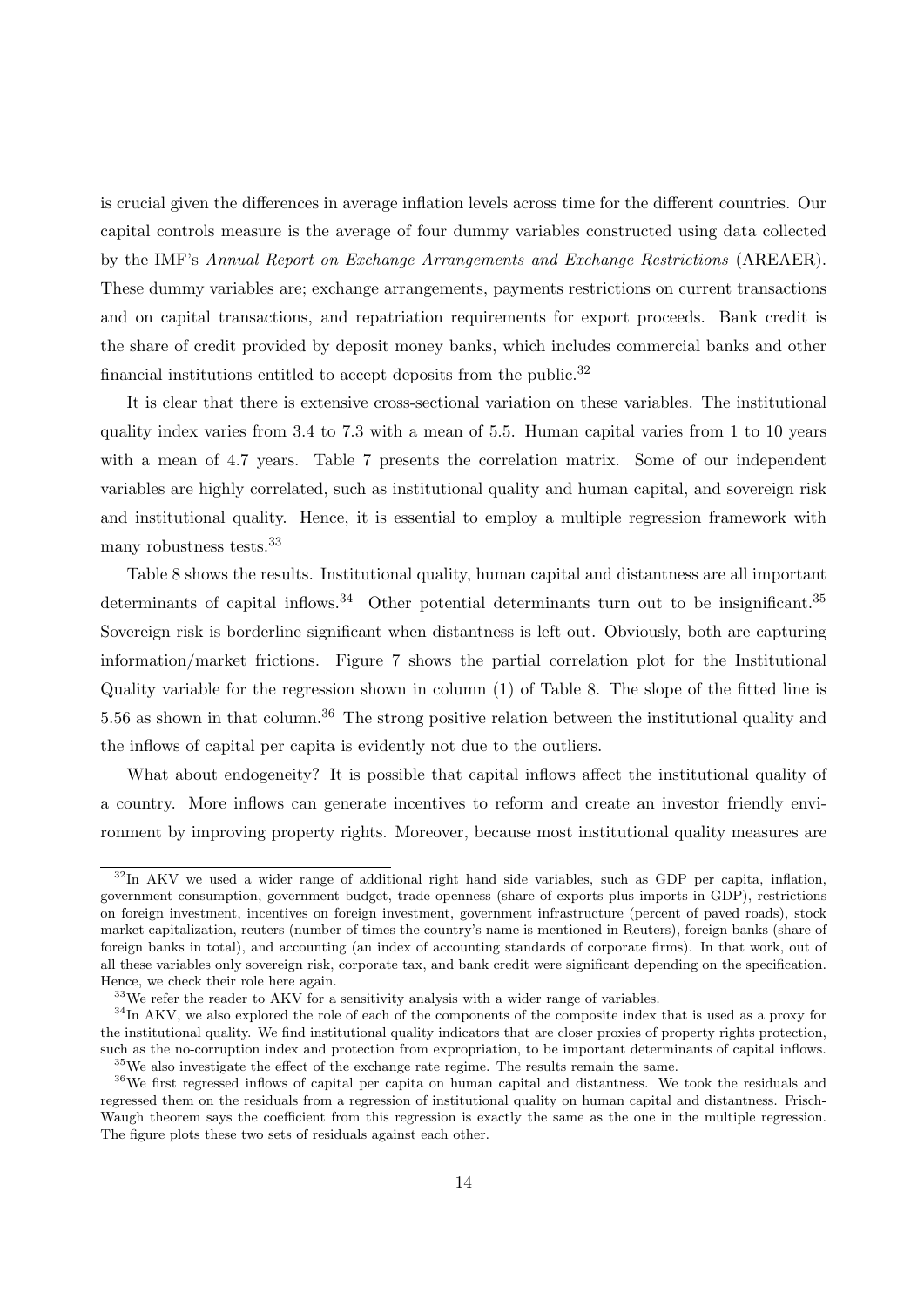constructed ex-post, analysts might have a natural bias towards 'assigning' better institutions to countries with higher capital inflows. One way to solve this problem is to find variables not subject to reverse causality that can account for the institutional variation.<sup>37</sup> AKV instrument institutional quality with its historical determinants mainly with settler mortality rates from Acemoglu, Johnson, and Robinson (2001, 2002) (AJR) and show that the effect of institutional quality on capital inflows is causal.<sup>38</sup> AJR argue that the historical mortality rates of European settlers in colonized countries is a good instrument for current institutions of former colonies since if the European settlement there was discouraged by diseases then the Europeans set up worse institutions.

In this paper we investigate whether or not there is any direct effect of some other historical determinants of institutions such as legal origins and legal system. La Porta, Lopez-de-Silanes, Shleifer, and Vishny (1997, 1998) emphasize the importance of the historical legal origins in shaping the current financial institutions. They examine the effect of legal origin on the laws governing investor protection, the enforcement of these laws, and the extent of concentration of firm ownership across countries. Most countries' legal rules, either through colonialism, conquest, or outright borrowing, can be traced to one of four distinct European legal systems: English common law, French civil law, German civil law, and Scandinavian civil law. These legal origin variables have been adopted as exogenous determinants of institutional quality, in particular financial institutions, in the economic growth literature. On the other hand, AJR claim that legal origin is a weak instrument for institutional quality, in particular for institutions that protect property rights. They claim it is hard to make a case that legal origins do not have any direct effect on the relevant outcome variables such as income levels.<sup>39</sup> Thus we investigate whether legal origins have a direct effect on capital inflows in addition to their partial effect on institutional quality by adding legal origin as an additional right hand side variable.

Table 9 shows the results. As shown in columns  $(1)–(4)$  French legal origin has a negative significant effect and British legal origin has a positive significant effect. It seems these effects are first order in addition to institutions. If institutional quality is left out from the regressions, the

<sup>&</sup>lt;sup>37</sup>Another source of endogeneity can come from the possibility that both inflows and institutional quality might be determined by an omitted third factor. We believe the extensive robustness analysis that is undertaken in AKV shows that this is not the case.

<sup>38</sup>AKV also use other instruments such as historical indicators of regime type and political constraints to the executive power from the Polity data set and the fraction of the population speaking English.

 $39A$ JR stress that successful instruments have to be *theoretically* excludable from the empirical model used by the econometrician and undertaking overidentification tests are not enough. In addition overidentification tests have low power in general. AJR show that in their first stage regression French legal origin is associated with worse institutions. But in their second stage regression, where French legal origin is included as one of the explanatory variables and institutions are instrumented with settler mortality rates, French legal origin has a positive effect on income. The net effect of this variable on income (directly and indirectly via better institutional quality) is positive.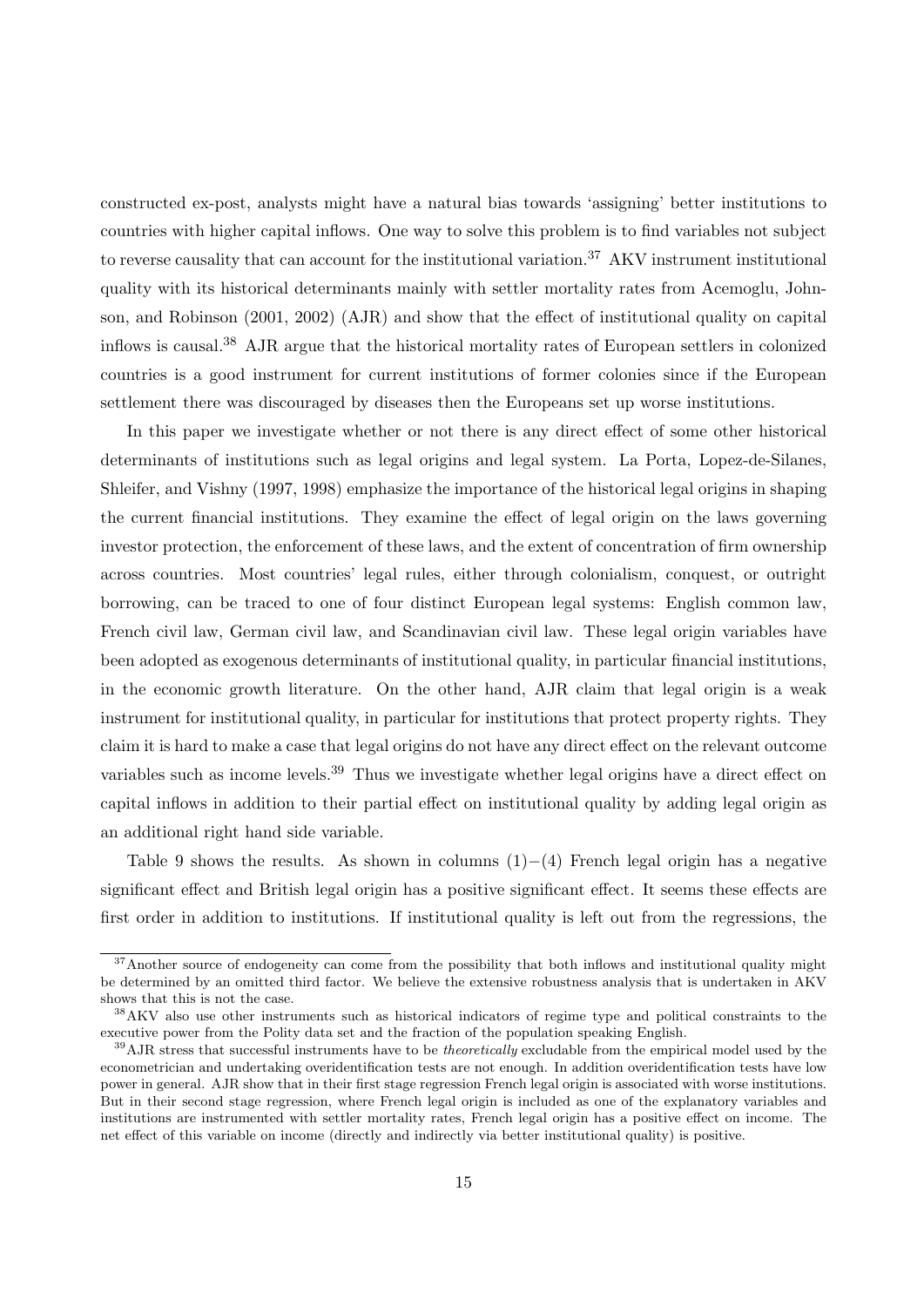British legal origin variable is only significant at 10% level. We do not tabulate the details but we found in our data that British legal origin is negatively correlated with institutions and this leads to a downward bias in British legal origin when institutional quality is omitted. Column (5) displays an IV regression that instruments institutions with log settler mortality rates from AJR, which is only available for 21 ex-colonies in our sample.<sup>40</sup> If there is a direct effect of legal origin on capital inflows we expect it to be significant in this regression. We find this to be the case.<sup>41</sup> Column (5) also re-establishes the causal effect of institutions, which is already shown by AKV. Column (6) reports the corresponding OLS regression for comparison. We only show the IV regression in column (5) with British legal origin since our sample is composed of only British and French legal origin countries. Thus, the corresponding IV regression with French legal origin is exactly the same as in column  $(5)$  with a reverse sign on the French legal origin variable.<sup>42</sup> We also investigated the direct effect of the variables proposed by La Porta, Lopez-de-Silanes, Shleifer, and Vishny (1997, 1998) to capture investor protection, such as shareholder rights, and found similar results. The partial correlation plots given in Figures 8 and 9 show that the significant effects of French and British legal origins are not due to the outliers but rather driven by the countries one would expect, such as Turkey for French origin, and Australia for British origin.

## 4.2 Determinants of Changes in Capital Flows

Our results thus far suggest that institutional quality has a first order effect over policies in explaining the pattern of capital flows in the period 1970-2000. Is there any role of left for policies? Can a country that improves its institutions or macroeconomic policies expect to receive more inflows? To investigate these questions we run change regressions. We calculate the change in inflows per capita as the difference between average capital inflows per capita over 1970−1993 and average capital inflows per capita over 1994−2000. We did the same for the independent variables and we regress changes on changes. The reason for this division of the sample is the fact that visible improvements, if any, in institutional variables occur in the late 1990s as shown in Figure 10.<sup>43</sup>

The results are given in Table 10. We only consider the 23 developing countries out of our 47 country sample since for the OECD the institutional changes are basically zero and this distorts the

 $40$ The corresponding first stage regression reports a coefficient of  $-0.21$  on settler mortality rates with a t-statistic of  $-4.09$ .

<sup>&</sup>lt;sup>41</sup>Note that this regression is an interpretable version of an overidentification test.

<sup>&</sup>lt;sup>42</sup>Institutional quality is estimated to have a higher coefficient in the IV regression since 2SLS regression corrects for the measurement error that causes attenuation bias in the OLS regression.

<sup>43</sup>At first, we cut the sample in the middle and calculated the change from 1970−1985 to 1986−2000. However, given the time invariant nature of our variables, this way of dividing the sample do not provide us with much variation.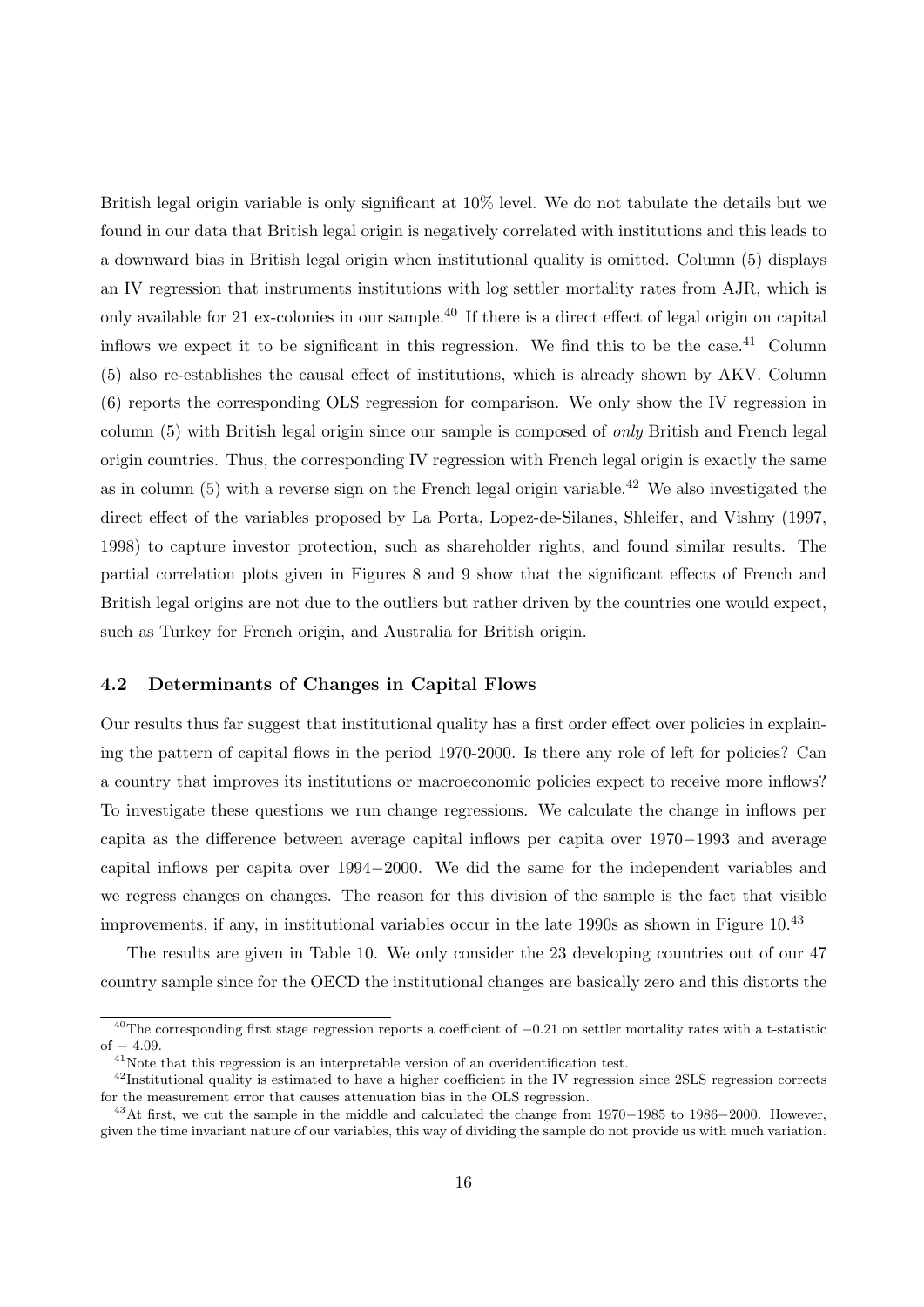picture. The results suggest that a country that improves institutions, decreases capital controls and increases its growth is going to receive more capital inflows.<sup>44</sup> The change in institutions is not always very significant though. This is not surprising given the small sample size and low time variation in this variable. Of course we have to interpret the results with caution since most of these right hand side variables are endogenous such as the change in GDP per capita. An interesting result is the positive significant distantness. This variable enters in levels since differencing this variable is going to capture only the change in GDP weights. The result suggests that information frictions have become less important for capital inflows in the 1990s since even the "remote and distant countries" receive higher capital inflows in the 1990s, which is exactly what we expect to find. Overall, these results suggest that there is a role for improved policy and institutions.

## 4.3 Determinants of Capital Flows Volatility

A natural intermediate step towards understanding the link between capital flows and financial crises is to look at the determinants of volatility of capital flows. There has not been many empirical papers that look at the determinants of capital flows volatility. As a preliminary investigation of the patterns in the data, we run cross-country regressions for the period 1970−2000. We measure volatility as the standard deviation of inflows of total equity per capita divided by the mean gross flows over the sample period.

Table 11 shows our results. We do find a significant effect of institutional quality on the volatility of the inflows of total equity. However, this effect is sensitive to inclusion of some other independent variables such as sovereign risk and capital controls. We also find the coefficient of inflation volatility to be positive and significant. It appears that countries with lower levels of inflation volatility tend to experience lower levels of uncertainty in terms of the inflows of external capital. Bank credit is positive and significant. This can be due to several reasons. First, as noted in the introduction, the literature has related high volatility of capital flows and currency crisis to bank fragility. Financial liberalization, when not followed by proper regulation and supervision can lead to both greater capital flows intermediated through banks and greater bank credit and later to abrupt reversals in capital flows.<sup>45</sup> Moreover, the positive correlation between bank credit and capital flows volatility might be due to cronyism in the banking sector.<sup>46</sup> We also control for stock

<sup>&</sup>lt;sup>44</sup>Note however, that the IMF measure for capital controls does not control for the fact that legal restrictions are sometimes circumvented. See Edwards (2001) for criticisms to the use of this index.

<sup>&</sup>lt;sup>45</sup>Henry and Lorentzen (2003) argue that liberalization of debt flows exposes countries to the risk of crises stemming from sudden changes in investors' sentiments. Equity market liberalizations, on the other hand, have promoted growth in almost every liberalizing country.

 $^{46}$ This finding is consistent with Wei (2000) and Wei and Wu (2002). The authors show that corruption within a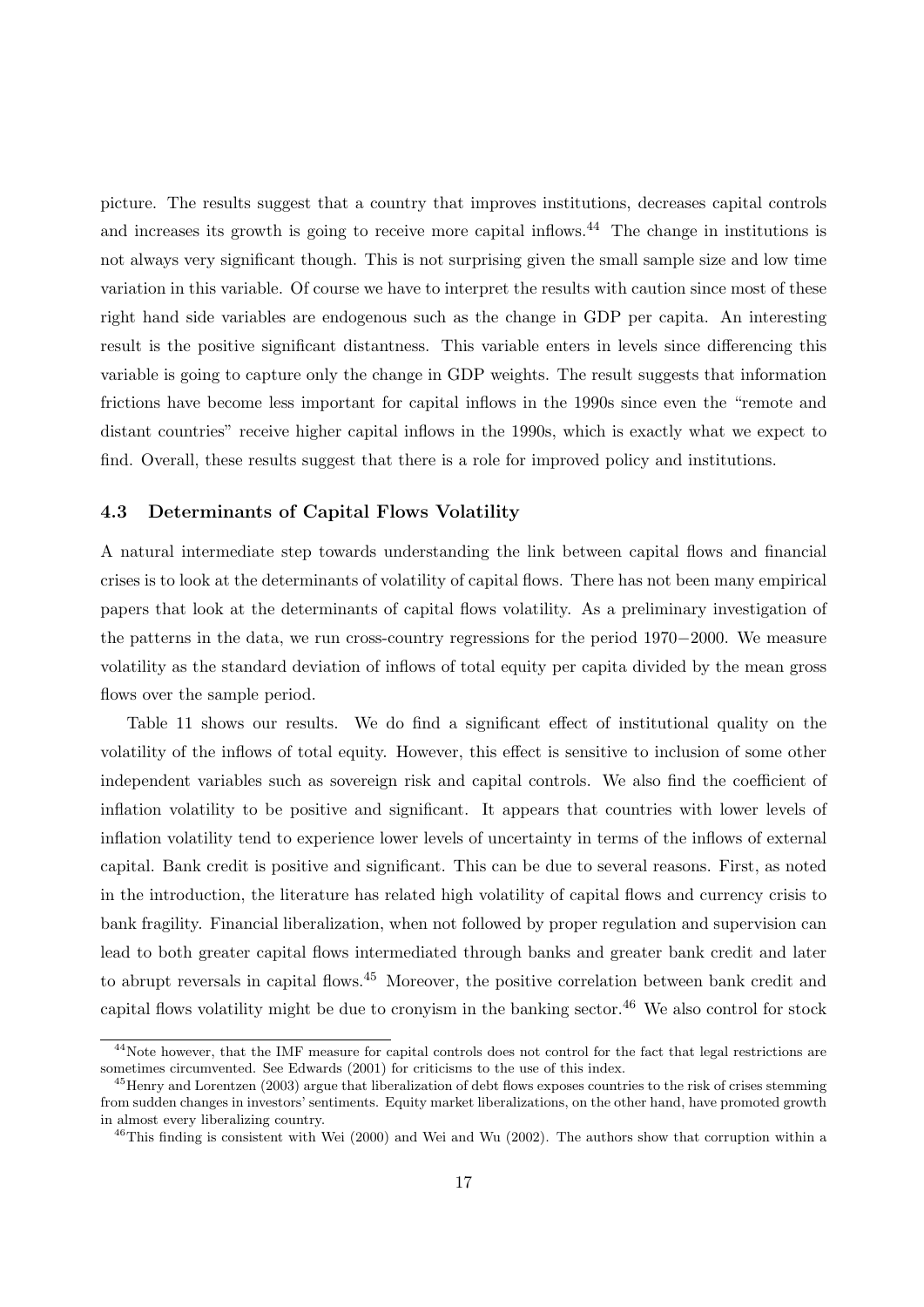market capitalization and trade openness, both of which come in as insignificant.<sup>47</sup>

Figures 11−13 show the partial correlation plots for institutions, inflation volatility and bank credit with slopes -0.42, 0.24, and 0.37 as shown in column (1) of table 11 respectively. Clearly, these significant relations are not due to outliers and driven by volatile countries of Latin America and Asia. The last two columns investigate the role of legal origins, which turn out to be insignificant. This phenomenon might be due to the fact that they work their effect via institutions.

Table 12 looks at the issue of measuring volatility. Our results might be due to the fact that some countries have liberalized their financial accounts over the last 30 years and received huge inflows creating volatility due to this volume and an upward trend, both of which may not be captured by our normalization. We experiment with different ways to deal with these problems: we use standard deviation of inflows, standard deviation of de-trended inflows, and normalized versions of these measures. In columns (1) and (3) volatility is measured as the standard deviation of inflows. In (2) and (4), it is normalized standard deviation of inflows. Normalization is performed by the average gross flows. In (5) and (7), it is the standard deviation of de-trended inflows. Detrending is performed by regressing inflows on a constant and a linear trend and using residuals from that regression as a proxy for inflows. In (6) and (8) it is normalized standard deviation of de-trended inflows. Normalization is performed by the average gross flows.<sup>48</sup> As it is clear, detrending does not matter and what matters is normalization. Columns (3), (4), (7) and (8) control for the level of inflows on the right hand side. The main conclusion is that normalization does a good job of controlling the volume and trend effects of the level of inflows. Figure 14 plots the partial correlation plot out of column (6), with slope 0.44. Although this is a tighter fit, there are no important differences relative to Figure 11. Figure 15 plots the partial correlation from column (1), with slope 11.56. Scandinavian countries evidently have high volatility due to volume and our normalization takes care of this.

Overall, the results suggest that institutional quality and macroeconomic policy play an important role for capital flows volatility. We should note, however, that we are establishing correlations more than causality. For example, inflation volatility is probably endogenous to the volatility of capital inflows and to institutional quality. Higher volatility can also cause an increase in bank credit or capital controls. Finding good instruments for the policy variables is a rather difficult task and not the focus of this study.

country increases the loan-to-FDI ratio.

 $47$ Other measures of credit market and capital market development in general such as liquid liabilities, and total value traded are also insignificant.

<sup>48</sup>We also investigated the effect of a quadratic trend. The results were similar.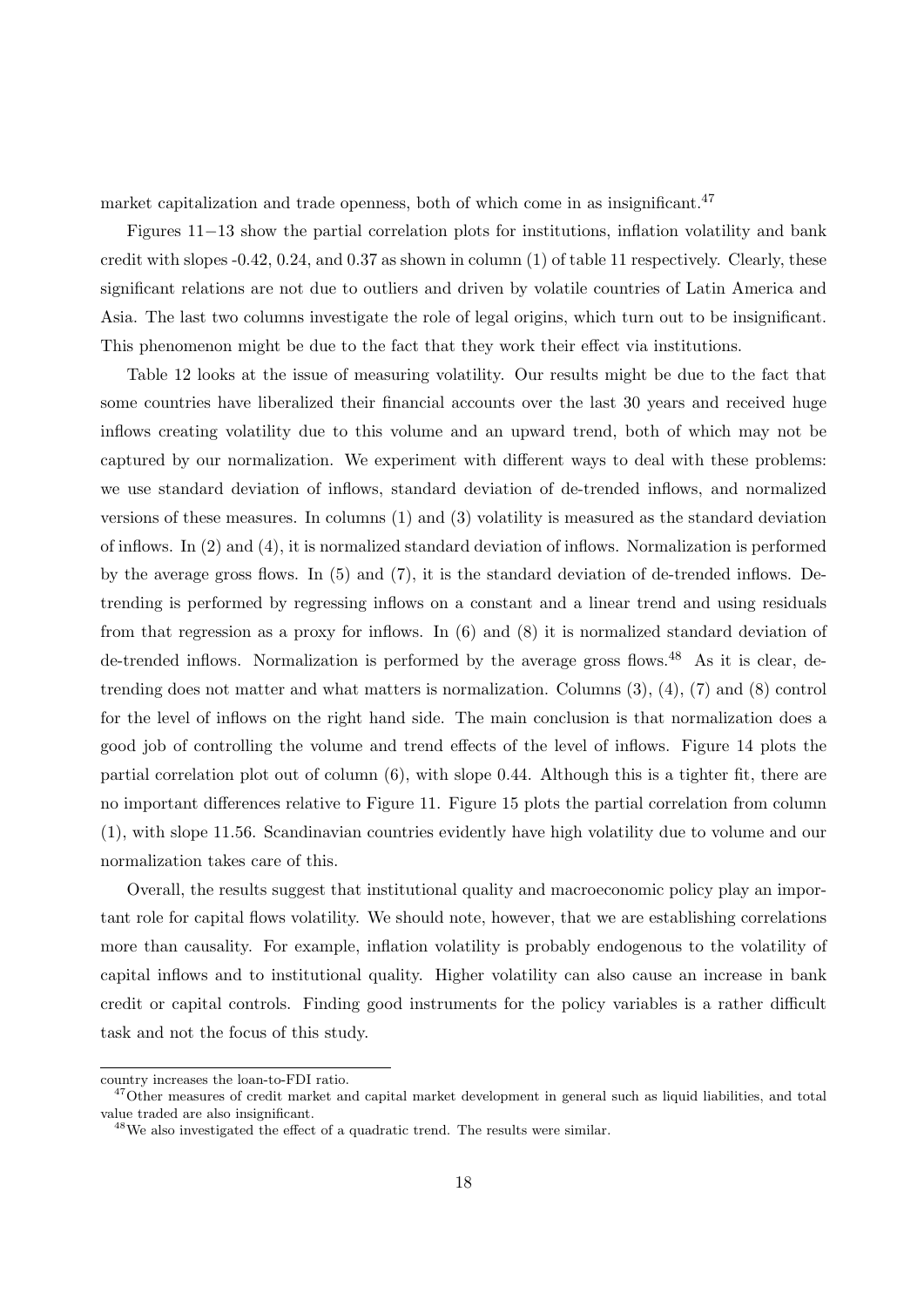## 5 Conclusions

Over the last thirty years, international capital flows have experienced tremendous growth. The surge in capital flows, and in particular, the crises of the last decade have revived the debate over the merits of international capital mobility. Our objective in this paper has been to overview the main stylized facts behind capital flows mobility over the last thirty years and establish the empirical determinants of capital flows and capital flows volatility. We find institutional quality to be an important determinant of capital inflows. Historical legal origins have a direct effect on capital inflows during the period 1970−2000. Policy plays a significant role in explaining changes in the level of inflows and their volatility.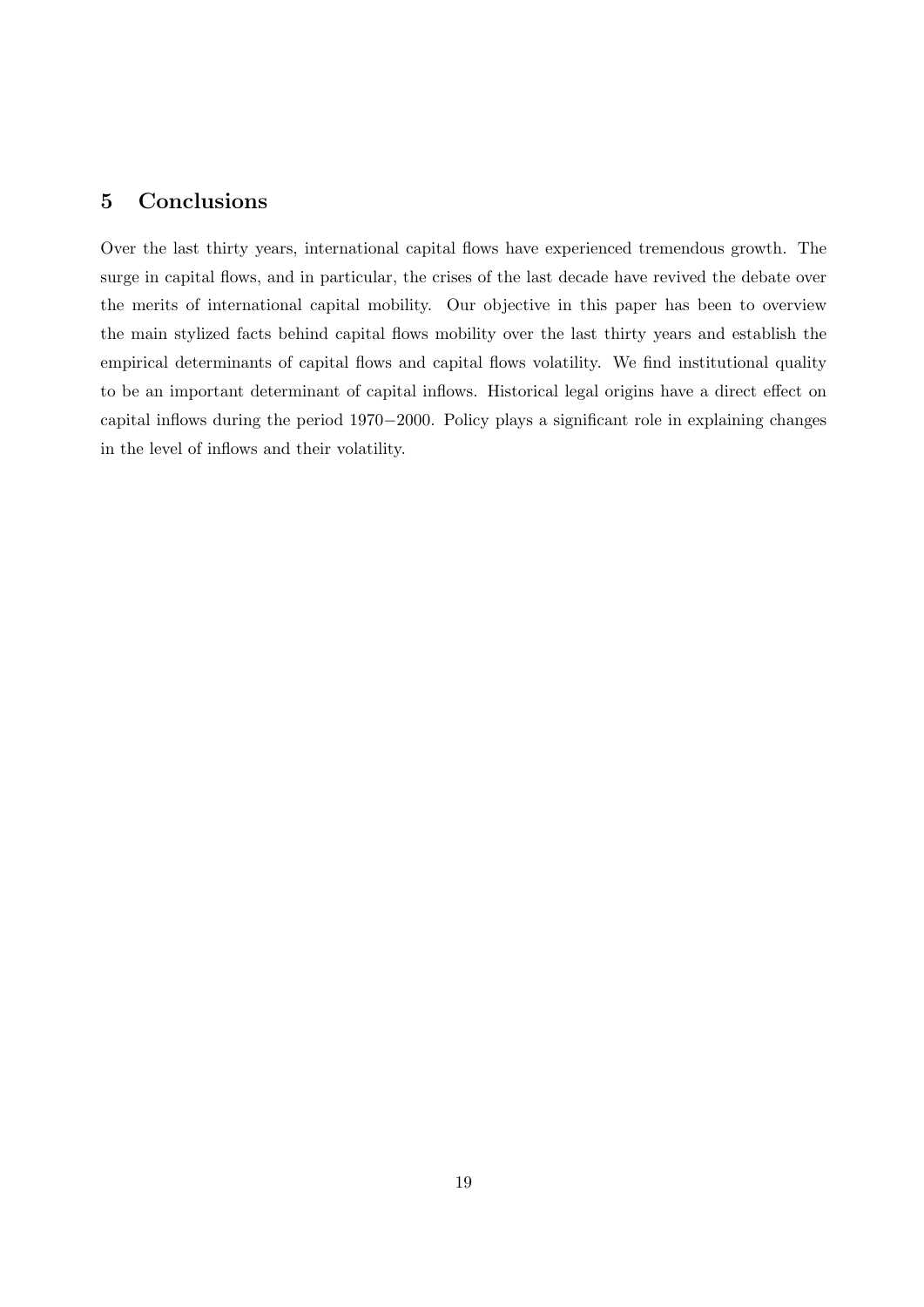#### References

- Acemoglu, Daron, Simon Johnson and James A. Robinson (2001), " The Colonial Origins of Comparative Development: An Empirical Investigation," American Economic Review 91, 1369– 1401.
- Acemoglu, Daron, Simon Johnson and James A. Robinson (2002), "Reversal of Fortune: Geography and Institutions in the Making of the Modern World Income Distribution," The Quarterly Journal of Economics 117, 1231–1294.
- Aizenman, Joshua (2004), "Financial Opening: Evidence and Policy Options," in Challenges to Globalization. Analyzing the Economics, eds.: R. Baldwin and A.Winters. The University of Chicago Press, Chicago.
- Alesina, Alberto and David Dollar (2000), "Who Gives Foreign Aid to Whom and Why?" Journal of Economic Growth 5, 33–64.
- Alfaro, Laura, Sebnem Kalemli-Ozcan and Vadym Volosovych (2003), "Why Doesn't Capital Flow from Rich to Poor Countries? An Empirical Investigation," mimeo.
- Bacchetta, Philippe and Eric Van Wincoop (2000), "Capital Flows to Emerging Markets: Liberalization, Overshooting, and Volatility," in Capital Flows and The Emerging Economies, editor: S. Edwards. The University of Chicago Press, Chicago.
- Calvo, Guillermo, Leonardo Leiderman and Carmen Reinhart (1996), "Inflows of Capital to Developing Countries in the 1990s," The Journal of Economic Perspectives 10, 123–139.
- Calvo, Guillermo and Enrique Mendoza (2000a), "Regional Contagion and the Globalization of Securities Markets," Journal of International Economics 51, 79-113.
- Calvo, Guillermo and Enrique Mendoza (2000b), "Contagion, Globalization, and the Volatility of Capital Flows," in Capital Flows and The Emerging Economies, editor: S. Edwards. The University of Chicago Press, Chicago.
- Calvo, Guillermo and Carlos Vegh (1999), "Inflation Stabilization in Chronic Inflation Countries," in Handbook of Macroeconomics 1C, editors: J.B. Taylor and M. Woodford. North-Holland, Amsterdam.
- Chari V. V., Patrick Kehoe (2003), "Hot Money," Federal Reserve Bank of Minneapolis Staff Report 228.
- Clemens, Michael and Jeffrey G. Williamson (2004), "Wealth Bias in the First Global Capital Market Boom, 1870-1913," Economic Journal, 114(127), 304-337.
- Corsetti, Giancarlo, Paolo Pesenti, and Nouriel Roubini (2001), "Fundamental Determinants of the Asian Crisis: The Role of Financial Fragility and External Imbalances," in Regional and Global Capital Flows: Macroeconomic Causes and Consequences, editors: T. Ito and A. Krueger. The University of Chicago Press, Chicago.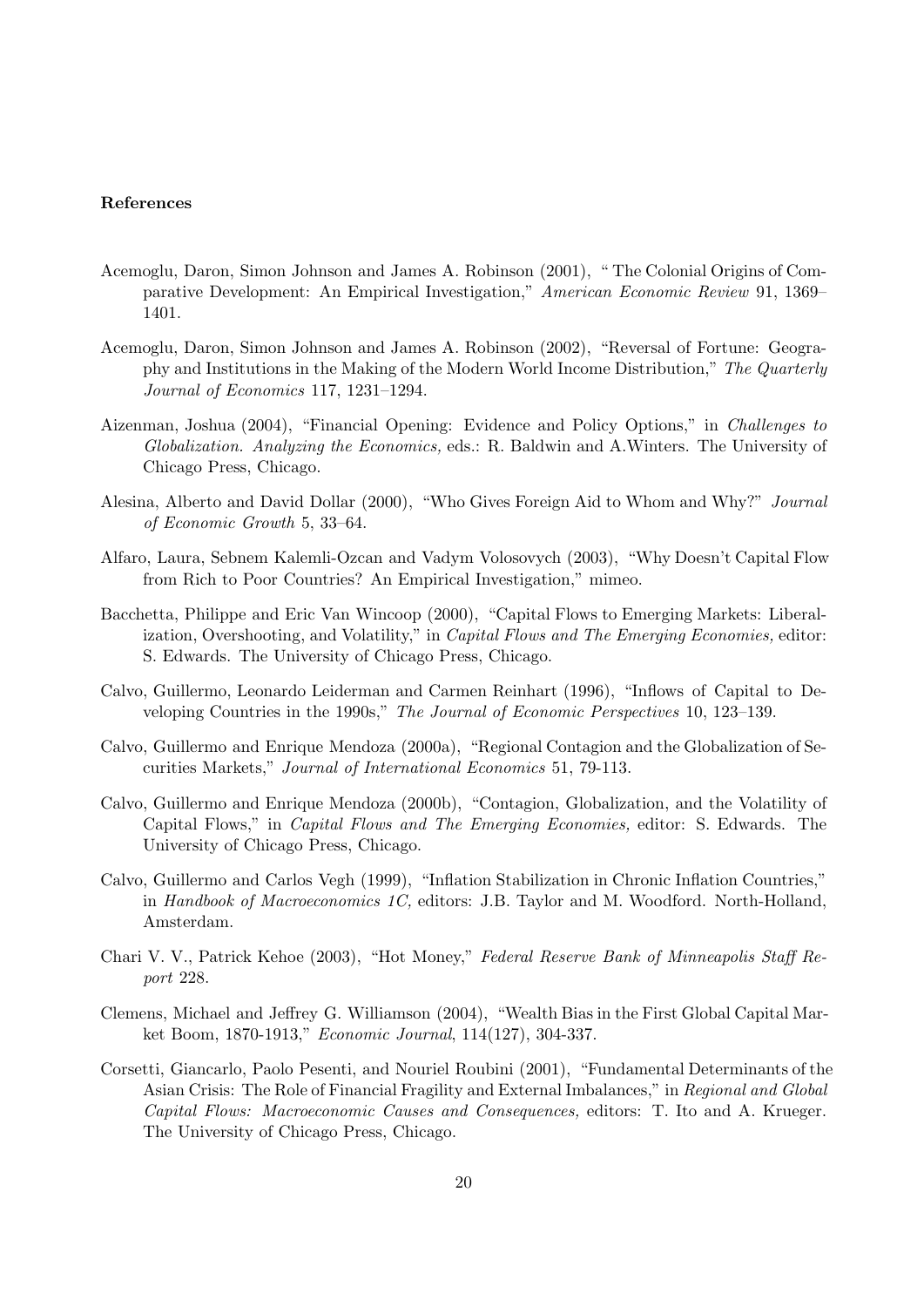- Coval, Joshua and Tobias J. Moskowitz (1999), "Home Bias at Home: Local Equity Preferences in Domestic Portfolios," Journal of Finance 54, 2045–2073.
- Coval, Joshua and Tobias J. Moskowitz (2001), "The Geography of Investment: Informed Trading and Asset Prices," Journal of Political Economy 109, 811–841.
- Edwards, Sebastian (1991), "Capital Flows, Foreign Direct Investment, and Debt-Equity Swaps in Developing Countries," in *Capital Flows in the World Economy*, editor: Horst Siebert. J.C.B. Mohr, Tubingen.
- Edwards, Sebastian (2001), "Capital Mobility and Economic Performance: Are Emerging Economies Different?" NBER Working Paper 8076.
- Eichengreen, Barry (2003), Capital Flows and Crises. The MIT Press, Cambridge.
- Eichengreen, Barry, Ricardo Hausmann and Ugo Panizza (2003), "Currency Mismatches, Debt Intolerance,and Original Sin: Why They Are Not the Same and Why it Matters" NBER Working Paper 10036.
- Frankel, Jeffrey and Shang-Jin Wei (2004), "Managing Macroeconomic Crises," NBER Working Paper 10907.
- Frankel, Jeffrey and Andrew Rose (1996), "Currency Crises in Emerging Markets: An Empirical Treatment," Journal of International Economics 41, 351-366.
- Gavin, Michael and Ricardo Hausmann (1999), "Preventing Crisis and Contagion: Fiscal and Financial Dimensions," International Development Bank WP 401.
- Gavin, Michael, Ricardo Hausmann and Leondardo Leiderman (1997), "The Macroeconomics of Capital Flows to Latin America: Experience and Policy Issues,"in Volatile Capital: Taming their Impact on Latin America, editors: R. Hausmann and L. Rojas-Suarez, Washington D.C. Inter-American Development Bank.
- Gertler, Mark and Kenneth Rogoff (1990), "North-South Lending and Endogeneous Domestic Capital Market Inefficiencies," Journal of Monetary Economics 26, 245–266.
- Glick, Reuven and Kenneth Rogoff (1995), "Global versus Country-Specific Productivity Shocks and the Current Account," Journal of Monetary Economics 35, 159-92.
- Gordon, Roger H. and A. Lans Bovenberg (1996), "Why is Capital so Immobile Internationally? Possible Explanations and Implications for Capital Income Taxation?"American Economic Review 86, 1057–1075.
- Henry, Peter B. and Peter L. Lorentzen (2003), "Domestic Capital Market Reform and Access to Global Finance: Making Markets Work," NBER Working Paper, 10064.
- Inter-American Development Bank (1995), Hacia una Economia menos Volatil. Progeso Economico y Social en American Latin: Informe, The Inter-American Development Bank, Washington D.C.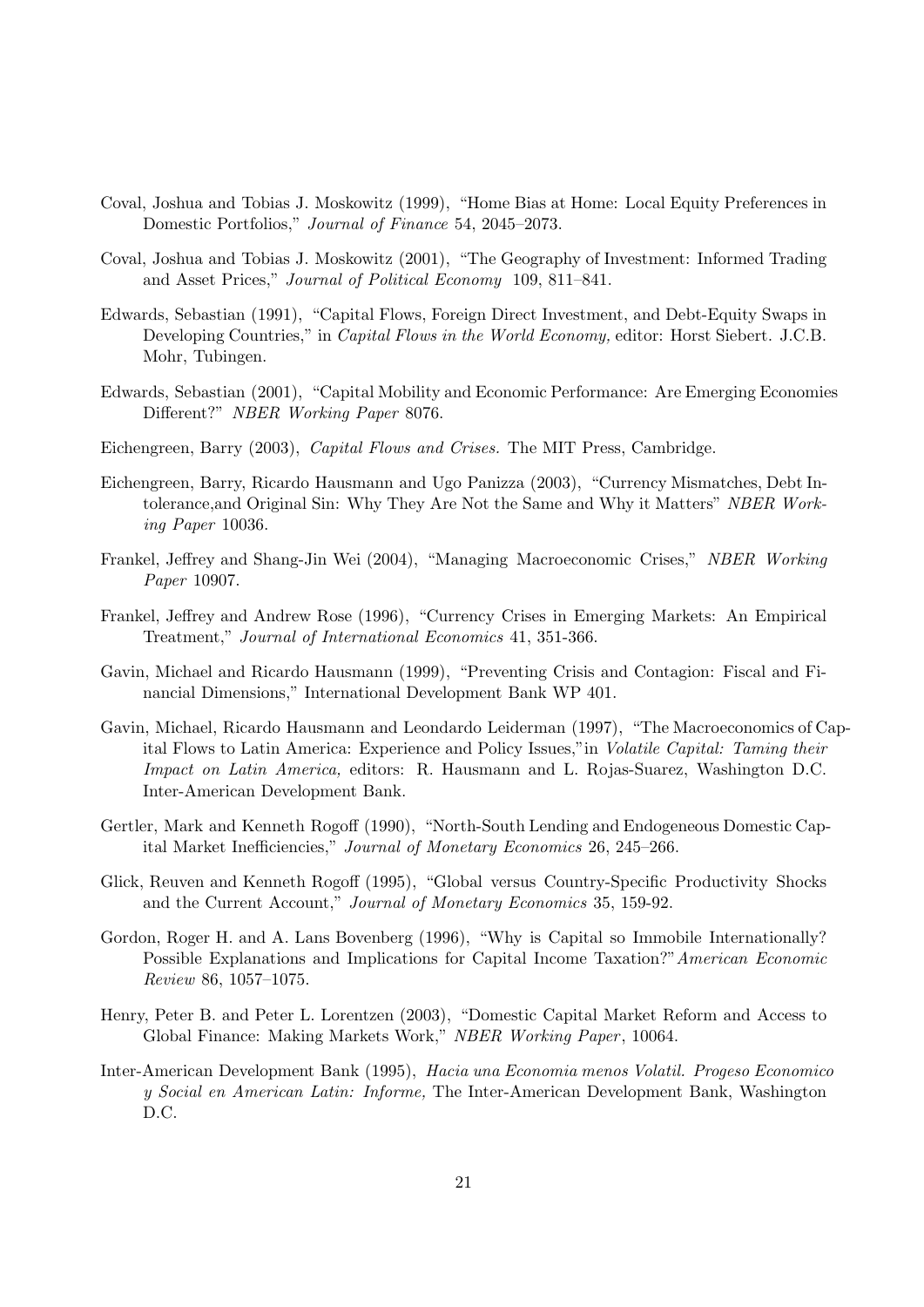- International Monetary Fund (2001), International Financial Statistics, CD-ROM. The International Monetary Fund, Washington, DC.
- International Monetary Fund, Annual Report on Exchange Arrangements and Exchange Restrictions, issues from 1970 to 1997. The International Monetary Fund, Washington D.C.
- Kalemli-Ozcan, Sebnem, Bent Sorensen and Oved Yosha (2003), "Risk Sharing and Industrial Specialization: Regional and International Evidence,"American Economic Review 93, 903–918.
- Kalemli-Ozcan, Sebnem, Bent Sorensen, Ariell Reshef, and Oved Yosha (2005), "Capital Flows and Productivity: Evidence from U.S. States," NBER Working Paper 11301.
- Kaminsky Graciella and Carmen Reinhart (1999), "The Twin Crises: The Causes of Banking and Balance of Payment Problems," American Economic Review 89, 473-500.
- Kaminsky, Graciella (2003), "Varieties of Currency Crises," NBER Working Paper 10193.
- King, Robert and Sergio Rebelo (1993), "Transitional Dynamics and Economic Growth in the Neoclassical Model," American Economic Review 83, 908–931.
- Kraay, Aart, Norman Loayza, Luis Serven, and Jaume Ventura (2000), "Country Portfolios," NBER Working Paper 7795.
- La Porta, Rafael, Florencio Lopez-de-Silanes, Andrei Shleifer, and Robert Vishny (1998), "Law and Finance,"Journal of Political Economy 106, 1113–1155.
- Lane, Philip (2004), "Empirical Perspectives on Long-Term External Debt," Topics in Macroeconomics 4, 1–21.
- Lane, Philip and Gian Maria Milesi-Ferretti (1999), "The External Wealth of Nations: Measures of Foreign Assets and Liabilities for Industrial and Developing Countries, IMF Working Paper.
- Lane, Philip and Gian Maria Milesi-Ferretti (2001), "The External Wealth of Nations: Measures of Foreign Assets and Liabilities for Industrial and Developing Countries,"Journal of International Economics 55, 263–294.
- Lucas, Robert (1990), "Why Doesn't Capital Flow from Rich to Poor Countries?" American Economic Review 80, 92–96.
- McKinnon, Ronald and Huw Pill (1996), "Credible Liberalization and International Capital Flows: The Overborrowing Syndrome," in Financial Deregulation and Integration in East Asia, editors: T. Ito and A. Kruger. The University of Chicago Press, Chicago.
- North, Douglass C. (1994), "Economic Performance Through Time,"American Economic Review 84, 359–368.
- North, Douglass C. (1995), "Institutions,"Journal of Economic Perspective 5, 97–112.
- Obstfeld, Maurice and Kenneth Rogoff (2000), "The Six Major Puzzles in International Macroeconomics: Is There a Common Cause?" in NBER Macroeconomics Annual 2000, editors: B. Bernanke and K. Rogoff. The MIT Press, Cambridge.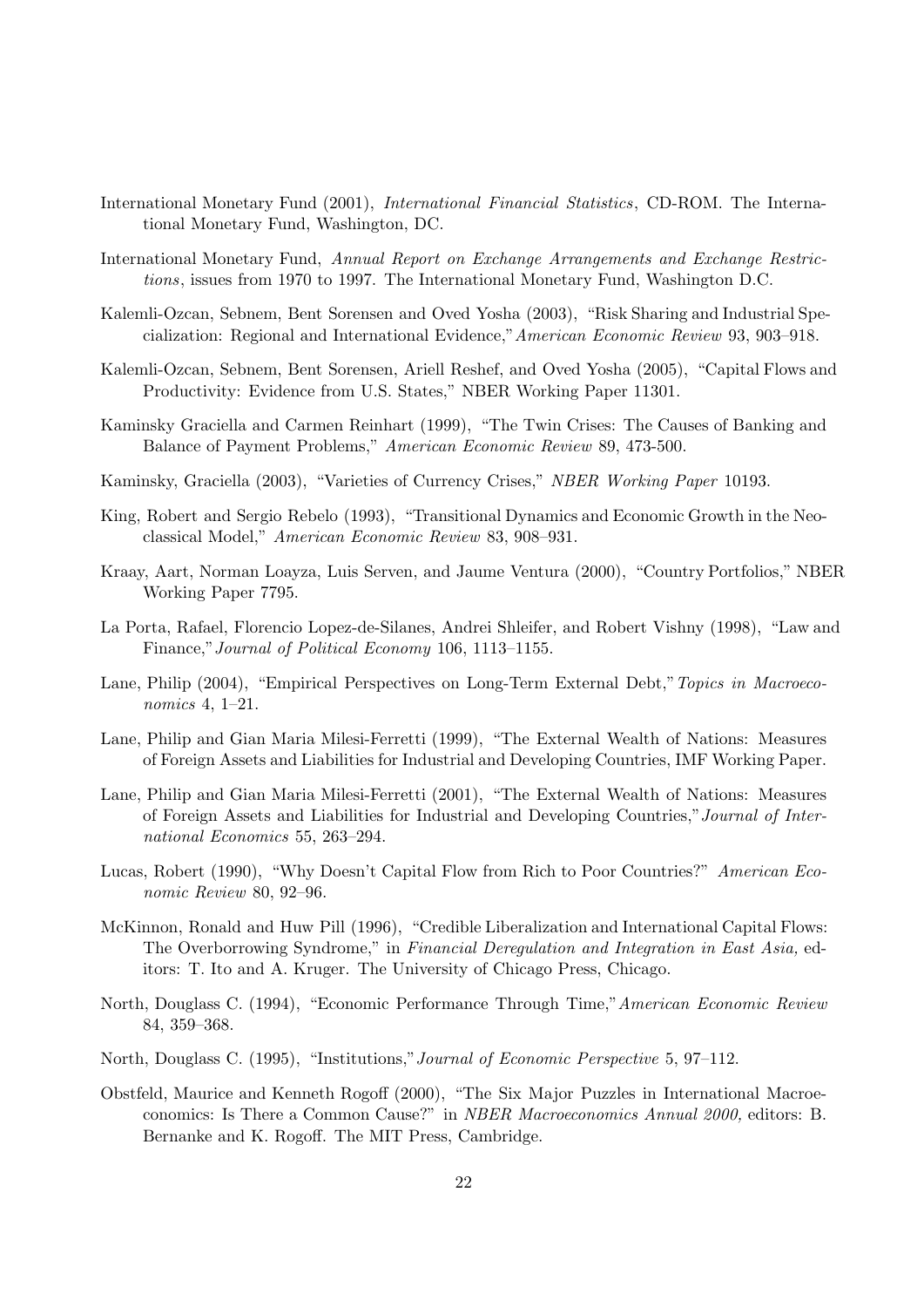- Obstfeld, Maurice and Alan M. Taylor (2004), Global Capital Markets Integration, Crisis, and Growth. Cambridge University Press 2004, Cambridge.
- O'Rourke, Kevin H. and Jeffrey G. Williamson (1999), Globalization and History: The Evolution of a Nineteenth-Century Atlantic Economy. The MIT Press, Cambridge.
- The Political Risk Services Group (2001), International Country Risk Guide. The PRS Group, New York.
- Portes, Richard and Helene Rey (2005), "The Determinants of Cross-Border Equity Transaction Flows," Journal of International Economics 65, 269-296.
- Prasad Eswar S., Kenneth Rogoff, Shang-Jin Wei, and M. Ayhan Kose (2003), "Effects of Financial Globalization on Developing Countries: Some Empirical Evidence," IMF Occasional Paper No.220, Washington, D.C.: International Monetary Fund.
- Prescott, Edward (1998), "Needed: A Theory of Total Factor Productivity," International Economic Review 39, 525–552.
- Razin, Assaf and Chi-Wa Yuen (1994), "Convergence in Growth Rates: a Quantitative Assessment of the Role of Capital Mobility and International Taxation," in Capital Mobility: The Impact on Consumption, Investment, and Growth, editors: Leonardo Leiderman and Assaf Razin. Cambridge University Press, New York.
- Reinhart, Carmen and Kenneth Rogoff (2004), "Serial Default and the "Paradox" of Rich to Poor Capital Flows," American Economic Review Papers and Proceedings 94, 52–58.
- Tornell, Aaron and Andres Velasco (1992), "Why Does Capital Flow from Poor to Rich Countries? The Tragedy of the Commons and Economic Growth," Journal of Political Economy 100, 1208–1231.
- Wei, Shang-Jin (2000), "Local Corruption and Global Capital Flows," Brookings Papers in Economic Activity 2, 303–346.
- Wei, Shang-Jin and Yi Wu (2002), "Negative Alchemy? Corruption, Composition of Capital Flows, and Currency Crises," in Preventing Currency Crises in Emerging Markets, editors: S. Edwards and J. Frankel. The University of Chicago Press, Chicago.

World Bank (2002), World Development Indicators, CD-ROM. The World Bank, Washington, DC.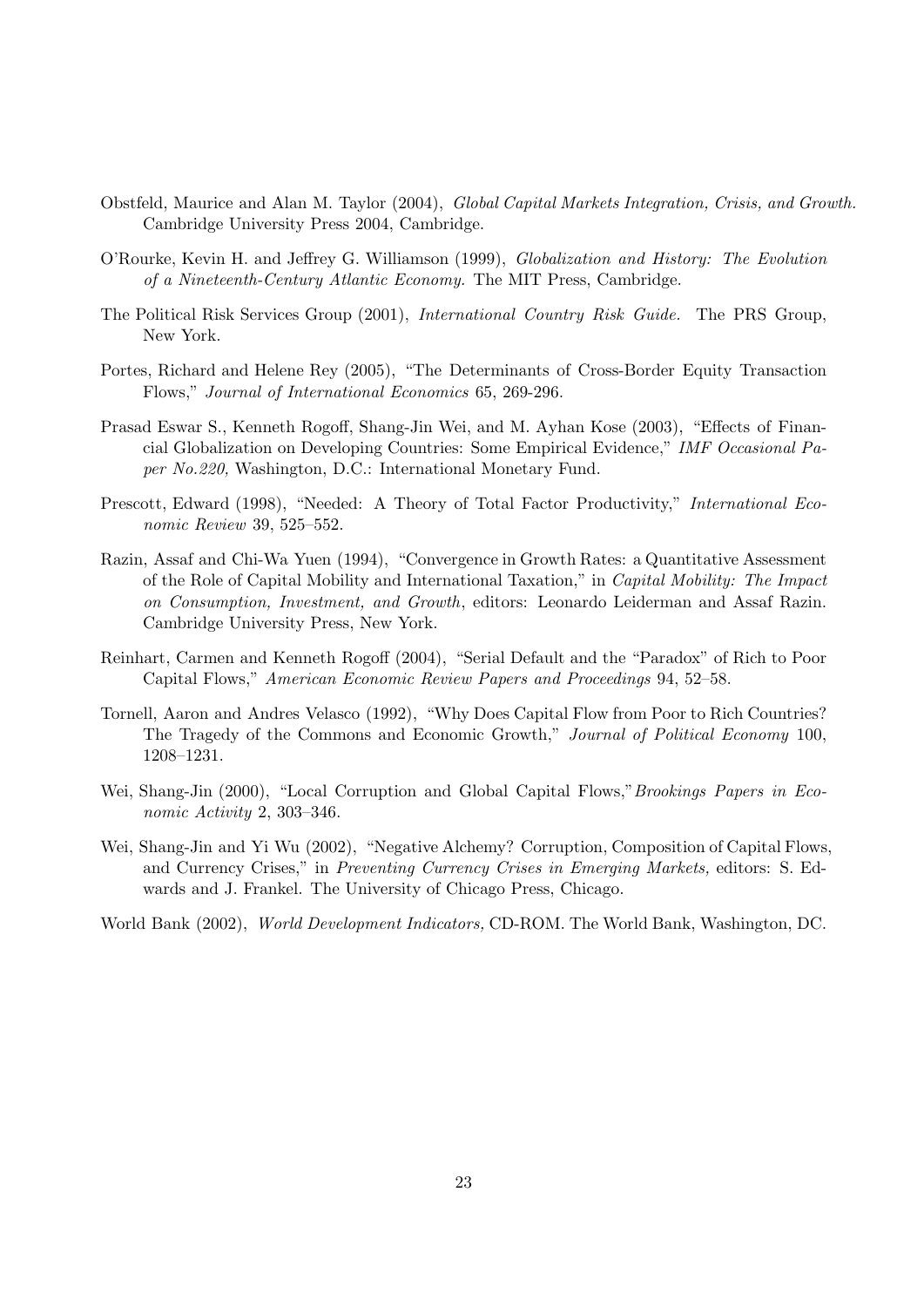# Appendix: Data

Foreign Direct Investment: Direct Investment abroad (line 78bdd) and Direct Investment in Reporting Economy, n.i.e (line 78bed) include equity capital, reinvested earnings, other capital and financial derivatives associated with various intercompany transactions between affiliated enterprises. Excluded are inflows of direct investment capital into the reporting economy for exceptional financing such as debt-for-equity swaps. We include only countries with data for both direct investment abroad and direct investment in the reporting economy.

Portfolio Equity Investment: Equity Securities Assets (line 78bkd) and Equity Securities Liabilities (line 78bmd) include shares, stock participations, and similar documents (such as American depository receipts) that usually denote ownership of equity. These are divided in monetary authorities, general government, banks and other sectors. We calculate net portfolio equity flows only for countries with data both for equity security assets and debt security liabilities.

Debt Flows: Debt Securities Assets (line 78bld) and Debt Securities Liabilities (line 78bnd) cover (i) bonds, debentures, notes, etc (divided into monetary authorities, general government, banks, and other sectors) and (ii) money market or negotiable debt instruments (divided into monetary authorities, general government, banks, and other sectors). Other investment assets (line 78bhd) and other investment liabilities (line 78bid) include all financial transactions not covered in direct investment, portfolio investment, financial derivatives or other assets. Major categories are trade credits, loans (divided in monetary authorities, general government, and banks), transactions in currency and deposits (monetary authorities, general government, and banks), and other assets (monetary authorities, general government, and banks). We first calculate total debt assets as the sum of debt securities assets and other investment assets; total debt liabilities correspond to the sum of debt securities liabilities and other investment liabilities. We calculate net total debt flows only for countries that had information for both total debt liabilities and total debt assets.

Total Equity Flows: Sum of foreign direct investment and portfolio equity flows.

Volatility of Inflows: Standard deviation of the corresponding inflows per capita divided by the average of the absolute value of the inflows and outflows of capital per capita.

## Independent Variables

Bank Credit: 1970-00, Average value of claims of deposit money banks on nonfinancial domestic sectors as share of claims of central bank and deposit money banks on nonfinancial domestic sectors, in percent.

Capital Controls: 1971-97, The mean value of four dummy variables: 1) Exchange Arrangements: separate exchange rates for some or all capital transactions and/or some or all invisibles; 2) Payments Restrictions: restrictions on payments for current transactions; 3) Payments Restrictions: restrictions on payments for capital transactions; 4) Surrender or Repatriation Requirements for Export Proceeds. From International Monetary Fund, Annual Report on Exchange Arrangements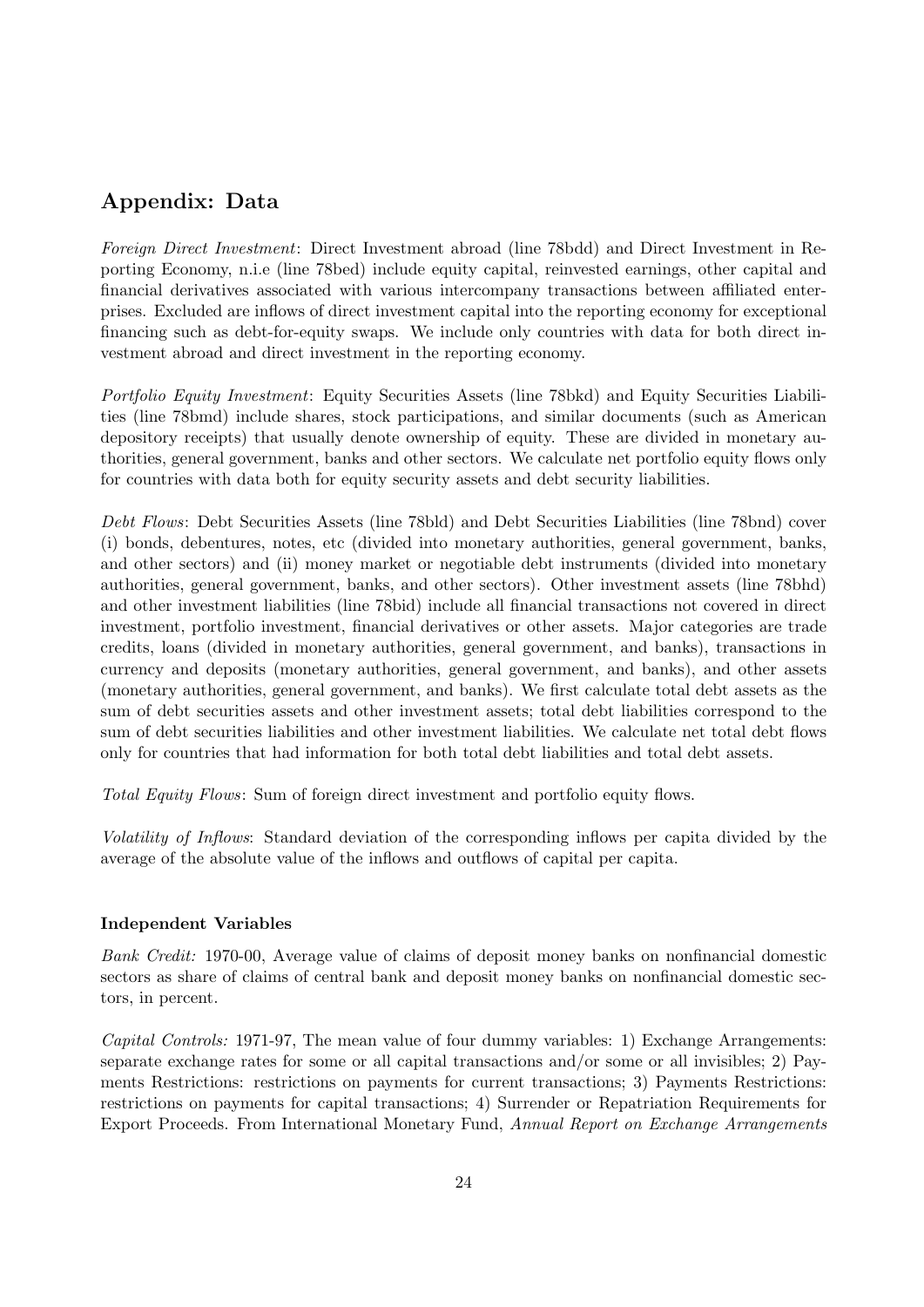and Exchange Restrictions.

Corporate Taxes: Corporate tax rates from PricewaterhouseCoopers (PwC) for 1990-97, from Wei  $(2000).$ 

Distance: Thousand of Kms., from Arcview 3.x software.

GDP per Capita: 1971-00, 1995 U.S. dollars from World Bank, World Development Indicators (2002).

Human Capital: 1970,75,80,85,90,95, Average years of secondary, higher and total schooling in the total population over 25 years old, from World Bank, World Development Indicators (2002).

Legal Origin: Origin of a country's formal legal code: English common-law, French civil law, German civil law, and Scandinavian civil law, from La Porta, Lopez-de-Silanes, Shleifer, and Vishny (1997, 1998).

Inflation rate: Annual CPI inflation (World Bank, World Development Indicators).

Inflation Volatility: Standard deviation of inflation rate over the sample period divided by the corresponding mean.

Institutional Quality: Composite political safety: 1984-98, Sum of all the rating components from International Country Risk Guide except for Socioeconomic Conditions and Investment Profile. Average yearly rating from 0 to 76, with a higher score meaning lower risk. Data from *International* Country Risk Guide, the PRS Group.

- Government Stability: 1984-98, The government's ability to carry out its declared program(s), and its ability to stay in office. Average yearly rating from 0 to 12, with a higher score meaning lower risk. Data from International Country Risk Guide, the PRS Group.
- Internal Conflict: 1984-98, Political violence in the country and its actual or potential impact on governance. Average yearly rating from 0 to 12, with a higher score meaning lower risk. Data from International Country Risk Guide, the PRS Group.
- External Conflict: 1984-98, Assessment both of the risk to the incumbent government from foreign action, ranging from non-violent external pressure (diplomatic pressures, withholding of aid, trade restrictions, territorial disputes, sanctions, etc) to violent external pressure (cross-border conflicts to all-out war). Average yearly rating from 0 to 12, with a higher score meaning lower risk. Data from *International Country Risk Guide*, the PRS Group.
- Non-corruption Index: 1984-98, Assessment of corruption within the political system. Average yearly rating from 0 to 6, where a higher score means lower risk. Data from *International* Country Risk Guidee, the PRS Group.
- Non-militarized Politics: 1984-98, Protection from the military involvement in politics. Average yearly rating from 0 to 6, with a higher score meaning lower risk. Data from International Country Risk Guide, the PRS Group.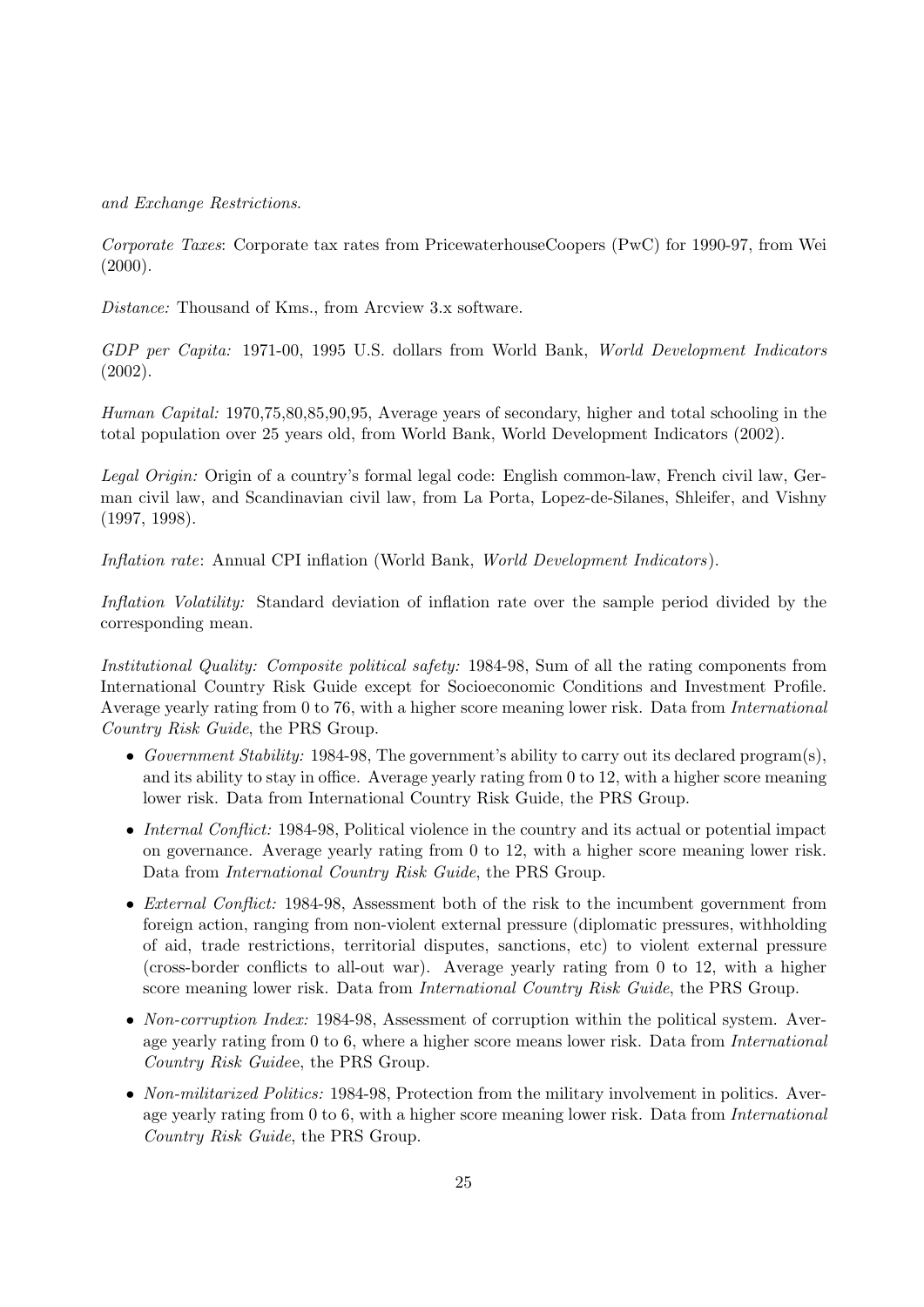- Protection from Religious Tensions: 1984-98, Protection from the religious tensions in society. Average yearly rating from 0 to 6, with a higher score meaning lower risk. Data from International Country Risk Guide, the PRS Group.
- Law and Order: 1984-98, The Law sub-component is an assessment of the strength and impartiality of the legal system; the Order sub-component is an assessment of popular observance of the law. Average yearly rating from 0 to 6, with a higher score meaning lower risk. Data from International Country Risk Guide, the PRS Group.
- Protection from Ethnic Tensions: 1984-98, Assessment of the degree of tension within a country attributable to racial, nationality, or language divisions. Average yearly rating from 0 to 12, with a higher score meaning lower risk. Data from International Country Risk Guide, the PRS Group.
- Democratic Accountability: 1984-98, Average yearly rating from 0 to 6, with a higher score meaning lower risk. In general, the highest number of risk points is assigned to Alternating Democracies, while the lowest number of risk points is assigned to autarchies. Data from International Country Risk Guide, the PRS Group.
- *Quality of Bureaucracy:* 1984-98, Institutional strength and quality of the bureaucracy is another shock absorber that tends to minimize revisions of policy when governments change. Average yearly rating from 0 to 4, with a higher score meaning lower risk. Data from International Country Risk Guide, the PRS Group.
- Protection from Government Repudiation of Contracts: 1982-95, Average yearly rating from 0 to 10, with a higher score meaning lower risk. Data from IRIS Time-Series of International Country Risk Guide, the PRS Group.
- Protection from Expropriation: 1984-98, Average yearly rating from 0 to 10, with a higher score meaning lower risk. Data from IRIS Time-Series of International Country Risk Guide, the PRS Group.

Sovereign Risk: Index based on Standard&Poor's long term foreign currency denominated sovereign debt ratings, average from 1971-97. Index ranges from 1 (an obligor rated AAA) to 23 (an obligor rated SD (Selective Default)).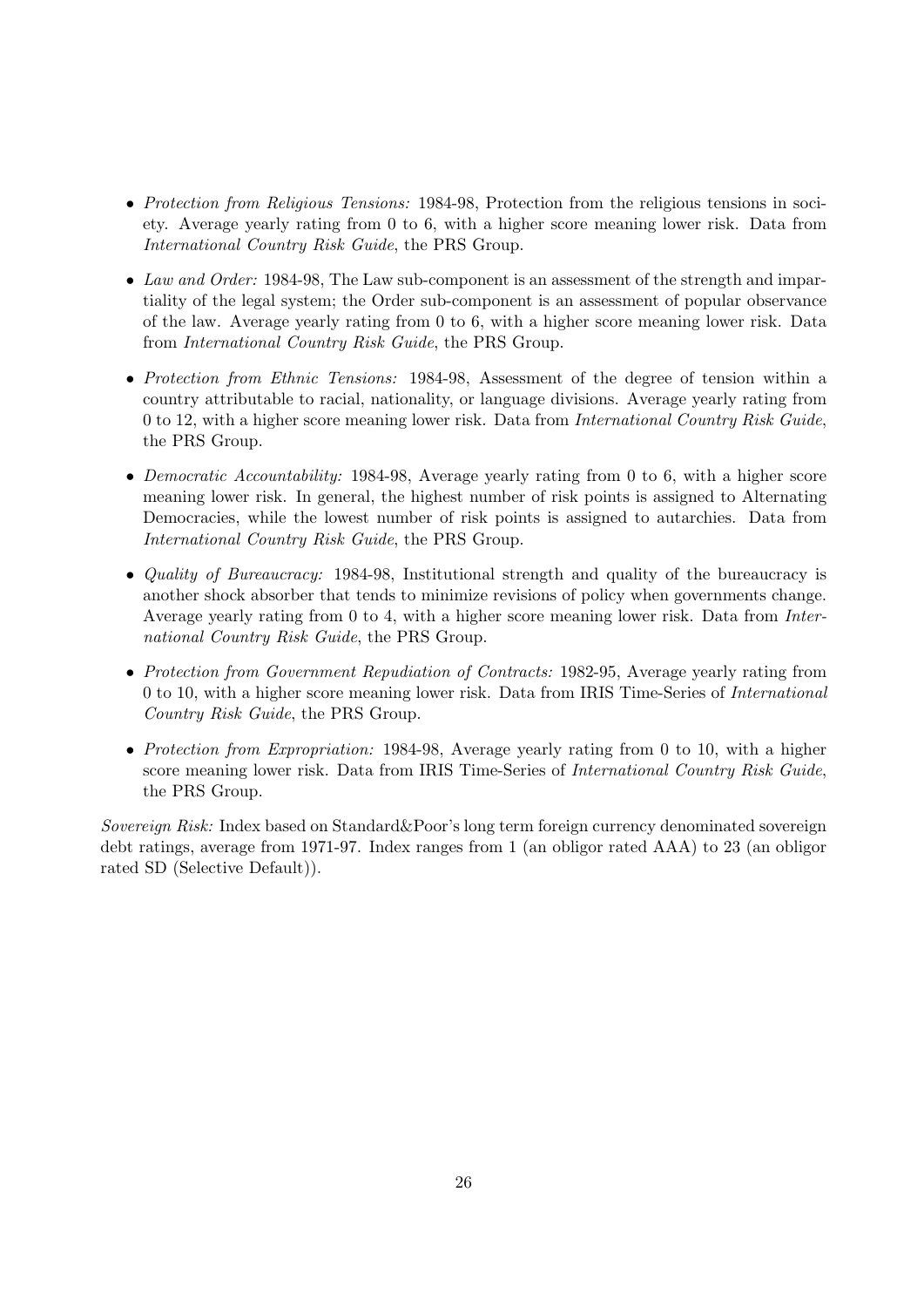## Table 1: Descriptive Statistics: Inflows of Capital (per Capita U.S. dollars)

|                          | Mean   | Std. Dev. | Min.      | Max.    |
|--------------------------|--------|-----------|-----------|---------|
| FDI Inflows              | 169.44 | 292.44    | $-122.51$ | 1723.78 |
| Portfolio Equity Inflows | 104.82 | 273.12    | $-2.17$   | 1769.21 |
| Debt Inflows             | 284.07 | 656.00    | $-83.56$  | 4827.94 |
| Total Equity Inflows     | 232.70 | 487.09    | $-122.51$ | 3492.99 |
| Capital Inflows          | 406.29 | 1012.32   | -44.94    | 8320.92 |

Sample: 122 countries (1970–2000)

Notes: Inflows represent flows of foreign claims on domestic capital (liability) divided by population based on IMF data in 1995 U.S. dollars. FDI inflows correspond to Direct Investment in Reporting Economy (line 78bed) which includes equity capital, reinvested earnings, other capital, and financial derivatives associated with various intercompany transactions between affiliated enterprises. Portfolio equity inflows correspond to Equity Liabilities (line 78bmd) which include shares, stock participations, and similar documents that usually denote ownership of equity. Data on inflows of debt include Debt Securities Liabilities (line 78bnd) which include bonds, notes, and money market or negotiable debt instruments; and Other Investment Liabilities (line 78bid) which include all financial transactions not covered by direct investment, portfolio investment, financial derivatives, or other assets. Inflows of total equity are the sum of FDI and portfolio equity investments. Inflows of capital are the sum of total equity and debt. Total equity data are available for 72 countries; debt data are for 122 countries. See Appendix Tables 13 and 14 for countries in the sample.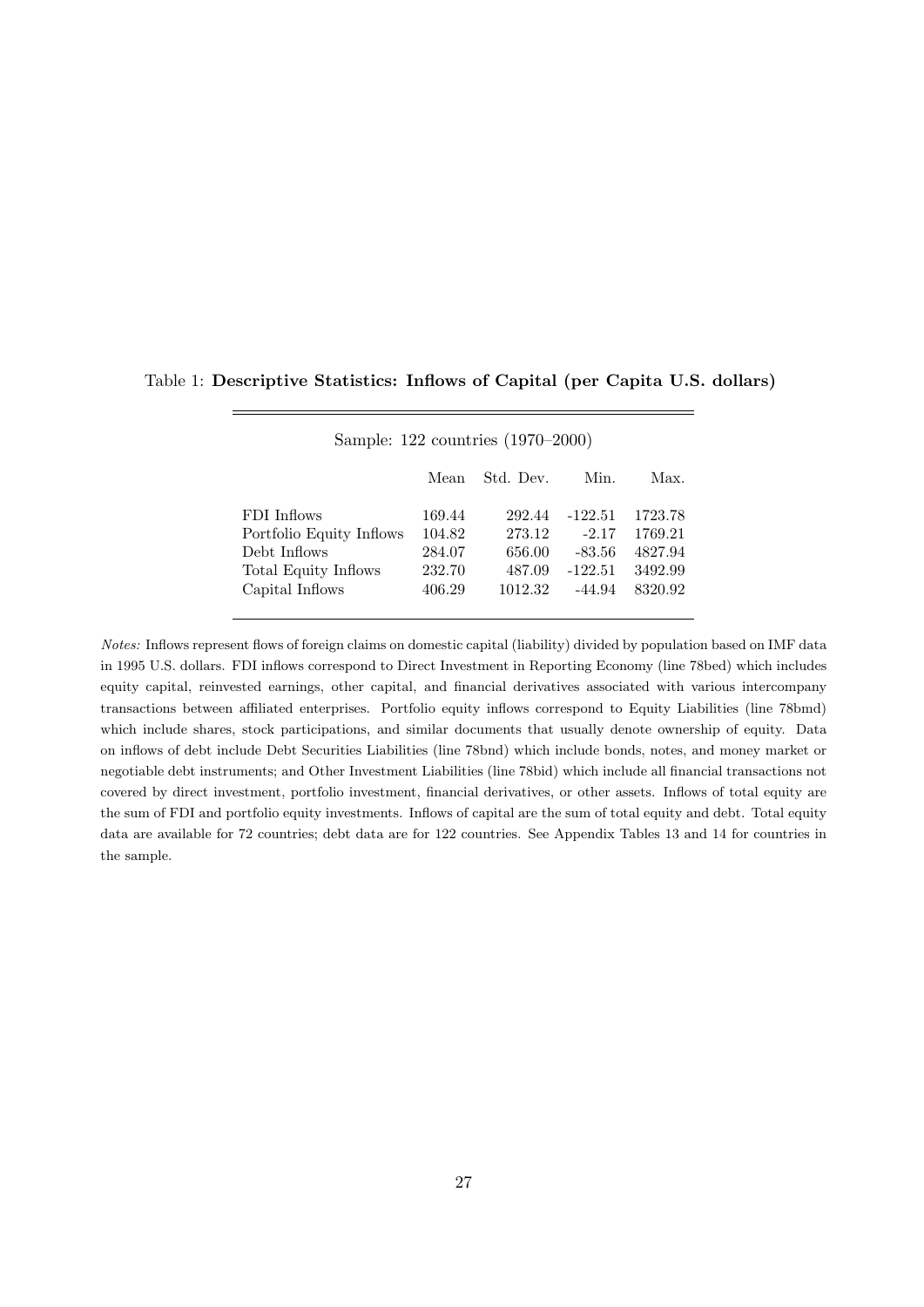$\overline{\phantom{a}}$ 

|  |  |  | Sample: 122 countries (1970–2000) |  |
|--|--|--|-----------------------------------|--|
|--|--|--|-----------------------------------|--|

|                              | 1970-2000 | 1970-1980 | 1981-1990 | 1991-2000 |
|------------------------------|-----------|-----------|-----------|-----------|
| FDI Inflows                  |           |           |           |           |
| US, Japan, Western Europe    | 348.93    | 115.73    | 170.23    | 684.52    |
| Latin America and Caribbean  | 92.67     | 60.18     | 44.26     | 158.93    |
| East Asia Pacific            | 247.90    | 115.38    | 208.70    | 419.82    |
| South Asia                   | 1.96      | 0.45      | 1.73      | 2.87      |
| Europe and Central Asia      | 109.70    | 2.03      | 3.26      | 116.83    |
| Sub-Saharan Africa           | 19.67     | 32.86     | 22.88     | 6.49      |
| Middle East and North Africa | 55.31     | $-114.64$ | 29.13     | 128.67    |
| Portfolio Equity Inflows     |           |           |           |           |
| US, Japan, Western Europe    | 223.24    | 11.55     | 92.02     | 442.02    |
| Latin America and Caribbean  | 9.06      | $-0.10$   | 4.99      | 15.69     |
| East Asia Pacific            | 33.93     | 24.72     | 54.59     | 53.98     |
| South Asia                   | 1.08      | 0.06      | 0.14      | 1.19      |
| Europe and Central Asia      | 22.19     | n.a.      | 1.11      | 22.26     |
| Sub-Saharan Africa           | 7.91      | 3.49      | $-1.15$   | 10.77     |
| Middle East and North Africa | 150.73    | 329.64    | 113.75    | 2.62      |
| Debt Inflows                 |           |           |           |           |
| US, Japan, Western Europe    | 1136.02   | 845.29    | 1048.38   | 1462.65   |
| Latin America and Caribbean  | 50.30     | 331.71    | $-62.97$  | 39.55     |
| East Asia Pacific            | 214.92    | 219.90    | 233.03    | 272.45    |
| South Asia                   | 12.05     | 11.14     | 15.19     | 9.59      |
| Europe and Central Asia      | 124.95    | 30.83     | $-1.73$   | 127.13    |
| Sub-Saharan Africa           | 20.65     | 44.17     | 33.10     | $-5.29$   |
| Middle East and North Africa | 204.00    | 382.60    | $-138.69$ | 435.74    |
| Total Equity Inflows         |           |           |           |           |
| US, Japan, Western Europe    | 546.75    | 123.11    | 247.70    | 1114.20   |
| Latin America and Caribbean  | 84.05     | 65.86     | 38.08     | 139.61    |
| East Asia Pacific            | 269.07    | 125.27    | 226.90    | 454.84    |
| South Asia                   | 4.00      | 1.00      | 2.80      | 6.39      |
| Europe and Central Asia      | 128.01    | 2.03      | 3.37      | 136.07    |
| Sub-Saharan Africa           | 23.99     | 33.21     | 22.61     | 13.16     |
| Middle East and North Africa | 77.86     | 54.20     | 32.59     | 129.51    |
| Capital Inflows              |           |           |           |           |
| US, Japan, Western Europe    | 1636.23   | 943.80    | 1277.15   | 2501.27   |
| Latin America and Caribbean  | 82.66     | 348.16    | $-41.51$  | 92.47     |
| East Asia Pacific            | 376.36    | 324.29    | 384.29    | 545.35    |
| South Asia                   | 14.12     | 11.74     | 16.31     | 13.43     |
| Europe and Central Asia      | 209.95    | 31.64     | $-0.60$   | 229.18    |
| Sub-Saharan Africa           | 30.23     | 56.37     | 42.61     | 0.17      |
| Middle East and North Africa | 258.08    | 417.04    | $-117.95$ | 528.89    |
|                              |           |           |           |           |

Notes: Inflows of each category correspond to foreign claims on domestic capital (liability) divided by population. Data are from IMF in 1995 U.S. dollars. Inflows of total equity represent the sum of FDI and portfolio equity investment. FDI data are for 72 countries; portfolio data are for 68 countries, and debt data are for 122 countries.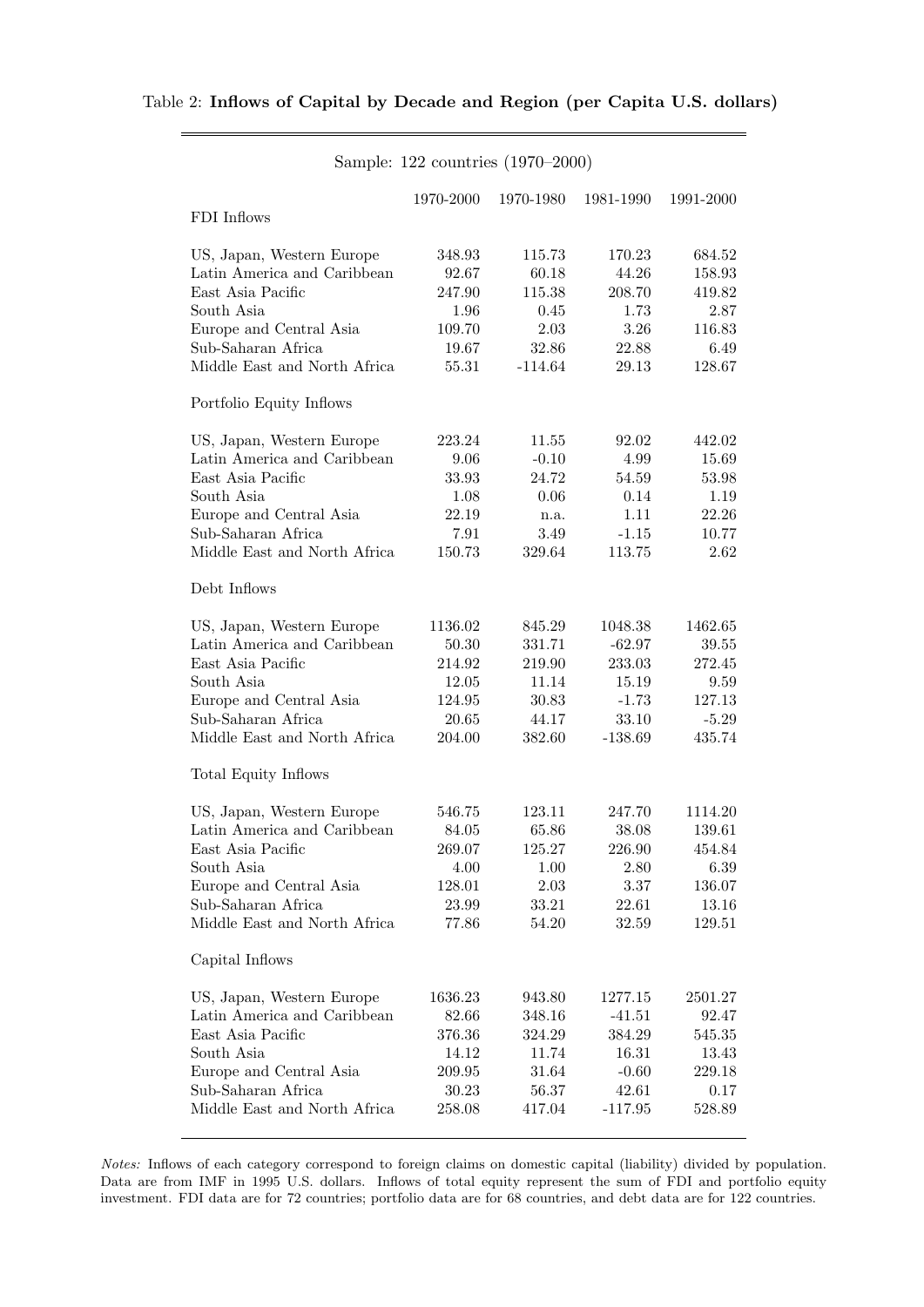## Table 3: Volatility of Inflows of Capital (per Capita U.S. dollars)

| Sample: 122 countries (1970–2000) |  |
|-----------------------------------|--|
|-----------------------------------|--|

|                                        |      | Mean Std. Dev. Min. |      | Max.  |
|----------------------------------------|------|---------------------|------|-------|
|                                        |      |                     |      |       |
| Volatility of FDI Inflows              | 1.03 | 2.64                | 0.12 | 22.35 |
| Volatility of Portfolio Equity Inflows | 0.78 | 0.43                | 0.16 | 4.29  |
| Volatility of Debt Inflows             | 0.74 | 0.43                | 0.14 | 4.42  |
| Volatility of Total Equity Inflows     | 1.02 | 2.58                | 0.12 | 22.35 |
| Volatility of Capital Inflows          | 0.75 | 0.68                | 0.07 | 7.26  |

Notes: Volatility of inflows is the standard deviation of the corresponding inflows per capita divided by the average of the absolute value of the inflows and outflows of capital per capita over time for each country. Data are from IMF in 1995 U.S. dollars. FDI inflows correspond to Direct Investment in Reporting Economy (line 78bed) which includes equity capital, reinvested earnings, other capital, and financial derivatives associated with various intercompany transactions between affiliated enterprises. Portfolio equity inflows correspond to Equity Liabilities (line 78bmd) which includes shares, stock participations, and similar documents that usually denote ownership of equity. Data on inflows of debt include Debt Securities Liabilities (line 78bnd) which cover bonds, notes, and money market or negotiable debt instruments; and Other Investment Liabilities (line 78bid) which include all financial transactions not covered by direct investment, portfolio investment, financial derivatives or other assets. Inflows of total equity are the sum of FDI and portfolio equity investments. Inflows of capital are the sum of total equity and debt. FDI data are for 72 countries; portfolio data are for 68 countries, and debt data are for 122 countries.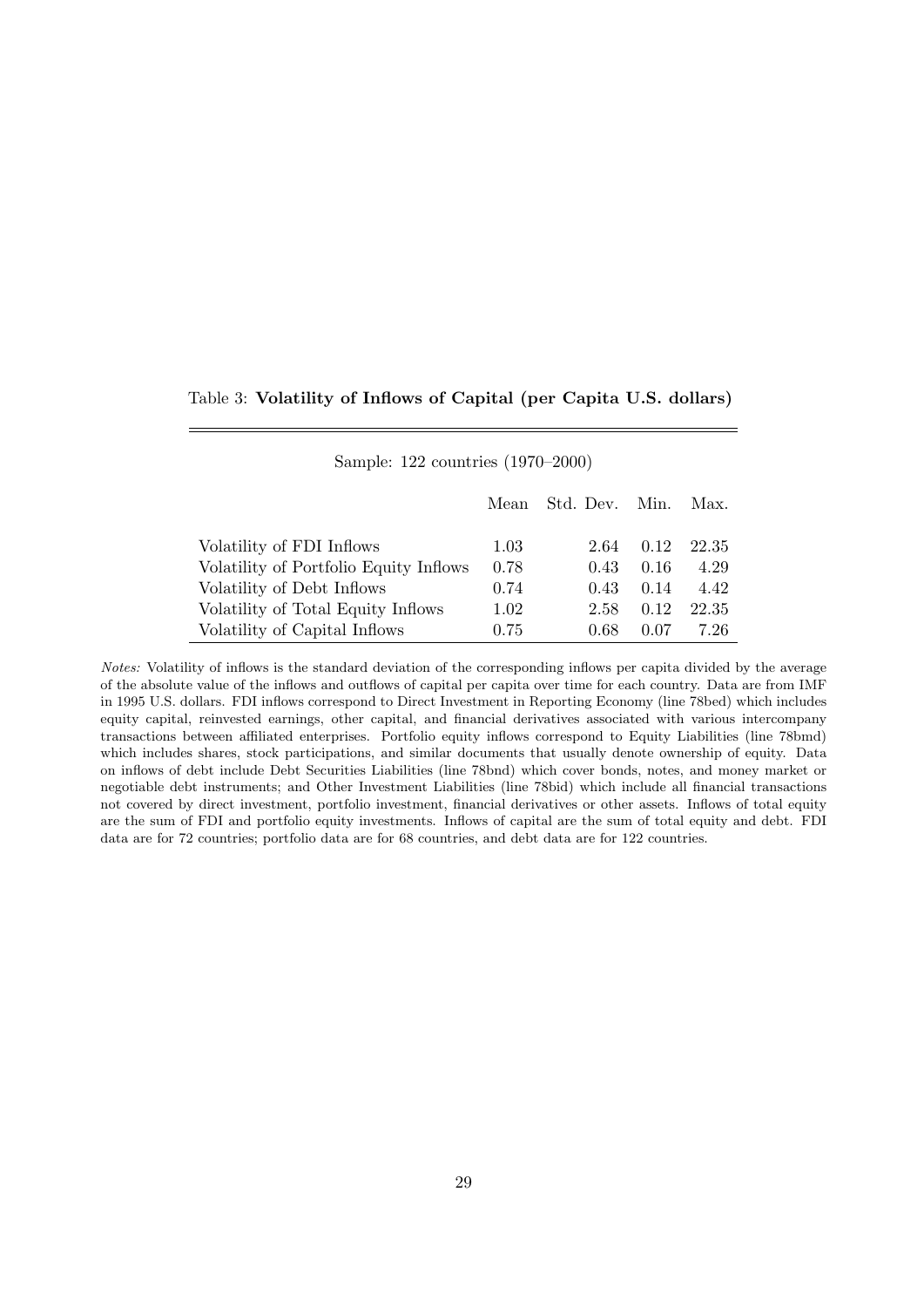|          |                   |                           | 1991-2000                 |
|----------|-------------------|---------------------------|---------------------------|
|          |                   |                           |                           |
|          |                   |                           | 0.39                      |
| 0.82     | 0.41              | 0.78                      | $0.55\,$                  |
| 0.61     | 0.41              | 0.48                      | 0.41                      |
| 0.53     | n.a.              | 0.34                      | 0.44                      |
| 0.69     | 0.35              | 0.63                      | 0.57                      |
| 2.41     | 0.63              | 0.78                      | 0.78                      |
| 0.86     | 0.64              | 0.83                      | 0.66                      |
|          |                   |                           |                           |
| 0.70     | 0.62              | 0.83                      | 0.48                      |
| 0.92     | 0.70              | 3.85                      | 0.74                      |
| 0.68     | 0.42              | 0.49                      | 0.72                      |
| 0.77     | n.a.              | n.a.                      | 0.77                      |
| 0.75     | n.a.              | 0.33                      | 0.74                      |
| 1.04     | 0.93              | 2.12                      | 0.74                      |
| 0.64     | 0.43              | 0.56                      | 0.69                      |
|          |                   |                           |                           |
| 0.57     | 0.41              | 0.50                      | 0.43                      |
| $0.86\,$ | 0.52              | 0.85                      | 0.63                      |
| 1.04     | 0.35              | 0.64                      | 0.53                      |
| 0.47     | 0.32              | 0.32                      | $0.45\,$                  |
| 0.68     | 0.57              | 0.67                      | 0.60                      |
| 0.77     | 0.52              | 0.72                      | 0.51                      |
| 0.72     | 0.49              | 0.64                      | 0.67                      |
|          |                   |                           |                           |
| 0.62     | 0.32              | 0.42                      | 0.38                      |
| 0.79     | 0.38              | 0.71                      | 0.44                      |
| 0.60     | 0.42              | 0.48                      | 0.42                      |
| 0.73     | n.a.              | 0.41                      | 0.58                      |
| 0.64     | $0.35\,$          | 0.58                      | 0.53                      |
| $2.39\,$ |                   |                           | 0.71                      |
| 0.81     | 0.65              | 0.79                      | 0.64                      |
|          |                   |                           |                           |
| 0.51     | 0.34              | 0.44                      | 0.37                      |
| 0.86     | 0.44              | 0.98                      | $0.62\,$                  |
| 1.31     | 0.26              | 3.14                      | $0.55\,$                  |
| 0.46     | 0.31              | 0.31                      | 0.44                      |
| 0.63     | 0.72              | 0.66                      | $0.52\,$                  |
| 0.76     | 0.45              | 0.79                      | $0.52\,$                  |
| 0.76     | 0.48              | 0.62                      | 0.68                      |
|          | 1970-2000<br>0.58 | 1970-1980<br>0.30<br>0.62 | 1981-1990<br>0.33<br>0.77 |

#### Sample: 122 countries (1970–2000)

Notes: Volatility of inflows is the standard deviation of the inflows per capita divided by the average of the absolute value of the inflows and outflows of capital per capita over time for each country. Data are from IMF in 1995 U.S. dollars. FDI data are for 72 countries; portfolio data are for 68 countries, and debt data are for 122 countries.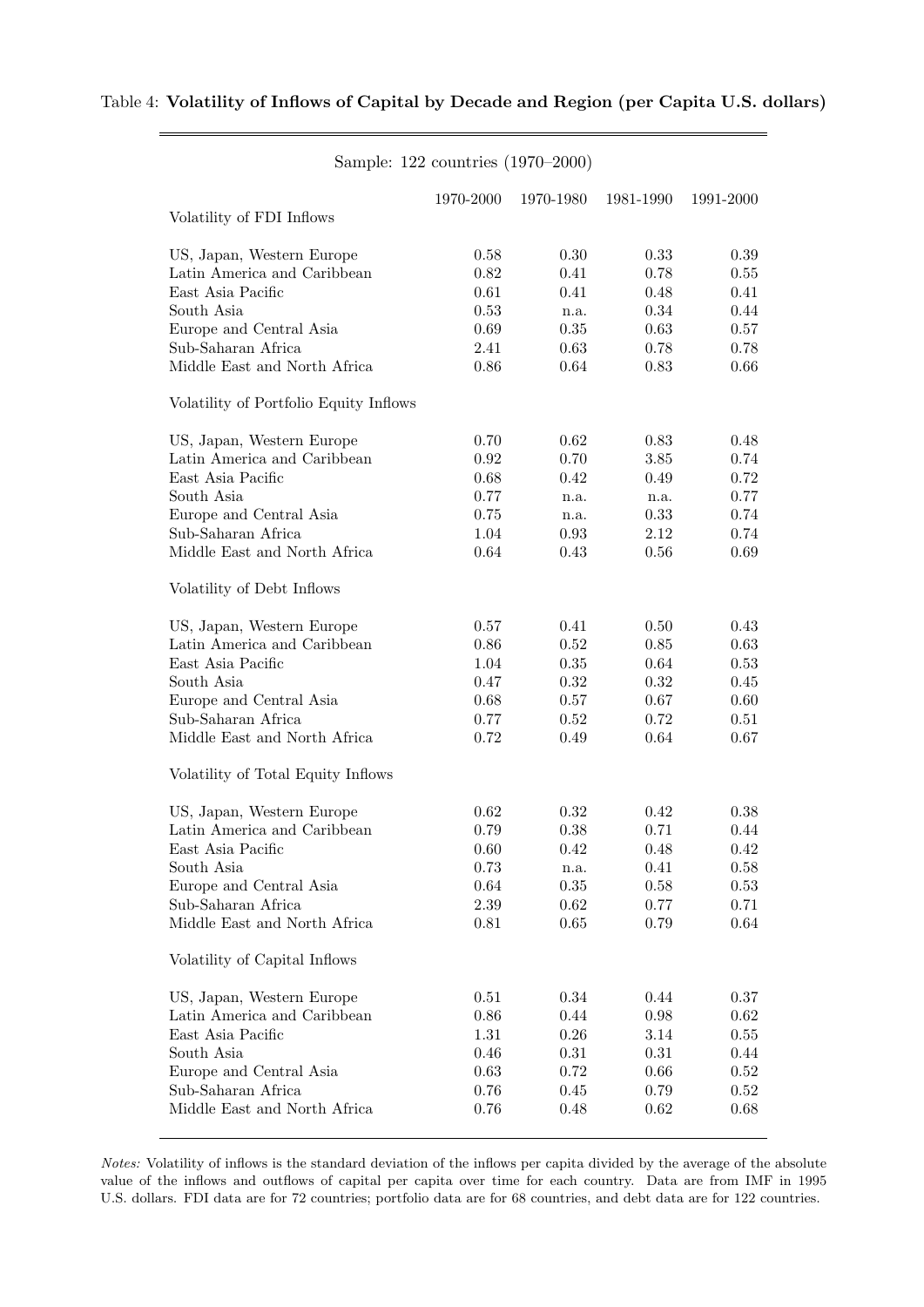Table 5: Sample of Countries for the Regression Analysis

(1970–2000)

| Argentina<br>Australia <sup>O</sup><br>Austria <sup>O</sup> | Cyprus<br>Czech Rep. $^O$<br>Denmark $^O$ | Israel<br>ItalyO<br>$\text{Japan}^O$  | Pakistan<br>Papua New Guinea<br>Paraguay | Sri Lanka<br>$S$ weden $O$<br>Thailand   |
|-------------------------------------------------------------|-------------------------------------------|---------------------------------------|------------------------------------------|------------------------------------------|
| <b>Bolivia</b>                                              | Egypt                                     | Jordan                                | Philippines                              | Tunisia                                  |
| Brazil                                                      | Estonia                                   | Kenya                                 | Poland <sup>O</sup>                      | Turkey <sup>O</sup>                      |
| Cameroon                                                    | $Finland^O$                               | Korea <sup>O</sup>                    | Portugal <sup><math>O</math></sup>       | United States <sup><math>O</math></sup>  |
| $Canada^O$                                                  | $\text{France}^O$                         | Morocco                               | Romania                                  | United Kingdom <sup><math>O</math></sup> |
| Chile                                                       | $Germanv^O$                               | Netherlands <sup><math>O</math></sup> | Senegal                                  |                                          |
| Colombia                                                    | Hungary <sup>O</sup>                      | New Zealand <sup>O</sup>              | South Africa                             |                                          |
| Costa Rica                                                  | India                                     | $\text{Norway}^O$                     | $\text{Span}^O$                          |                                          |

*Notes:* Base sample of 47 countries for the regression analysis. <sup> $O$ </sup>OECD member countries.

31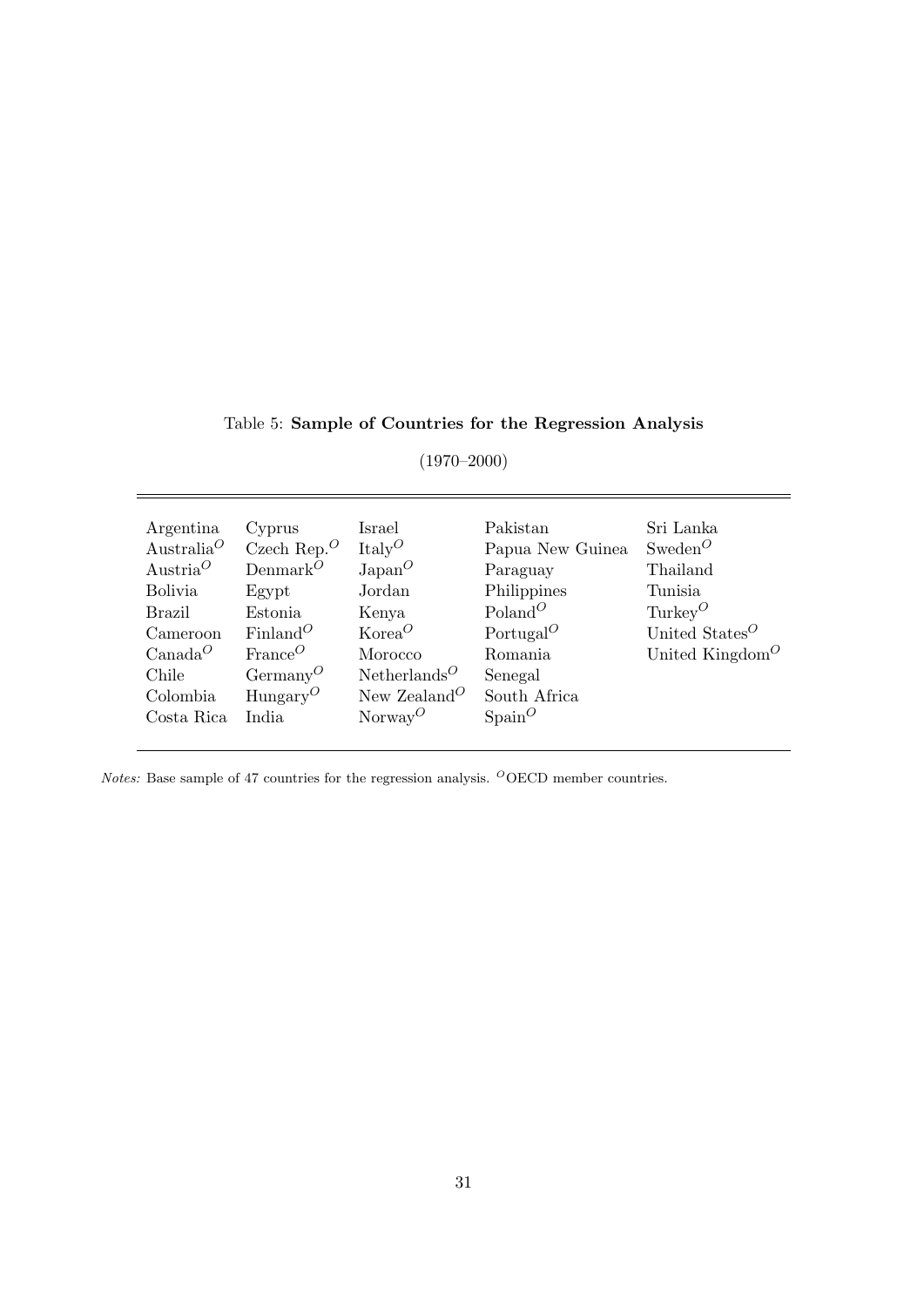|                                            | Sample | Mean   | Std. dev. | Min   | Max    |
|--------------------------------------------|--------|--------|-----------|-------|--------|
| Inflows of Total Equity per capita         | 47     | 173.81 | 199.93    | 1.68  | 697.97 |
| Vol. of Inflows of Total Equity per capita | 47     | 1.50   | 0.57      | 0.71  | 3.14   |
| Institutional Quality <sup>†</sup>         | 47     | 5.56   | 1.11      | 3.41  | 7.27   |
| Human Capital                              | 47     | 4.65   | 2.64      | 0.54  | 9.55   |
| Distantness $(000 \text{ km})$             | 47     | 7.64   | 2.48      | 5.13  | 14.06  |
| Inflation Volatility                       | 47     | 0.90   | 0.71      | 0.30  | 4.64   |
| Capital Controls <sup>†</sup>              | 47     | 1.53   | 0.26      | 1.00  | 1.96   |
| GDP per capita $(000 \text{ s})$           | 47     | 6.72   | 6.99      | 0.21  | 23.46  |
| Bank Credit (% total credit)               | 45     | 83.49  | 11.95     | 54.34 | 98.50  |
| Sovereign Risk <sup>†</sup>                | 36     | 6.69   | 5.06      | 1.00  | 13.86  |
| Corporate Taxes $(\%)$                     | 34     | 33.76  | 4.83      | 18.00 | 42.00  |
| French Legal Origin <sup>†</sup>           | 47     | 0.46   | 0.51      | 0.00  | 1.00   |
| British Legal Origin <sup>†</sup>          | 47     | 0.31   | 0.47      | 0.00  | 1.00   |

Notes: <sup>†</sup>Index. Inflows are calculated as net change in investment liabilities in a reporting economy. Volatility is calculated as the normalized standard deviation of the inflows. Normalization is performed by average gross flows. Institutional Quality is represented by the composite political safety index calculated as the sum of all the rating components from International Country Risk Guide (ICRG), averaged from 1984 to 2000, divided by 10. The index takes values from 0 to 76 for each country, where a higher score means lower risk. Human Capital is measured as the average years of total schooling over 25 years old in the total population, in 1970. Distantness is the weighted average of the distances in thousands of km from the capital city of the particular country to the capital cities of the other countries, using the GDP shares of the other countries as weights, averaged from 1970 to 2000. Inflation Volatility is the standard deviation of the annual CPI inflation over the 1970–2000 normalized by the average inflation for that period. Capital Controls is an index calculated as the mean value of the four dummy variablesexchange arrangements, payments restrictions on current transactions, and capital transactions, repatriation requirements for export proceeds, averaged from 1971 to 2000; it takes a value between 1 and 2. GDP per capita is measured in per capita 1995 U.S. dollars. Bank Credit is claims of deposit money banks on nonfinancial domestic sectors as share of claims of central bank and deposit money banks on nonfinancial domestic sectors, in percent, average from 1970 to 2000 (without outliers Bolivia and Hungary). Sovereign Risk is an index based on Standard& Poor's long term foreign currency denominated sovereign debt ratings. Index ranges from 1, an obligor rated "AAA", to 23, an obligor rated "SD"—Selective Default (Data are available for Argentina, Australia, Austria, Bolivia, Brazil, Canada, Chile, Colombia, Costa Rica, Denmark, Egypt, Finland, France, Germany, Great Britain, India, Israel, Italy, Jordan, Japan, Korea, Morocco, the Netherlands, Norway, New Zealand, Pakistan, Philippines, Portugal, Paraguay, South Africa, Spain, Sweden, Thailand, Tunisia, Turkey, and the United States). Corporate Taxes represents the corporate income tax rate, single year value varying by country (Data are available for Argentina, Australia, Austria, Brazil, Canada, Chile, Colombia, Costa Rica, Czech Republic, Denmark, Egypt, Finland, France, Germany, Great Britain, Hungary, India, Israel, Italy, Japan, Korea, Morocco, the Netherlands, New Zealand, Norway, Philippines, Poland, Portugal, South Africa, Spain, Sweden, Thailand, Tunisia, and the United States). French and British Legal Origin are dummy variables taking the value of 1 if a country's legal code can be traced to French civil law or British common law legal tradition.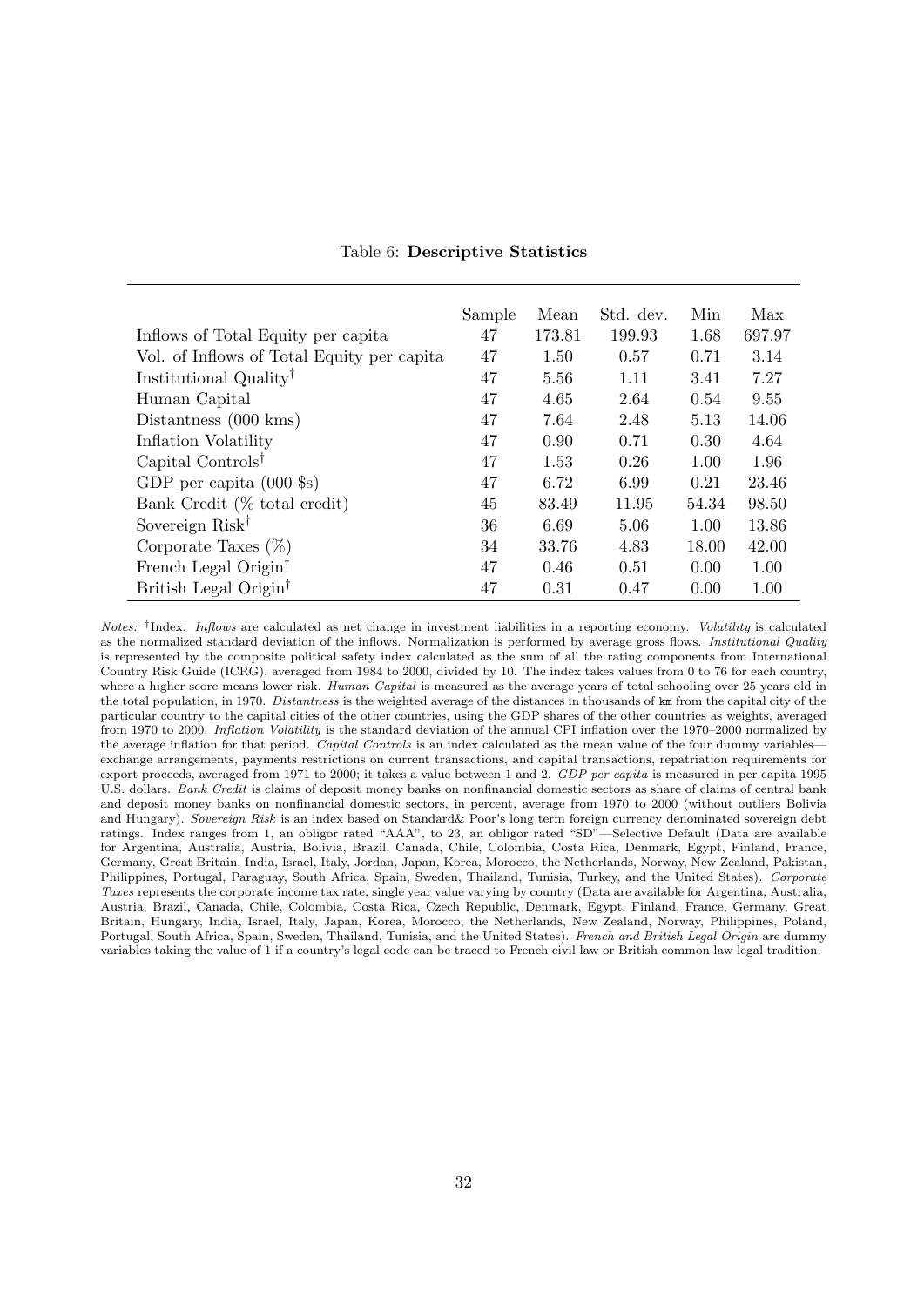## Table 7: Correlation Matrix

47 country sample Main explanatory variables

|            | HK | Dist    |
|------------|----|---------|
| Inst. 0.69 |    | $-0.41$ |
| HК         |    | $-0.19$ |

Other explanatory variables

|      |         | Infl.V CCont. Bank |         | SRisk              | CTax    |
|------|---------|--------------------|---------|--------------------|---------|
| Obs. | - 47    | -47                | 45      | 36                 | 34      |
| Inst | $-0.09$ | $-0.64$            |         | $0.61 -0.85$       | $-0.20$ |
| HK.  | 0.17    | $-0.51$            |         | $0.37 \quad -0.68$ | $-0.18$ |
| Dist | 0.24    | 0.30               | $-0.43$ | 0.53               | 0.16    |
|      |         |                    |         |                    |         |

Notes: Correlations are for the logarithm of the variables. Upper panel reports the correlation matrix for the main regressions with the 47 country sample. Lower Panel reports the correlation between the main explanatory variables and the other independent variables. Sample sizes vary for these variables. Inst—Institutional Quality; HK—Human Capital; Dist.—Distantness; Infl.V—Inflation Volatility; CCon.—Capital Controls; Bank—Bank Credit; SRisk— Sovereign Risk ratings; CTax–Corporate Tax.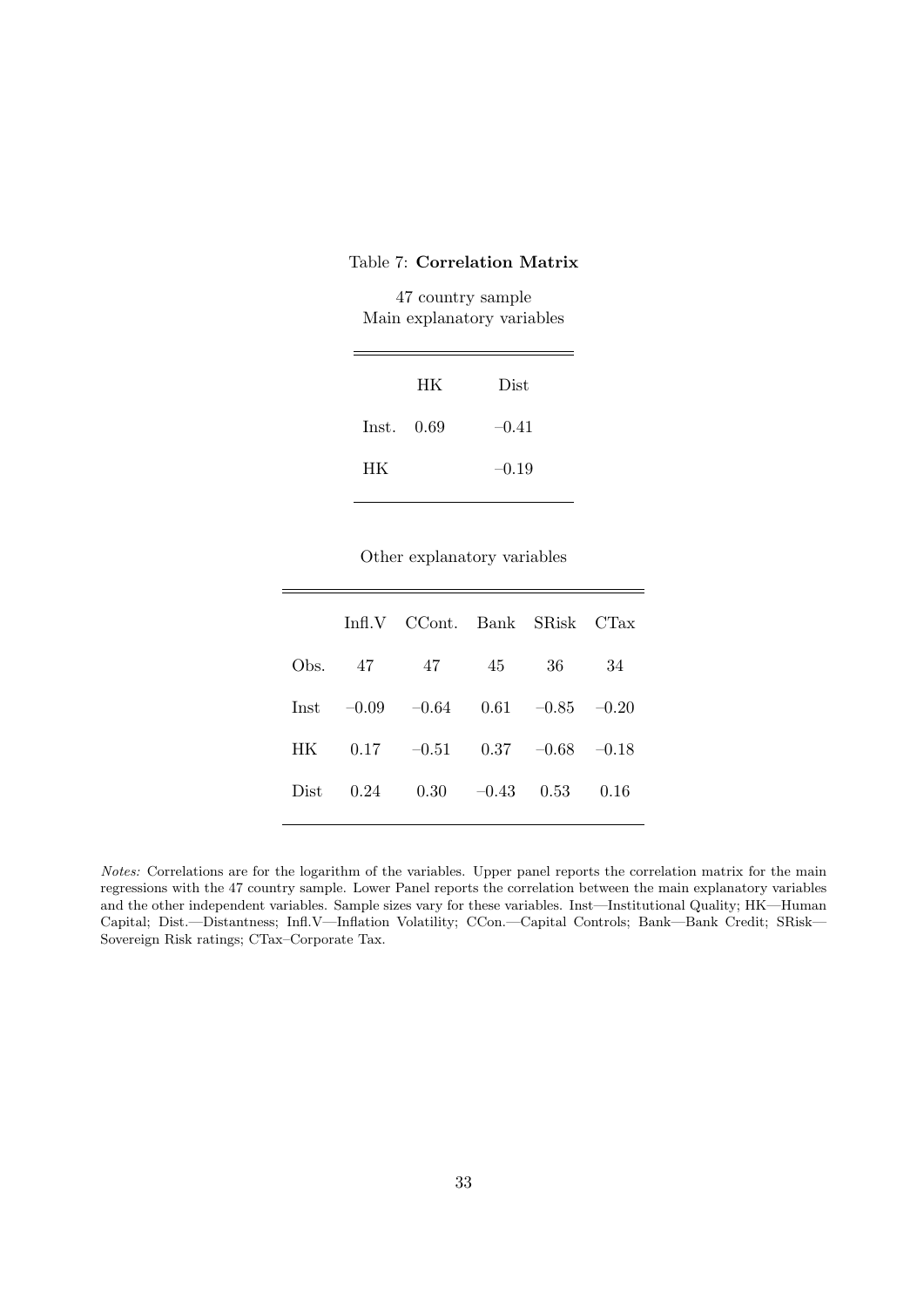|                          | (1)                    | (2)                   | (3)                      | (4)                    | (5)                  | (6)                         |
|--------------------------|------------------------|-----------------------|--------------------------|------------------------|----------------------|-----------------------------|
| Countries                | 47                     | 47                    | 47                       | 45                     | 36                   | 34                          |
| Institutional<br>Quality | $5.56***$<br>(4.74)    | $5.29***$<br>(4.57)   | $4.83***$<br>(4.57)      | $5.83***$<br>(4.48)    | $4.10**$<br>(2.22)   | $6.30***$<br>(3.95)         |
| Human<br>Capital         | $0.47**$<br>(2.00)     | $0.57**$<br>(2.40)    | $0.42*$<br>(1.85)        | $0.46*$<br>(1.81)      | $0.70*$<br>(1.88)    | $0.66^{\ast\ast}$<br>(2.00) |
| Distantness              | $-1.16**$<br>$(-2.07)$ | $-1.04*$<br>$(-1.92)$ | $-1.11***$<br>$(-2.03)$  | $-1.27**$<br>$(-2.03)$ | $-1.56$<br>$(-1.54)$ | $-1.37**$<br>$(-2.06)$      |
| Inflation<br>Volatility  |                        | $-0.36$<br>$(-1.29)$  |                          |                        |                      |                             |
| Capital<br>Controls      |                        |                       | $-1.58$<br>$(-1.23)$     |                        |                      |                             |
| Bank<br>Credit           |                        |                       |                          | $-0.36$<br>$(-0.36)$   |                      |                             |
| Sovereign Risk           |                        |                       | $\overline{\phantom{0}}$ |                        | $-0.25$<br>$(-0.46)$ |                             |
| Corporate Taxes          |                        |                       |                          |                        |                      | $-0.75$<br>$(-0.49)$        |
| $R^2$                    | 0.63                   | 0.64                  | 0.64                     | 0.63                   | 0.66                 | 0.62                        |

Table 8: Determinants of Capital Inflows

Dependent Variable: Inflows of Total Equity per capita

Notes: All regressions include a constant and are estimated by OLS with White's correction of heteroskedasticity. t-statistics are in parentheses denoting \*\*\*  $1\%$ , \*\*  $5\%$ , and \*  $10\%$  significance. All variables are in logs. Samples: 45-country sample excludes outliers Bolivia and Hungary in terms of Bank Credit. 36-country sample includes Argentina, Australia, Austria, Bolivia, Brazil, Canada, Chile, Colombia, Costa Rica, Denmark, Egypt, Finland, France, Germany, Great Britain, India, Israel, Italy, Jordan, Japan, Korea, Morocco, the Netherlands, Norway, New Zealand, Pakistan, Philippines, Portugal, Paraguay, Spain, Sweden, Thailand, Tunisia, Turkey, the United States, and South Africa. The rest of the countries do not have data on Sovereign Risk. 34-country sample includes Argentina, Australia, Austria, Brazil, Canada, Chile, Colombia, Costa Rica, Czech Republic, Denmark, Egypt, Finland, France, Germany, Great Britain, Hungary, India, Israel, Italy, Japan, Korea, Morocco, the Netherlands, Norway, New Zealand, Philippines, Poland, Portugal, Spain, Sweden, Thailand, Tunisia, the United States, and South Africa. The rest of the countries do not have data on Corporate Taxes.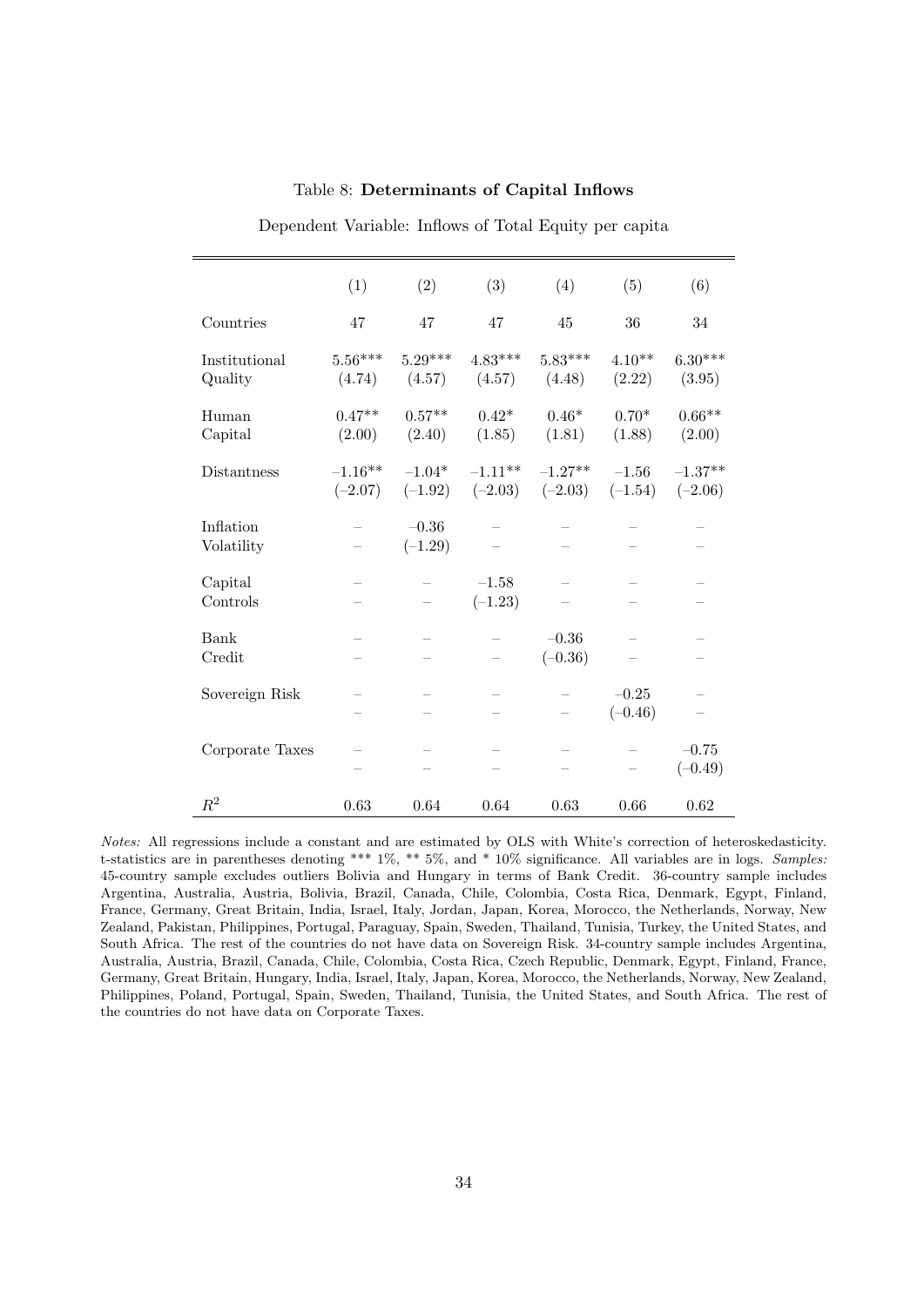|  | Table 9: Determinants of Capital Inflows: Historical Legal Origins |  |  |  |  |  |  |
|--|--------------------------------------------------------------------|--|--|--|--|--|--|
|--|--------------------------------------------------------------------|--|--|--|--|--|--|

|                                | (1)                    | (2)                 | (3)                    | (4)                                                    | (5)                  | (6)                  |
|--------------------------------|------------------------|---------------------|------------------------|--------------------------------------------------------|----------------------|----------------------|
|                                | <b>OLS</b>             | <b>OLS</b>          | <b>OLS</b>             | <b>OLS</b>                                             | IV                   | <b>OLS</b>           |
| Countries                      | 47                     | 47                  | 47                     | 47                                                     | 21                   | 21                   |
| Institutional<br>Quality       | $5.04***$<br>(5.01)    | $5.39***$<br>(5.69) |                        |                                                        | $6.91***$<br>(2.90)  | $4.77***$<br>(5.84)  |
| Human<br>Capital               | $0.39*$<br>(1.90)      | $0.45**$<br>(2.32)  | $1.26***$<br>(5.96)    | $1.39***$<br>(5.99)                                    | 0.01<br>(1.40)       | $0.47*$<br>(1.70)    |
| Distantness                    | $-0.97*$<br>$(-1.81)$  | $-1.44***$          |                        | $-1.90***$ $-2.31***$<br>$(-2.77)$ $(-2.64)$ $(-3.34)$ | $-0.12$<br>$(-0.20)$ | $-0.28$<br>$(-0.34)$ |
| French Legal<br>Origin         | $-0.56**$<br>$(-2.01)$ |                     | $-0.57**$<br>$(-1.99)$ |                                                        |                      |                      |
| <b>British Legal</b><br>Origin |                        | $0.84**$<br>(2.51)  |                        | $0.63*$<br>(1.64)                                      | $0.94*$<br>(2.27)    | $0.79***$<br>(2.50)  |
| $R^2$                          | 0.64                   | 0.66                | 0.51                   | 0.51                                                   | 0.80                 | 0.84                 |

Dependent Variable: Inflows of Total Equity per capita

Notes: All regressions include a constant and are estimated by OLS with White's correction of heteroskedasticity. t-statistics are in parentheses denoting \*\*\* 1%, \*\* 5%, and \* 10% significance. All variables are in logs except the legal origin variables.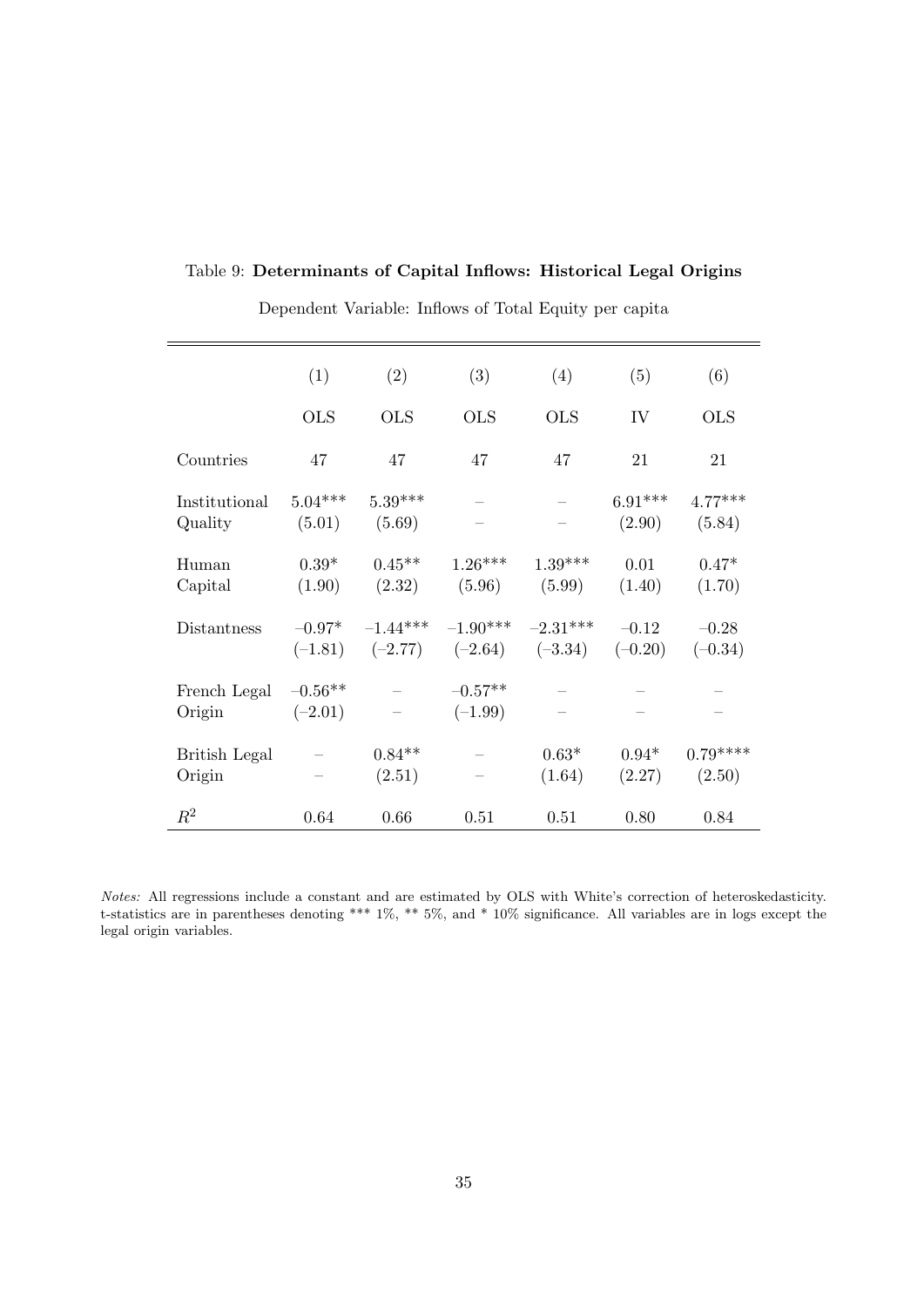| Dependent Variable: Change in Inflows of Total Equity per capita |                     | between the periods of 1994-2000 and 1970-1993   |                                  |                     |  |
|------------------------------------------------------------------|---------------------|--------------------------------------------------|----------------------------------|---------------------|--|
|                                                                  | (1)                 | (2)                                              | (3)                              | (4)                 |  |
| Countries                                                        | 23                  | 23                                               | 23                               | 23                  |  |
| $\Delta$ Institutional<br>Quality                                | $1.58*$<br>(1.70)   | $2.27*$<br>(1.61)                                | 1.45<br>(1.33)                   | 1.25<br>(1.52)      |  |
| Distantness                                                      | $0.21***$<br>(3.34) | $0.21***$<br>(3.40)                              | $0.20***$<br>(3.80)              | $0.21***$<br>(3.60) |  |
| $\Delta$ Capital<br>Controls                                     | $-0.19***$          | $(-4.73)$ $(-4.20)$ $(-4.41)$ $(-4.90)$          | $-0.21***$ $-0.22***$ $-0.20***$ |                     |  |
| $\Delta GDP$ per<br>capita                                       | $0.81***$           | $0.91***$<br>$(3.68)$ $(3.14)$ $(4.18)$ $(3.19)$ | $0.84***$                        | $0.75***$           |  |
| $\Delta$ Inflation<br>Volatility                                 |                     | 0.17<br>(0.65)                                   |                                  |                     |  |
| $\Delta$ Human<br>Capital                                        |                     |                                                  | 0.22<br>(1.27)                   |                     |  |
| $\Delta$ Bank<br>Credit                                          |                     |                                                  |                                  | 0.87<br>(1.49)      |  |
| $R^2$                                                            | 0.71                | 0.75                                             | 0.75                             | 0.79                |  |

#### Table 10: Determinants of Changes in Capital Inflows: Developing countries

Notes: All regressions include a constant and are estimated by OLS with White's correction of heteroskedasticity. tstatistics are in parentheses denoting \*\*\* 1%, \*\* 5%, and \* 10% significance. Sample: 23 developing country sample includes Argentina, Brazil, Chile, Cameroon, Colombia, Costa Rica, Egypt, Hungary, India, Jordan, Kenya, Sri Lanka, Morocco, Pakistan, Paraguay, Philippines, Poland, Romania, Senegal, Thailand, Tunisia, Turkey, and South Africa (Bolivia, Cyprus, Israel, and South Korea are outliers and dropped). ∆ represents the difference between the average value of the corresponding variable between the periods of 1994–2000 and 1970–1993.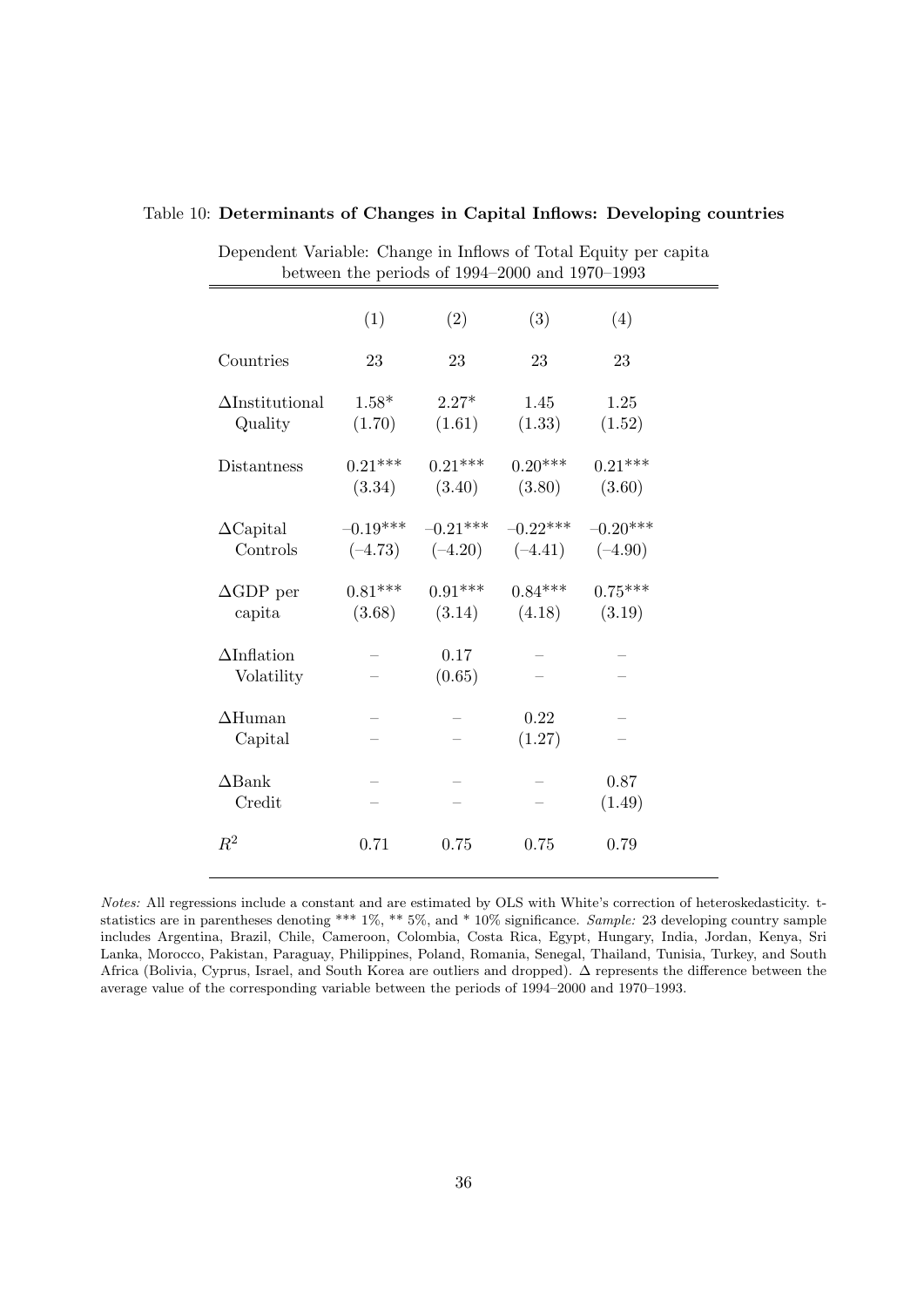## Table 11: Determinants of Volatility of Capital Inflows

|                                | (1)                      | (2)                                    | (3)                                           | (4)                                           | (5)                                           | (6)                                                  | (7)                                                  | (8)                                                  |
|--------------------------------|--------------------------|----------------------------------------|-----------------------------------------------|-----------------------------------------------|-----------------------------------------------|------------------------------------------------------|------------------------------------------------------|------------------------------------------------------|
| Countries                      | 47                       | 47                                     | 47                                            | 47                                            | 36                                            | 34                                                   | 47                                                   | 47                                                   |
| Institutional<br>Quality       | $-0.42**$<br>$(-2.29)$   | $-0.50*$<br>$(-1.76)$                  | $-0.47**$<br>$(-2.55)$                        | $-0.33$<br>$(-1.55)$                          | 0.04<br>(0.14)                                | $-0.47$<br>$(-1.53)$                                 | $-0.50\text{*}$<br>$(-1.76)$                         | $-0.44**$<br>$(-2.25)$                               |
| Inflation<br>Volatility        | $0.24**$<br>(2.41)       | $0.23**$<br>(2.19)                     | $0.25**$<br>(2.45)                            | $0.26**$<br>(2.48)                            | 0.19<br>(1.57)                                | $0.26**$<br>(2.09)                                   | $0.23**$<br>(2.19)                                   | $0.24**$<br>(2.35)                                   |
| Bank<br>Credit                 | $0.37**$<br>(2.22)       | $0.38**$<br>(2.29)                     | $0.36**$<br>(2.23)                            | $0.43**$<br>(2.08)                            | 0.42<br>(1.27)                                | $0.62***$<br>(2.64)                                  | $0.38**$<br>(2.29)                                   | $0.38**$<br>(2.19)                                   |
| Human<br>Capital               | $\overline{\phantom{0}}$ | 0.03<br>(0.44)                         |                                               | $\overline{\phantom{0}}$                      | $\overline{\phantom{0}}$                      |                                                      |                                                      | $\overline{\phantom{0}}$                             |
| Distantness                    |                          | $\qquad \qquad -$<br>$\qquad \qquad -$ | $-0.10$<br>$(-0.87)$                          | $\overline{\phantom{0}}$                      | $\qquad \qquad -$<br>$\overline{\phantom{0}}$ | $\overline{\phantom{0}}$<br>$\overline{\phantom{0}}$ | $\overline{\phantom{0}}$<br>$\overline{\phantom{0}}$ | $\overline{\phantom{0}}$<br>$\overline{\phantom{0}}$ |
| Capital<br>Controls            |                          | $\overline{\phantom{0}}$               |                                               | 0.21<br>(0.80)                                | $\equiv$                                      | $\overline{\phantom{m}}$                             |                                                      |                                                      |
| Sovereign<br>Risk              |                          |                                        | $\qquad \qquad -$<br>$\overline{\phantom{0}}$ |                                               | 0.10<br>(1.53)                                |                                                      |                                                      |                                                      |
| Corporate<br><b>Taxes</b>      |                          | $\qquad \qquad -$                      | $\qquad \qquad -$<br>$\overline{\phantom{0}}$ | $\overline{\phantom{0}}$<br>$\qquad \qquad -$ | $\qquad \qquad -$<br>$\qquad \qquad -$        | $-0.35$<br>$(-1.31)$                                 |                                                      | $\overline{\phantom{0}}$                             |
| French Legal<br>Origin         |                          | -                                      | $\overline{\phantom{0}}$                      |                                               | $\overline{\phantom{0}}$                      | -                                                    | $-0.07$<br>$(-0.91)$                                 | $\overline{\phantom{a}}$                             |
| <b>British Legal</b><br>Origin |                          | $\qquad \qquad -$                      | $\overline{\phantom{0}}$                      | $\qquad \qquad -$                             | $\qquad \qquad -$<br>$\qquad \qquad -$        | $\qquad \qquad -$                                    |                                                      | $-0.04$<br>$(-0.48)$                                 |
| $\mathbb{R}^2$                 | 0.20                     | 0.21                                   | 0.21                                          | 0.21                                          | 0.14                                          | 0.26                                                 | 0.22                                                 | 0.21                                                 |

Dependent Variable: Volatility of Inflows of Total Equity per capita

Notes: Volatility is calculated as normalized standard deviation of inflows. Normalization is performed by average gross flows. All regressions include a constant and are estimated by OLS with White's correction of heteroskedasticity. t-statistics are in parentheses denoting \*\*\* 1%, \*\* 5%, and \* 10% significance. All variables are in logs except the legal origin variables. Samples: 36-country sample includes Argentina, Australia, Austria, Bolivia, Brazil, Canada, Chile, Colombia, Costa Rica, Denmark, Egypt, Finland, France, Germany, Great Britain, India, Israel, Italy, Jordan, Japan, Korea, Morocco, the Netherlands, Norway, New Zealand, Pakistan, Philippines, Portugal, Paraguay, South Africa, Spain, Sweden, Thailand, Tunisia, Turkey, and the United States. 34-country sample includes Argentina, Australia, Austria, Brazil, Canada, Chile, Colombia, Costa Rica, Czech Republic, Denmark, Egypt, Finland, France, Germany, Great Britain, India, Israel, Italy, Japan, Hungary, Korea, Morocco, the Netherlands, New Zealand, Norway, Philippines, Poland, Portugal, South Africa, Spain, Sweden, Thailand, Tunisia, and the United States.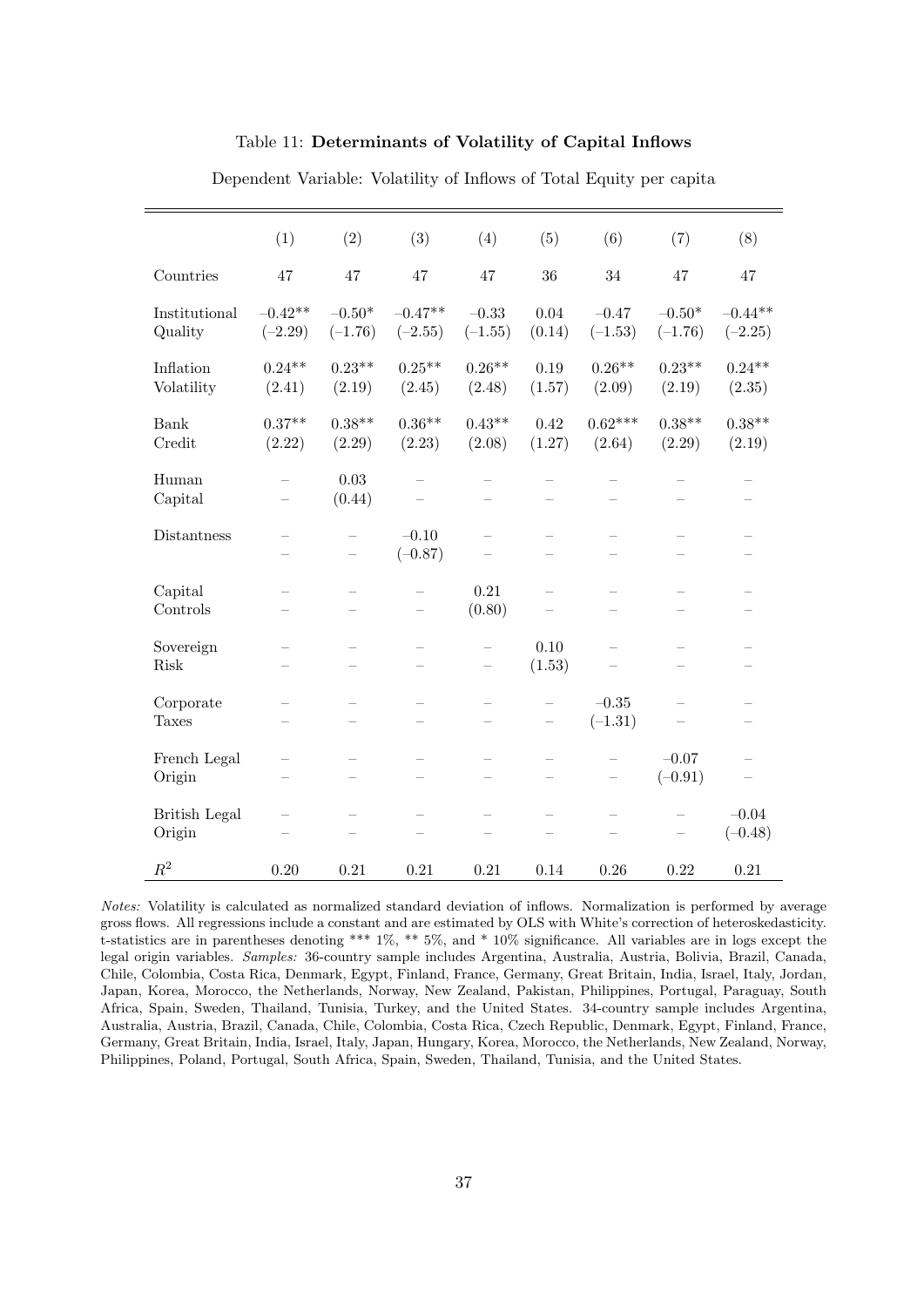|                            | (1)                      | (2)                                                         | (3)                     | (4)                     | (5)                  | (6)                    | (7)                     | (8)                     |
|----------------------------|--------------------------|-------------------------------------------------------------|-------------------------|-------------------------|----------------------|------------------------|-------------------------|-------------------------|
| Volatility                 | St. Dev.                 | St. Dev.<br>Mean                                            | St. Dev.                | St. Dev.<br>Mean        | St. Dev. (dt1)       | St. Dev. (dt1)<br>Mean | St. Dev. (dt1)          | St. Dev. (dt1)<br>Mean  |
| Countries                  | 47                       | 47                                                          | 47                      | 47                      | 47                   | 47                     | 47                      | 47                      |
| Institutional<br>Quality   | $11.56***$<br>(4.26)     | $-0.42**$<br>$(-2.29)$                                      | $-3.37***$<br>$(-2.77)$ | $-0.63***$<br>$(-2.99)$ | $8.54***$<br>(4.01)  | $-0.44**$<br>$(-2.54)$ | $-2.81***$<br>$(-2.68)$ | $-0.69***$<br>$(-3.74)$ |
| Inflation<br>Volatility    | $-0.22$<br>$(-0.33)$     | $0.24**$<br>(2.41)                                          | $0.46*$<br>(1.77)       | $0.25**$<br>(2.51)      | $-0.21$<br>$(-0.43)$ | $0.13**$<br>(2.03)     | 0.30<br>(1.45)          | $-0.15**$<br>$(-2.20)$  |
| Bank<br>Credit             | 0.61<br>(0.30)           | $0.37**$<br>(2.22)                                          | 1.26<br>(1.45)          | $0.38**$<br>(2.30)      | 0.30<br>(0.21)       | $0.29**$<br>(2.15)     | 0.79<br>(1.32)          | $0.30**$<br>(2.18)      |
| Inflows of<br>Total Equity | $\overline{\phantom{0}}$ | $\overline{\phantom{0}}$<br>$\overbrace{\qquad \qquad }^{}$ | 19.77***<br>(11.26)     | 0.28<br>(1.15)          |                      |                        | $15.04***$<br>(9.42)    | $0.33*$<br>(1.72)       |
| $R^2$                      | 0.44                     | 0.20                                                        | 0.89                    | 0.22                    | 0.40                 | 0.16                   | 0.85                    | 0.19                    |

## Table 12: Determinants of Volatility of Capital Inflows: Measurement Issues

Dependent Variable: Various Estimates for Volatility of Inflows of Total Equity per capita

Notes: Volatility is calculated as; (1), (3) standard deviation of inflows; (2), (4) normalized standard deviation of inflows; (5), (7) standard deviation of de-trended inflows divided by 100; (6), (8) normalized standard deviation of de-trended inflows divided by 100; All regressions include a constant and are estimated by OLS with White's correction of heteroskedasticity. t-statistics are in parentheses denoting \*\*\* 1%, \*\* 5%, and \* 10% significance. All variables are in logs except for inflows of total equity per capita.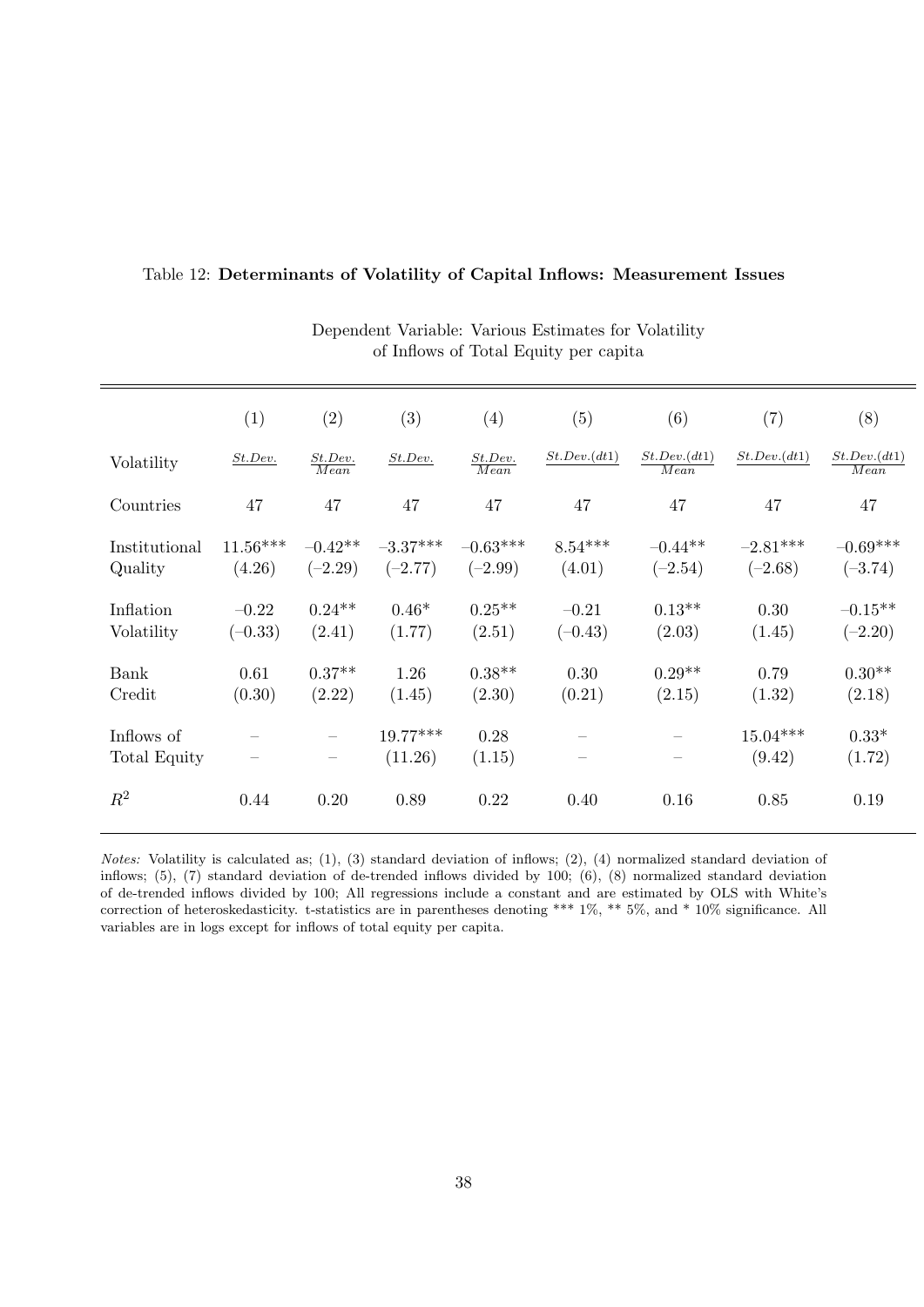| Sample Total Equity |               | Sample Total Equity by Decades |                  |                     |  |  |
|---------------------|---------------|--------------------------------|------------------|---------------------|--|--|
| All Countries       |               | 1970-1980                      | 1981-1990        | 1991-2000           |  |  |
| Algeria             |               | Algeria                        | Algeria          | Algeria             |  |  |
| Argentina           |               | Argentina                      | Argentina        | Argentina           |  |  |
| Australia           |               | Australia                      | Australia        | Australia           |  |  |
| Austria             |               | Austria                        | Austria          | Austria             |  |  |
| <b>Bahrain</b>      |               | <b>Bahrain</b>                 | <b>Bahrain</b>   | <b>Bahrain</b>      |  |  |
| Bene-Lux            |               | Bene-Lux                       | Bene-Lux         | Bene-Lux            |  |  |
| <b>Bolivia</b>      |               | <b>Bolivia</b>                 | <b>Bolivia</b>   | <b>Bolivia</b>      |  |  |
| <b>Botswana</b>     |               | <b>Botswana</b>                | <b>Botswana</b>  | <b>Botswana</b>     |  |  |
| <b>Brazil</b>       |               | <b>Brazil</b>                  | <b>Brazil</b>    | <b>Brazil</b>       |  |  |
| <b>Burkina Faso</b> |               | <b>Burkina Faso</b>            |                  | <b>Burkina Faso</b> |  |  |
| Burundi             | starts 1989   |                                |                  | Burundi             |  |  |
| Cameroon            |               | Cameroon                       | Cameroon         | Cameroon            |  |  |
| Canada              |               | Canada                         | Canada           | Canada              |  |  |
| Cent. Afri. Rep.    |               | Cent. Afri. Rep.               | Cent. Afri. Rep. | Cent. Afri. Rep.    |  |  |
| Chad                |               | Chad                           | Chad             | Chad                |  |  |
| Chile               |               | Chile                          | Chile            | Chile               |  |  |
| China               | starts 1982   |                                | China            | China               |  |  |
| Colombia            |               | Colombia                       | Colombia         | Colombia            |  |  |
| Costa Rica          |               | Costa Rica                     | Costa Rica       | Costa Rica          |  |  |
| Cyprus              | starts 1985   |                                | Cyprus           | Cyprus              |  |  |
| Czech Republic      | starts 1993   |                                |                  | Czech Republic      |  |  |
| Denmark             |               | Denmark                        | Denmark          | Denmark             |  |  |
| Egypt, Arab Rep.    |               | Egypt, Arab Rep.               | Egypt, Arab Rep. | Egypt, Arab Rep.    |  |  |
| Estonia             | starts 1993   |                                |                  | Estonia             |  |  |
| Fiji                |               | Fiji                           | Fiji             | Fiji                |  |  |
| Finland             |               | Finland                        | Finland          | Finland             |  |  |
| France              |               | France                         | France           | France              |  |  |
| Gabon               |               | Gabon                          | Gabon            | Gabon               |  |  |
| Germany             |               | Germany                        | Germany          | Germany             |  |  |
| Hungary             | starts 1992   |                                |                  | Hungary             |  |  |
| India               | starts 1993   |                                |                  | India               |  |  |
| Israel              |               | <b>Israel</b>                  | <b>Israel</b>    | Israel              |  |  |
| Italy               |               | Italy                          | Italy            | Italy               |  |  |
| Japan               |               | Japan                          | Japan            | Japan               |  |  |
| Jordan              |               | Jordan                         | Jordan           | Jordan              |  |  |
| Kenya               |               | Kenya                          | Kenya            | Kenya               |  |  |
| Korea, Rep.         |               | Korea, Rep.                    | Korea, Rep.      | Korea, Rep.         |  |  |
| $K$ uwait           | starts 1993   |                                |                  | Kuwait              |  |  |
| Latvia              | starts $1992$ |                                |                  | Latvia              |  |  |

# Table 13: Appendix Table: Sample Countries – Total Equity Data

÷,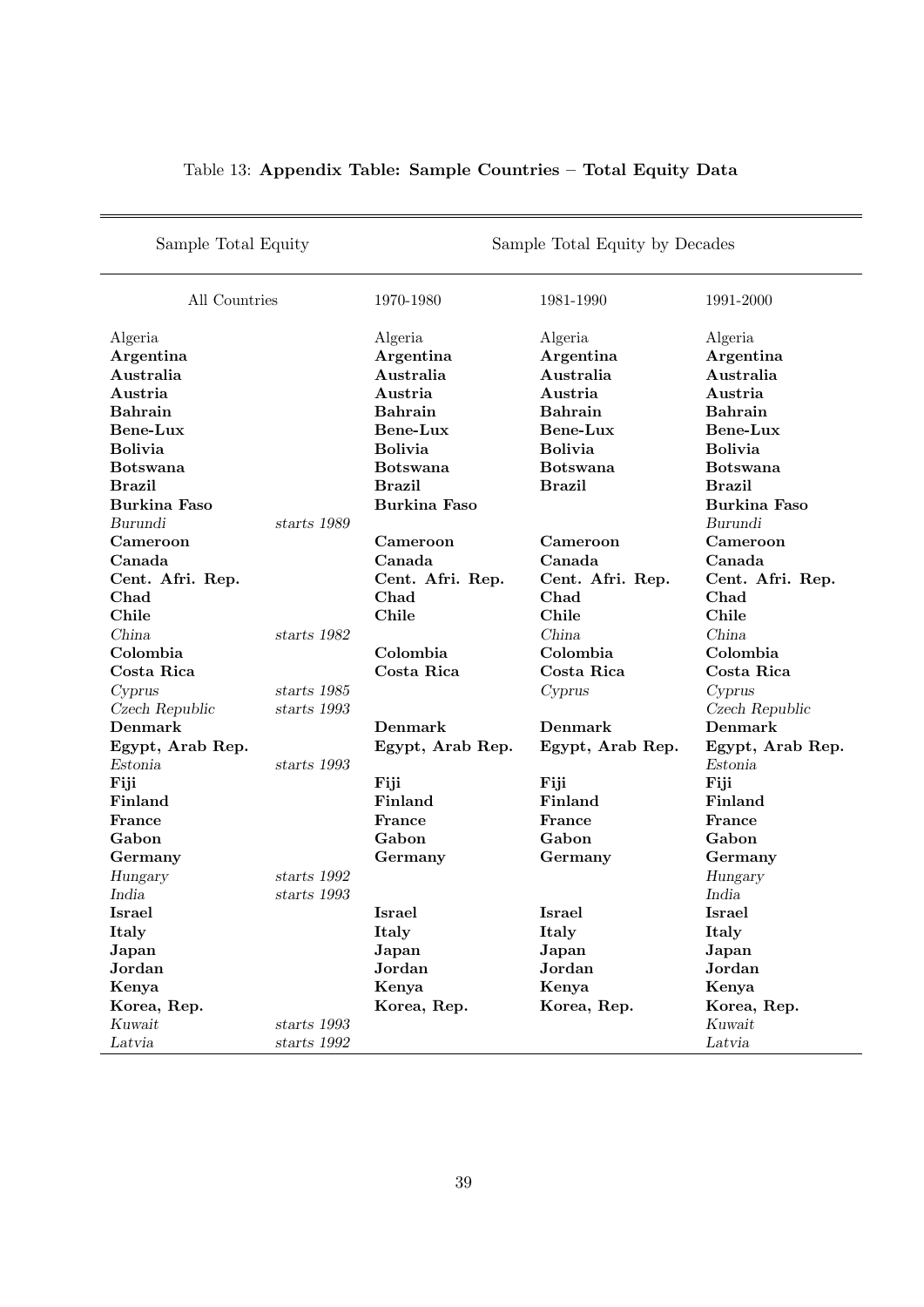| Sample Total Equity |                     | Sample Total Equity by Decades |                    |                    |  |  |
|---------------------|---------------------|--------------------------------|--------------------|--------------------|--|--|
|                     | All Countries       | 1970-1980                      | 1981-1990          | 1991-2000          |  |  |
| Libya               |                     | Libya                          | Libya              | Libya              |  |  |
| Mauritania          | non available 1990s | Mauritania                     | Mauritania         |                    |  |  |
| Mauritius           |                     | Mauritius                      | Mauritius          | Mauritius          |  |  |
| Morocco             | starts 1991         |                                |                    | Morocco            |  |  |
| Namibia             | starts 1989         |                                |                    | Namibia            |  |  |
| <b>Netherlands</b>  |                     | <b>Netherlands</b>             | <b>Netherlands</b> | <b>Netherlands</b> |  |  |
| <b>New Zealand</b>  |                     | New Zealand                    | New Zealand        | New Zealand        |  |  |
| Niger               |                     | Niger                          | Niger              | Niger              |  |  |
| <b>Norway</b>       |                     | <b>Norway</b>                  | Norway             | Norway             |  |  |
| Pakistan            | starts 1984         |                                | Pakistan           | Pakistan           |  |  |
| Papua New Guinea    | n.a. after 1991     | Papua New Guinea               | Papua New Guinea   |                    |  |  |
| Paraguay            |                     | Paraguay                       | Paraguay           | Paraguay           |  |  |
| Phillipines         | starts 1993         |                                |                    | Phillipines        |  |  |
| Poland              |                     | Poland                         | Poland             | Poland             |  |  |
| Portugal            |                     | Portugal                       | Portugal           | Portugal           |  |  |
| Romania             | starts 1991         |                                |                    | Romania            |  |  |
| Senegal             |                     | Senegal                        | Senegal            | Senegal            |  |  |
| Singapore           |                     | Singapore                      | Singapore          | Singapore          |  |  |
| Slovak Republic     | starts 1992         |                                |                    | Slovak Republic    |  |  |
| Slovenia            | starts 1992         |                                |                    | Slovenia           |  |  |
| South Africa        | starts 1985         |                                | South Africa       | South Africa       |  |  |
| Spain               |                     | Spain                          | Spain              | Spain              |  |  |
| Sri Lanka           | starts 1985         |                                | Sri Lanka          | Sri Lanka          |  |  |
| Swaziland           |                     | Swaziland                      | Swaziland          | Swaziland          |  |  |
| Sweden              |                     | Sweden                         | Sweden             | Sweden             |  |  |
| Switzerland         | starts 1982         |                                | Switzerland        | Switzerland        |  |  |
| Thailand            |                     | Thailand                       | Thailand           | Thailand           |  |  |
| Trin. and Tobago    | starts 1983         |                                | Trin. and Tobago   | Trin. and Tobago   |  |  |
| Tunisia             |                     | Tunisia                        | Tunisia            | Tunisia            |  |  |
| Turkey              | starts 1987         |                                | Turkey             | Turkey             |  |  |
| U.K.                |                     | U.K.                           | U.K.               | U.K.               |  |  |
| U.S.                |                     | U.S.                           | U.S.               | U.S.               |  |  |
| Uruguay             | starts 1986         |                                | Uruguay            | Uruguay            |  |  |

## Appendix Table : Sample Countries – Total Equity Data (Cont.)

Notes: Total equity data are the sum of Foreign Direct Investment (FDI) and Portfolio Equity Investment data. Countries for which either FDI or portfolio equity investment data are available are included in the sample. Countries in italics have data only for certain periods as indicated in the table. Countries in bold have data for both equity and debt flows throughout the whole sample period. FDI data correspond to Direct Investments Abroad (line 78bdd) and Direct Investments in Reporting Economy, n.i.e (line  $78\frac{40}{10}$ ) and include equity capital, reinvested earnings, other capital and financial derivatives associated with various intercompany transactions between affiliated enterprises. Portfolio Equity Investments corresponds to Equity Security Assets (line 78bkd) and Equity Securities Liabilities (line 78bmd) and include shares, stock participations, and similar documents that usually denote ownership of equity. Data taken from IMF, IFS.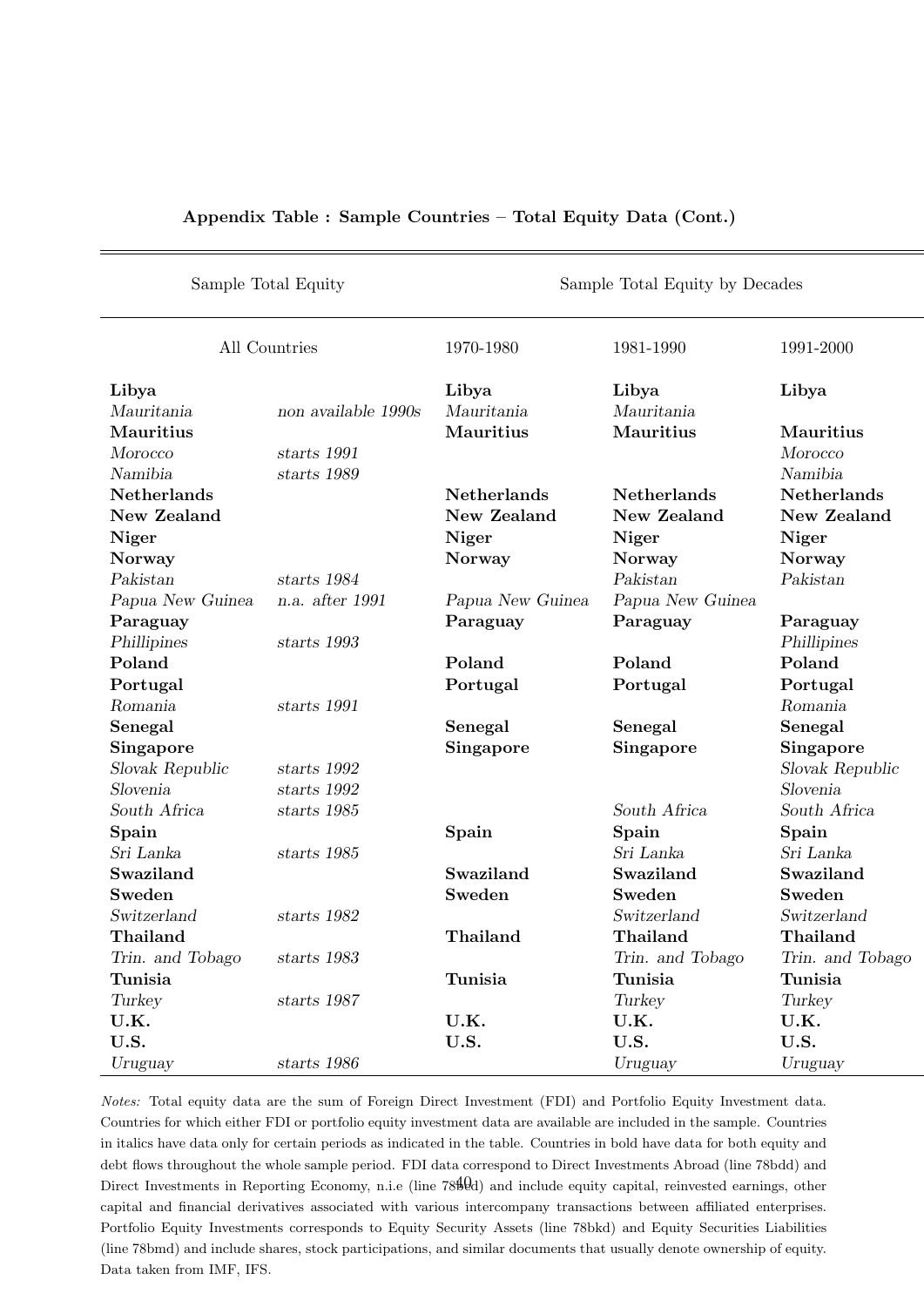| Sample Debt         |               | Sample Debt by Decades |                     |                     |  |  |
|---------------------|---------------|------------------------|---------------------|---------------------|--|--|
| All Countries       |               | 1970-1980              | 1981-1990           | 1991-2000           |  |  |
| Albania             | starts $1992$ |                        |                     | Albania             |  |  |
| Algeria             | 1977-1991     | Algeria                | Algeria             |                     |  |  |
| Angola              |               | Angola                 | Angola              | Angola              |  |  |
| Argentina           |               | Argentina              | Argentina           | Argentina           |  |  |
| Australia           |               | Australia              | Australia           | Australia           |  |  |
| Austria             |               | Austria                | Austria             | Austria             |  |  |
| <b>Bahrain</b>      |               | <b>Bahrain</b>         | <b>Bahrain</b>      | <b>Bahrain</b>      |  |  |
| Bangladesh          |               | Bangladesh             | Bangladesh          | Bangladesh          |  |  |
| Belarus             | starts 1993   |                        |                     | Belarus             |  |  |
| Bene-Lux            |               | Bene-Lux               | Bene-Lux            | <b>Bene-Lux</b>     |  |  |
| Benin               |               | Benin                  | Benin               | Benin               |  |  |
| <b>Bolivia</b>      |               | <b>Bolivia</b>         | <b>Bolivia</b>      | <b>Bolivia</b>      |  |  |
| <b>Botswana</b>     |               | <b>Botswana</b>        | <b>Botswana</b>     | <b>Botswana</b>     |  |  |
| <b>Brazil</b>       |               | <b>Brazil</b>          | <b>Brazil</b>       | <b>Brazil</b>       |  |  |
| Bulgaria            | starts 1980   |                        | Bulgaria            | Bulgaria            |  |  |
| <b>Burkina Faso</b> |               |                        | <b>Burkina Faso</b> | <b>Burkina Faso</b> |  |  |
| Cambodia            |               | Cambodia               | Cambodia            | Cambodia            |  |  |
| Cameroon            |               | Cameroon               | Cameroon            | Cameroon            |  |  |
| Canada              |               | Canada                 | Canada              | Canada              |  |  |
| Cent. Afri. Rep.    |               | Cent. Afri. Rep.       | Cent. Afri. Rep.    |                     |  |  |
| Chad                |               | Chad                   | Chad                | Chad                |  |  |
| Chile               |               | Chile                  | Chile               |                     |  |  |
| China               | starts 1982   |                        | China               | China               |  |  |
| Colombia            |               | Colombia               | Colombia            | Colombia            |  |  |
| Comoros             | starts 1983   |                        | Comoros             | Comoros             |  |  |
| Congo, Rep.         |               | Congo, Rep.            | Congo, Rep.         | Congo, Rep.         |  |  |
| Costa Rica          |               | Costa Rica             | Costa Rica          | Costa Rica          |  |  |
| Cote d'Ivoire       |               | Cote d'Ivoire          | Cote d'Ivoire       | Cote d'Ivoire       |  |  |
| Croatia             | starts 1993   |                        |                     | Croatia             |  |  |
| Cyprus              |               | Cyprus                 | Cyprus              | Cyprus              |  |  |
| Czech Republic      | starts 1993   |                        |                     | Czech Republic      |  |  |
| Denmark             |               | Denmark                | Denmark             | Denmark             |  |  |
| Dominican Republic  |               | Dominican Republic     | Dominican Republic  | Dominican Republic  |  |  |
| Ecuador             |               | Ecuador                | Ecuador             | Ecuador             |  |  |
| Egypt, Arab Rep.    |               | Egypt, Arab Rep.       | Egypt, Arab Rep.    | Egypt, Arab Rep.    |  |  |
| El Salvador         |               | El Salvador            | El Salvador         | El Salvador         |  |  |
| Eritrea             | starts 1992   |                        |                     | Eritrea 1992        |  |  |
| Estonia 1992        | starts 1992   |                        |                     | Estonia 1992        |  |  |
| Ethiopia            |               | Ethiopia               | Ethiopia            | Ethiopia            |  |  |
| Fiji                |               | Fiji                   | Fiji                | Fiji                |  |  |
| Finland             |               | Finland                | Finland             | Finland             |  |  |
| France              |               | France                 | France              | France              |  |  |
| Gabon               |               | Gabon                  | Gabon               | Gabon               |  |  |

# Table 14: Appendix Table: Sample Countries – Debt Data

i.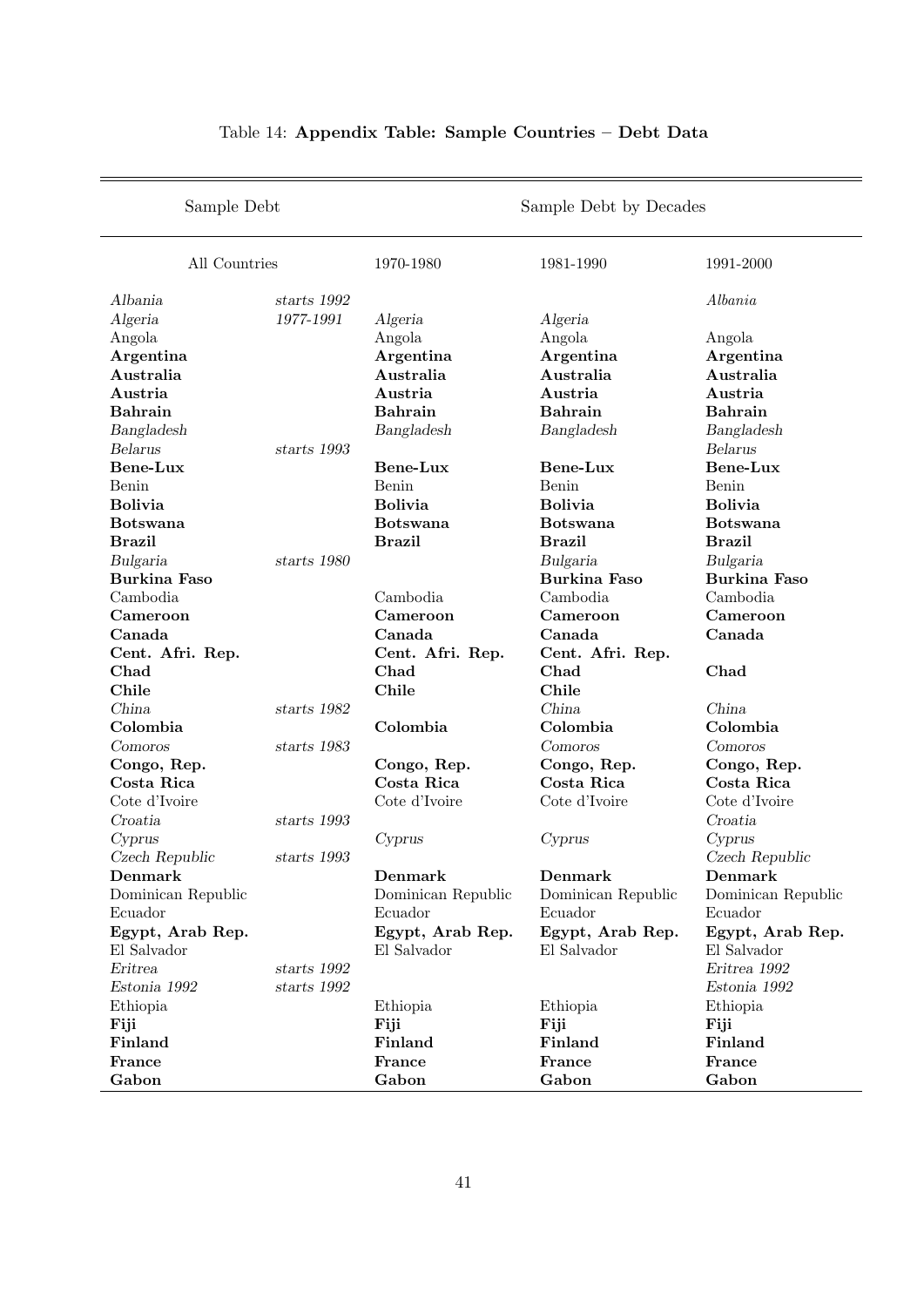| Sample Debt        |               | Sample Debt by Decades |                    |                    |  |  |
|--------------------|---------------|------------------------|--------------------|--------------------|--|--|
| All Countries      |               | 1970-1980              | 1981-1990          | 1991-2000          |  |  |
| Gambia             |               | Gambia                 | Gambia             | Gambia             |  |  |
| Germany            |               | Germany                | Germany            | Germany            |  |  |
| Ghana              |               | Ghana                  | Ghana              | Ghana              |  |  |
| Guatemala          |               | Guatemala              | Guatemala          | Guatemala          |  |  |
| Guinea             | starts 1987   |                        | Guinea             | Guinea             |  |  |
| Guyana             | starts 1992   |                        |                    | Guyana             |  |  |
| Haiti              |               | Haiti                  | Haiti              | Haiti              |  |  |
| Honduras           |               | Honduras               | Honduras           | Honduras           |  |  |
| Hungary            | starts 1982   |                        | Hungary            | Hungary            |  |  |
| India              |               | India                  | India              | India              |  |  |
| Iran, Islamic Rep. |               | Iran, Islamic Rep.     | Iran, Islamic Rep. | Iran, Islamic Rep. |  |  |
| Ireland            |               | Ireland                | Ireland            | Ireland            |  |  |
| <b>Israel</b>      |               | <b>Israel</b>          | <b>Israel</b>      | <b>Israel</b>      |  |  |
| Italy              |               | Italy                  | Italy              | Italy              |  |  |
| Jamaica            |               | Jamaica                | Jamaica            | Jamaica            |  |  |
| Japan              |               | Japan                  | Japan              | Japan              |  |  |
| Jordan             |               | Jordan                 | Jordan             | Jordan             |  |  |
| Kenya              |               | Kenya                  | Kenya              | Kenya              |  |  |
| Korea, Rep.        |               | Korea, Rep.            | Korea, Rep.        | Korea, Rep.        |  |  |
| Kuwait             |               | Kuwait                 | Kuwait             | Kuwait             |  |  |
| Lao PDR            | starts 1989   |                        |                    | Lao PDR            |  |  |
| Latvia             |               | Latvia                 | Latvia             | Latvia             |  |  |
| Lesotho            |               | Lesotho                | Lesotho            | Lesotho            |  |  |
| Libya              |               | Libya                  | Libya              | Libya              |  |  |
| Lithuania          | starts 1993   |                        |                    | Lithuania          |  |  |
| Madagascar         |               | Madagascar             | Madagascar         | Madagascar         |  |  |
| Malawi             |               | Malawi                 | Malawi             | Malawi             |  |  |
| Malaysia           |               | Malaysia               | Malaysia           | Malaysia           |  |  |
| Mali               |               | Mali                   | Mali               | Mali               |  |  |
| Mauritania         |               | Mauritania             | Mauritania         | Mauritania         |  |  |
| Mauritius          |               | Mauritius              | Mauritius          | Mauritius          |  |  |
| Mexico             |               | Mexico                 | Mexico             | Mexico             |  |  |
| Mongolia           | starts $1990$ |                        |                    | Mongolia           |  |  |
| Morocco            |               | Morocco                | Morocco            | Morocco            |  |  |
| Namibia            | starts 1990   | Namibia                | Namibia            | Namibia            |  |  |
| Nepal              |               | Nepal                  | Nepal              | Nepal              |  |  |
| Netherlands        |               | Netherlands            | Netherlands        | <b>Netherlands</b> |  |  |
| New Zealand        |               | New Zealand            | New Zealand        | New Zealand        |  |  |
| Nicaragua          | starts $1991$ |                        |                    | Nicaragua          |  |  |
| Niger              |               | Niger                  | <b>Niger</b>       | <b>Niger</b>       |  |  |
| Nigeria            |               | Nigeria                | Nigeria            | Nigeria            |  |  |
| Norway             |               | <b>Norway</b>          | Norway             | <b>Norway</b>      |  |  |
| Oman               |               | Oman                   | Oman               | Oman               |  |  |

# Appendix Table: Sample Countries – Debt Data (Cont.)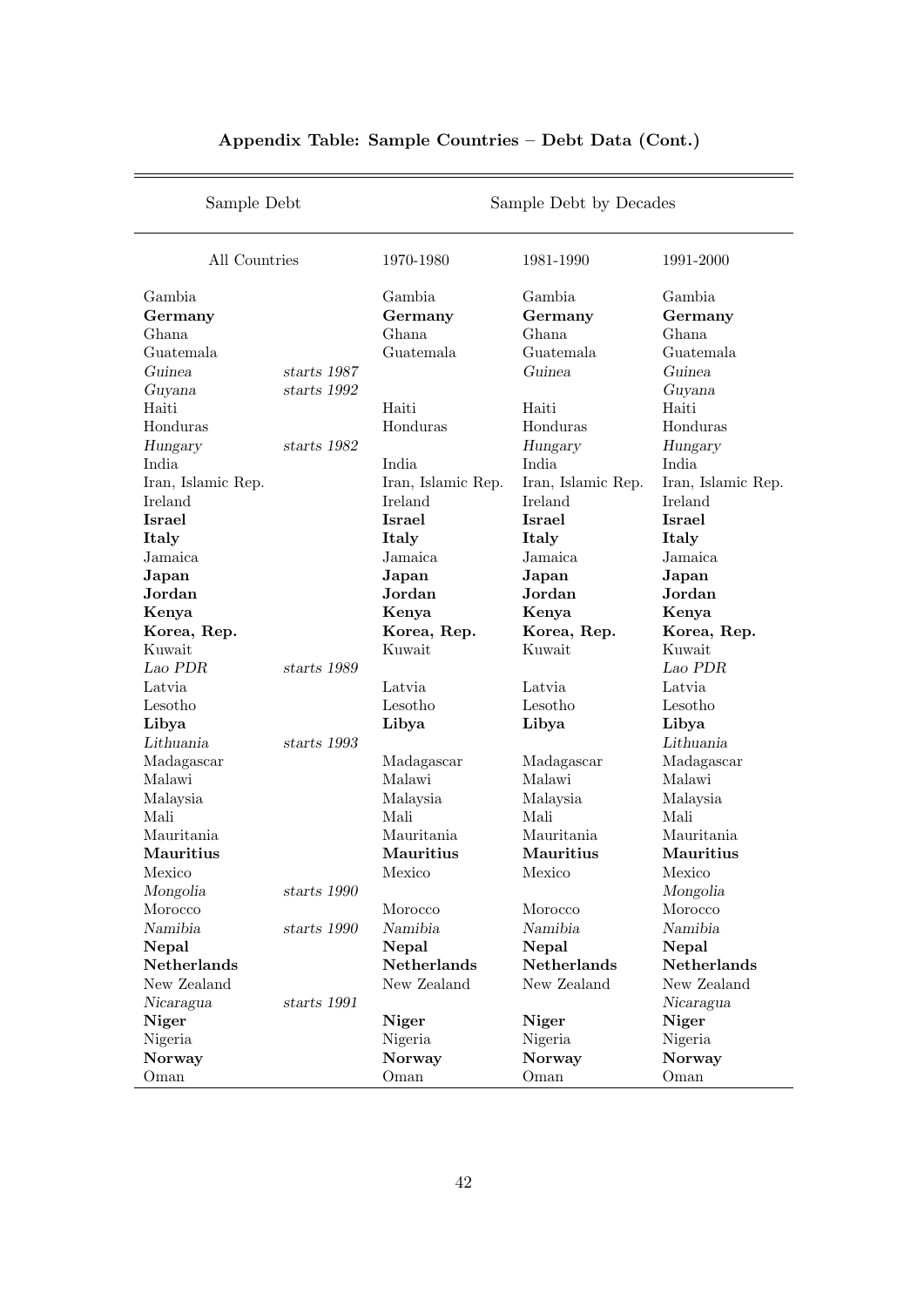| Sample Debt      |             |                  | Sample Debt by Decades |                  |  |  |
|------------------|-------------|------------------|------------------------|------------------|--|--|
| All Countries    |             | 1970-1980        | 1981-1990              | 1991-2000        |  |  |
| Pakistan         |             | Pakistan         | Pakistan               | Pakistan         |  |  |
| Panama           |             | Panama           | Panama                 | Panama           |  |  |
| P. N. Guinea     |             | P. N. Guinea     | P. N. Guinea           | P. N. Guinea     |  |  |
| Paraguay         |             | Paraguay         | Paraguay               | Paraguay         |  |  |
| Peru             | starts 1985 |                  | Peru                   | Peru             |  |  |
| Philippines      |             | Philippines      | Philippines            | Philippines      |  |  |
| Poland           |             | Poland           | Poland                 | Poland           |  |  |
| Portugal         |             | Portugal         | Portugal               | Portugal         |  |  |
| Romania          |             | Romania          | Romania                | Romania          |  |  |
| Rwanda           |             | Rwanda           | Rwanda                 | Rwanda           |  |  |
| Saudi Arabia     |             | Saudi Arabia     | Saudi Arabia           | Saudi Arabia     |  |  |
| Senegal          |             | Senegal          | Senegal                | Senegal          |  |  |
| Sierra Leone     |             | Sierra Leone     | Sierra Leone           | Sierra Leone     |  |  |
| Singapore        |             | Singapore        | Singapore              | Singapore        |  |  |
| Slovak Republic  | starts 1993 |                  |                        | Slovak Republic  |  |  |
| Slovenia         | starts 1992 |                  |                        | Slovenia         |  |  |
| South Africa     |             | South Africa     | South Africa           | South Africa     |  |  |
| Spain            |             | Spain            | Spain                  | Spain            |  |  |
| Sri Lanka        |             | Sri Lanka        | Sri Lanka              | Sri Lanka        |  |  |
| Sudan            |             | Sudan            | Sudan                  | Sudan            |  |  |
| Swaziland        |             | Swaziland        | Swaziland              | Swaziland        |  |  |
| Sweden           |             | Sweden           | Sweden                 | Sweden           |  |  |
| Switzerland      |             | Switzerland      | Switzerland            | Switzerland      |  |  |
| Syria            |             | Syria            | Syria                  | Syria            |  |  |
| Tanzania         | starts 1993 |                  |                        | Tanzania         |  |  |
| Thailand         |             | Thailand         | Thailand               | Thailand         |  |  |
| Togo             |             | Togo             | Togo                   | Togo             |  |  |
| Trin. and Tobago |             | Trin. and Tobago | Trin. and Tobago       | Trin. and Tobago |  |  |
| Tunisia          |             | Tunisia          | Tunisia                | Tunisia          |  |  |
| Turkey           |             | Turkey           | Turkey                 | Turkey           |  |  |
| Uganda           |             | Uganda           | Uganda                 | Uganda           |  |  |
| U.K.             |             | U.K.             | U.K.                   | U.K.             |  |  |
| U.S.             |             | U.S.             | U.S.                   | U.S.             |  |  |
| Uruguay          |             | Uruguay          | Uruguay                | Uruguay          |  |  |
| Zambia           |             | Zambia           | Zambia                 | Zambia           |  |  |
| Zimbabwe         |             | Zimbabwe         | Zimbabwe               | Zimbabwe         |  |  |

## Appendix Table: Sample Countries – Debt Data (Cont.)

Notes: Countries in italics have data only for certain periods as indicated in the table. Countries in bold have data for both equity (foreign direct investment and portfolio equity investments) and debt flows throughout the whole sample period. Debt data correspond to Debt Securities Assets (line 78bld) and Debt Securities Liabilities (line 78bnd) which cover bonds, notes, and money market or negotiable debt instruments; and other investment assets (line 78bhd) and other investments liabilities (line 78bid) which include all financial transactions not covered in direct investment, portfolio investment, financial derivatives or other assets. Data taken from IMF, IFS.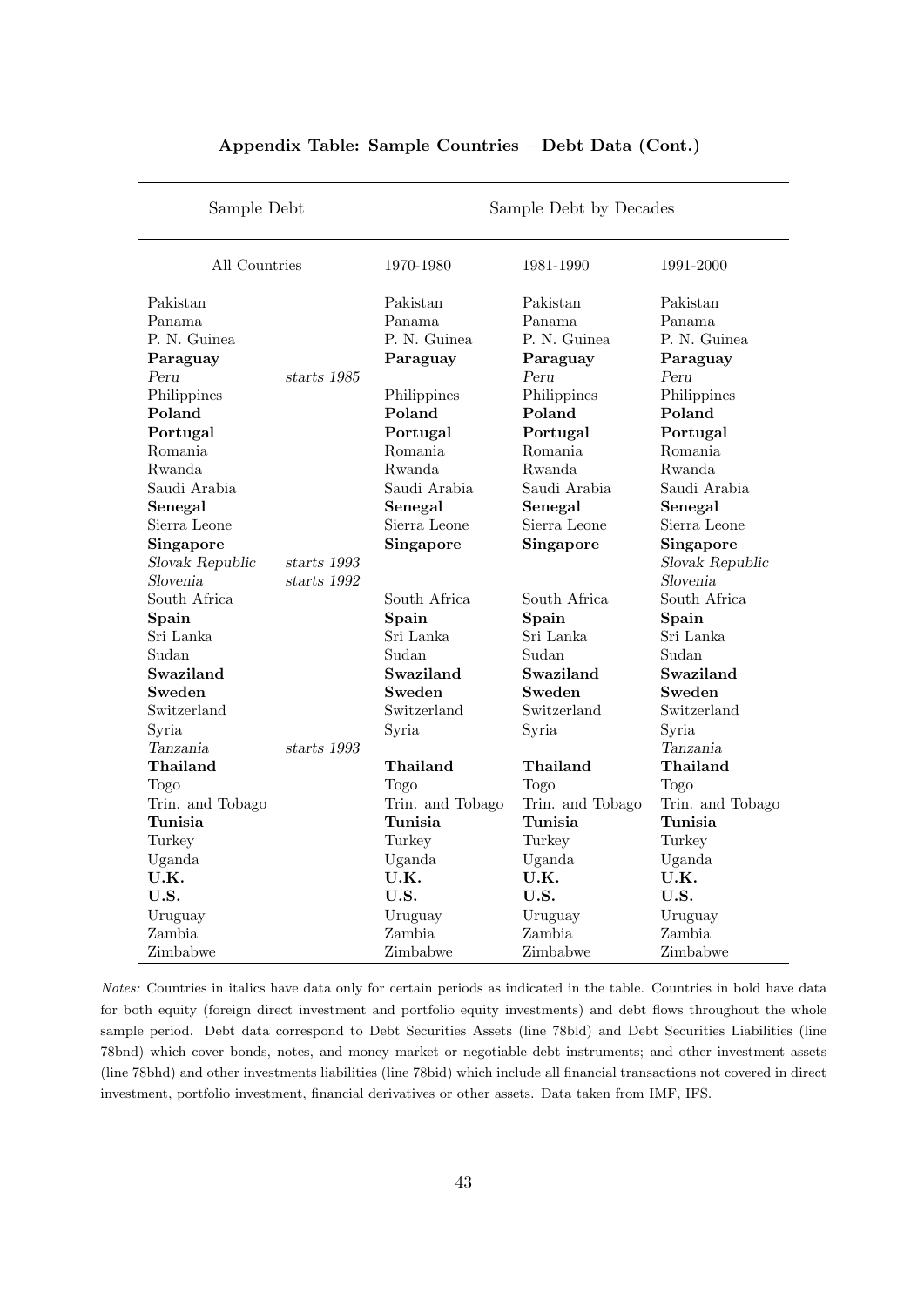## Table 15: Appendix Table: Descriptive Statistics - Inflows of Capital and Volatility (per Capita US\$)

| Sample: 47 countries (1970–2000) |        |           |           |         |  |  |  |  |  |
|----------------------------------|--------|-----------|-----------|---------|--|--|--|--|--|
| Capital Inflows                  |        |           |           |         |  |  |  |  |  |
|                                  | Mean   | Std. Dev. | Min.      | Max.    |  |  |  |  |  |
| FDI Inflows                      | 166.92 | 307.64    | $-122.51$ | 1723.78 |  |  |  |  |  |
| Portfolio Equity Inflows         | 129.44 | 310.90    | $-2.17$   | 1769.21 |  |  |  |  |  |
| Debt Inflows                     | 501.33 | 821.60    | $-84.65$  | 4827.94 |  |  |  |  |  |
| Total Equity Inflows             | 287.47 | 562.50    | $-122.51$ | 3492.99 |  |  |  |  |  |
| Capital Inflows                  | 795.40 | 1363.66   | -84.65    | 8320.92 |  |  |  |  |  |

#### Volatility of Inflows

|                                        | Mean | Std. Dev. | Min. | Max.     |
|----------------------------------------|------|-----------|------|----------|
| Volatility of FDI Inflows              | 0.78 | 0.32      | 0.12 | $1.63\,$ |
| Volatility of Portfolio Equity Inflows | 0.80 | 0.47      | 0.16 | 2.29     |
| Volatility of Debt Inflows             | 0.70 | 0.24      | 0.32 | 1.40     |
| Volatility of Total Equity Inflows     | 0.93 | 0.38      | 0.34 | 2.01     |
| Volatility of Capital Inflows          | 0.62 | 0.24      | 0.13 | 1.38     |

Notes: Inflows represent flows of foreign claims on domestic capital (liability), divided by population based on IMF data in 1995 U.S. dollars. Volatility of Inflows is the standard deviation of the corresponding inflows per capita divided by the average of the absolute value of the inflows and outflows of capital per capita. Data for 47 countries out of the 122 countries sample for which both equity and debt flows data are available throughout the whole sample period. FDI inflows correspond to Direct Investments in Reporting Economy (line 78bed) which includes equity capital, reinvested earnings, other capital and financial derivatives associated with various intercompany transactions between affiliated enterprises. Portfolio equity inflows correspond to Equity Liabilities (line 78bmd) which include shares, stock participations, and similar documents that usually denote ownership of equity. Data on inflows of debt include Debt Securities Liabilities (line 78bnd) which cover bonds and money market or negotiable debt instruments; and Other Investments Liabilities (line 78bid) which include all financial transactions not covered in direct investment, portfolio investment, financial derivatives or other assets. Inflows of total equity are the sum of FDI and portfolio equity investments. Inflows of capital are the sum of total equity and debt.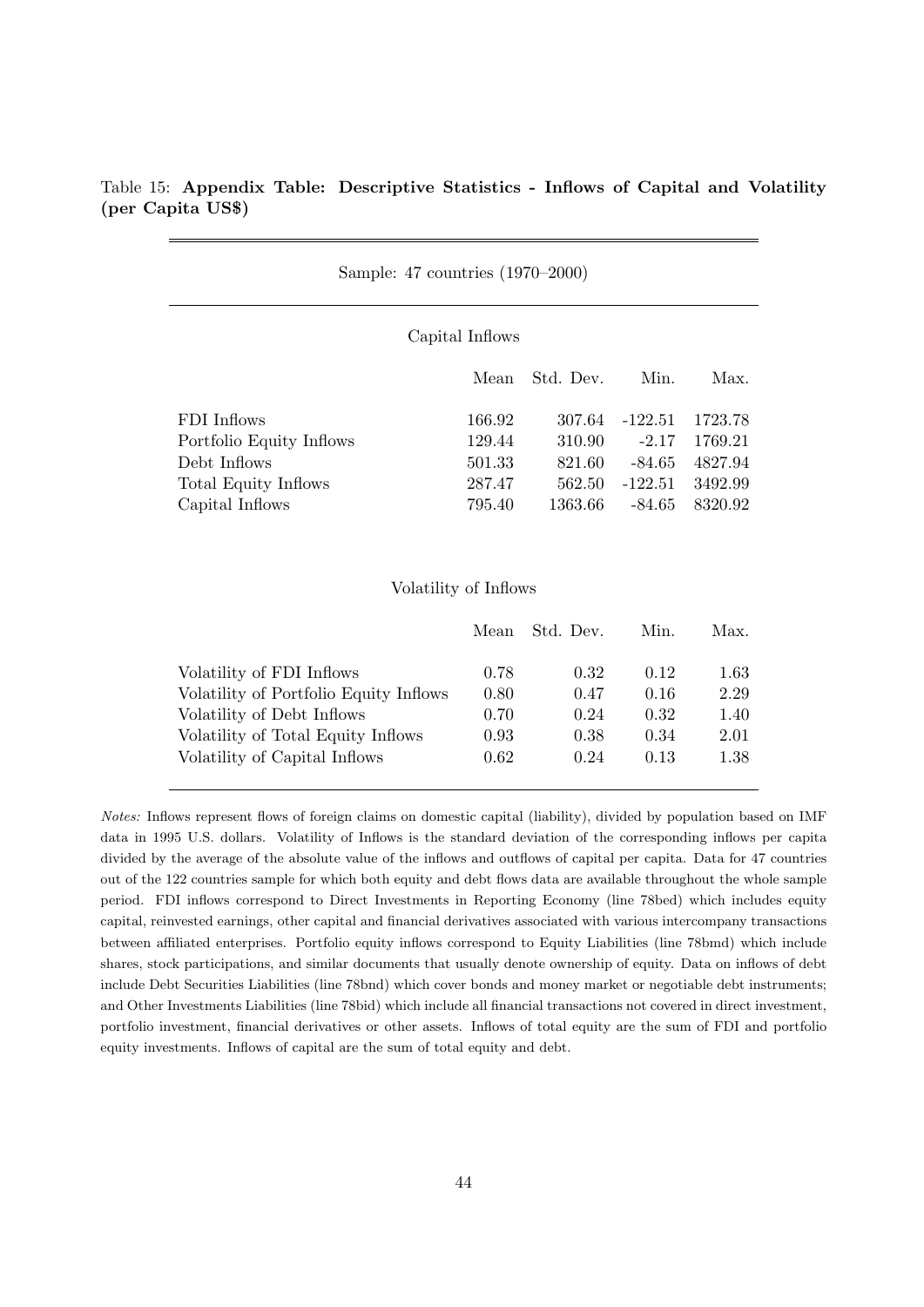

Figure 1: **Capital Inflows per Capita by Type of Flow, 1970-2000**

*Notes* : Inflows represent inflows of FDI, portfolio equity investment, and debt divided by population based on IMF data in 1995 US\$. FDI data are available for 72 countries, portfolio data for 68 countries and debt data for 122 countries. Inflows represent flows of foreign claims on domestic capital (liability). FDI inflows correspond to Direct Investment in Reporting Economy (line 78bed) which includes equity capital, reinvested earnings, other capital and financial derivatives associated with various intercompany transactions between affiliated enterprises. Portfolio equity inflows correspond to Equity Liabilities (line 78bmd), which includes shares, stock participations, and similar documents that usually denote ownership of equity. Data on inflows of debt include Debt Securities Liabilities (line 78bnd) which include bonds, notes, and money market, or negotiable debt instruments; and Other Investment Liabilities (line 78bid) which include all financial transactions not covered by direct investment, portfolio investment, financial derivatives, or other assets.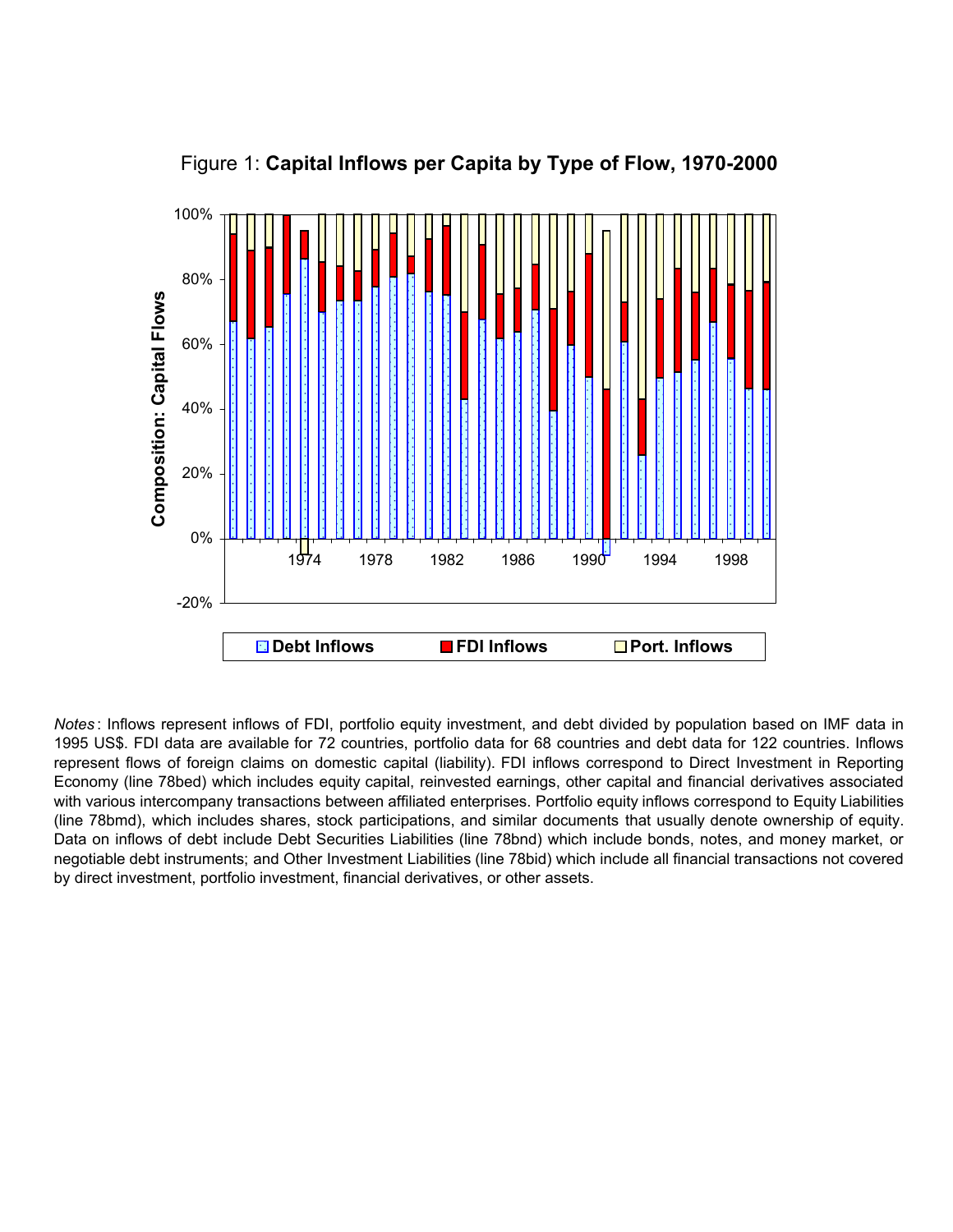

Figure 2: **Gross Flows per Capita by Type of Flow, 1970-2000**

Notes: Gross flows represent gross flows of FDI, portfolio equity investment, and debt divided by population based on IMF data in 1995 US\$ and correspond to the sum of the absolute value of the flows of assets (outflows) and liabilities (inflows). FDI data are available for 72 countries, portfolio data for 68 countries and debt data for 122 countries. FDI assets and liabilities correspond respectively to Direct Investment Abroad (line 78bdd) and Direct Investment in Reporting Economy (line 78bed) and include equity capital, reinvested earnings, other capital, and financial derivatives associated with various intercompany transactions between affiliated enterprises. Portfolio Equity Investment assets and liabilities correspond to Equity Securities Assets (line 78bkd) and Equity Securities Liabilities (line 78bmd) and include shares, stock participations, and similar documents that usually denote ownership of equity. Debt assets and liabilities include Debt Security Assets (line 78bld) and Debt Security Liabilities (line 78bnd) which include bonds and money market or negotiable debt instruments; and other investment assets (line 78bhd) and other investment liabilities (line 78bid) which include all financial transactions not covered by direct investment, portfolio investment, financial derivatives, or other assets.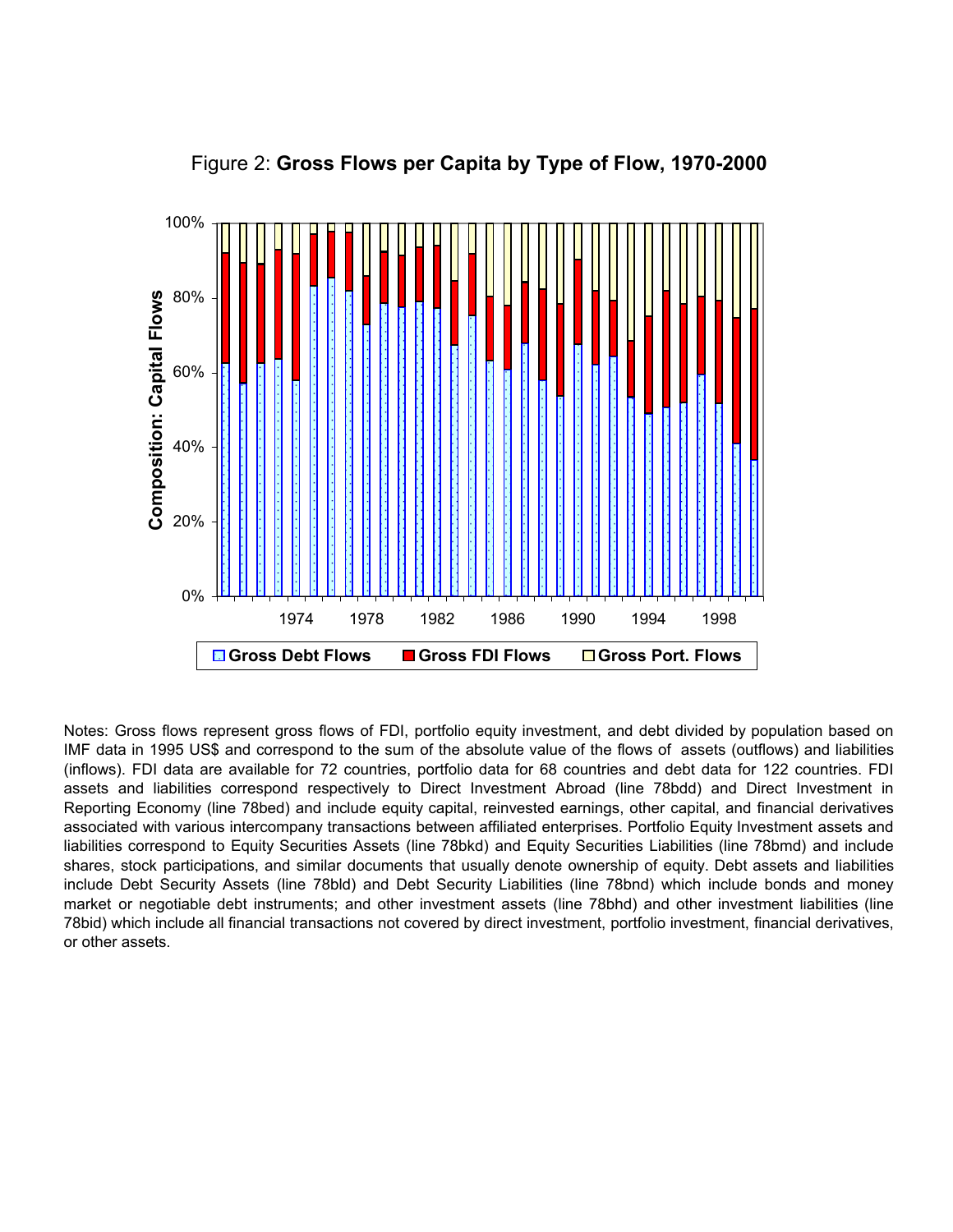



*Notes* : Flows represent flows of FDI divided by population based on IMF data in 1995 US\$. Data are for 72 countries. Inflows represent flows of foreign claims on domestic capital (liability). Net flows are calculated as the difference between corresponding inflows (liabilities) and outflows (assets). Gross flows correspond to the sum of the absolute value of the flows of assets and liabilities. FDI assets and liabilities correspond, respectively, to Direct Investment Abroad (line 78bdd) and Direct Investment in Reporting Economy (line 78bed) and include equity capital, reinvested earnings, other capital, and financial derivatives associated with various intercompany transactions between affiliated enterprises.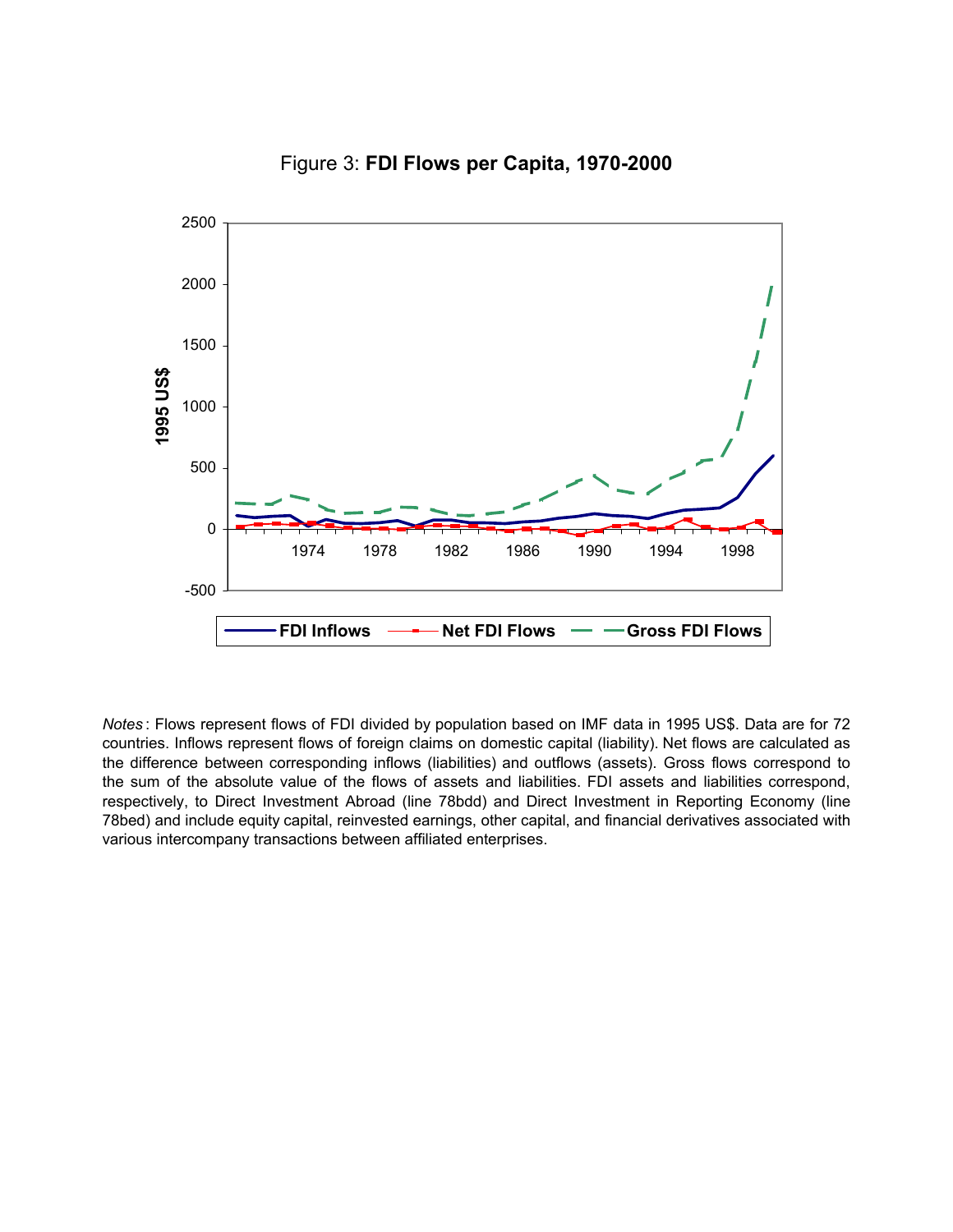

Figure 4: **Portfolio Flows per Capita, 1970-2000**

*Notes* : Flows represent flows of portfolio equity investment divided by population based on IMF data in 1995 US\$. Data are for 68 countries. Inflows represent flows of foreign claims on domestic capital (liability). Net flows are calculated as the difference between corresponding inflows (liabilities) and outflows (assets). Gross flows correspond to the sum of the absolute value of the flows of assets and liabilities. Portfolio Equity Investment assets and liabilities correspond, respectively, to Equity Securities Assets (line 78bkd) and Equity Securities Liabilities (line 78bmd) and include shares, stock participations, and similar documents that usually denote ownership of equity.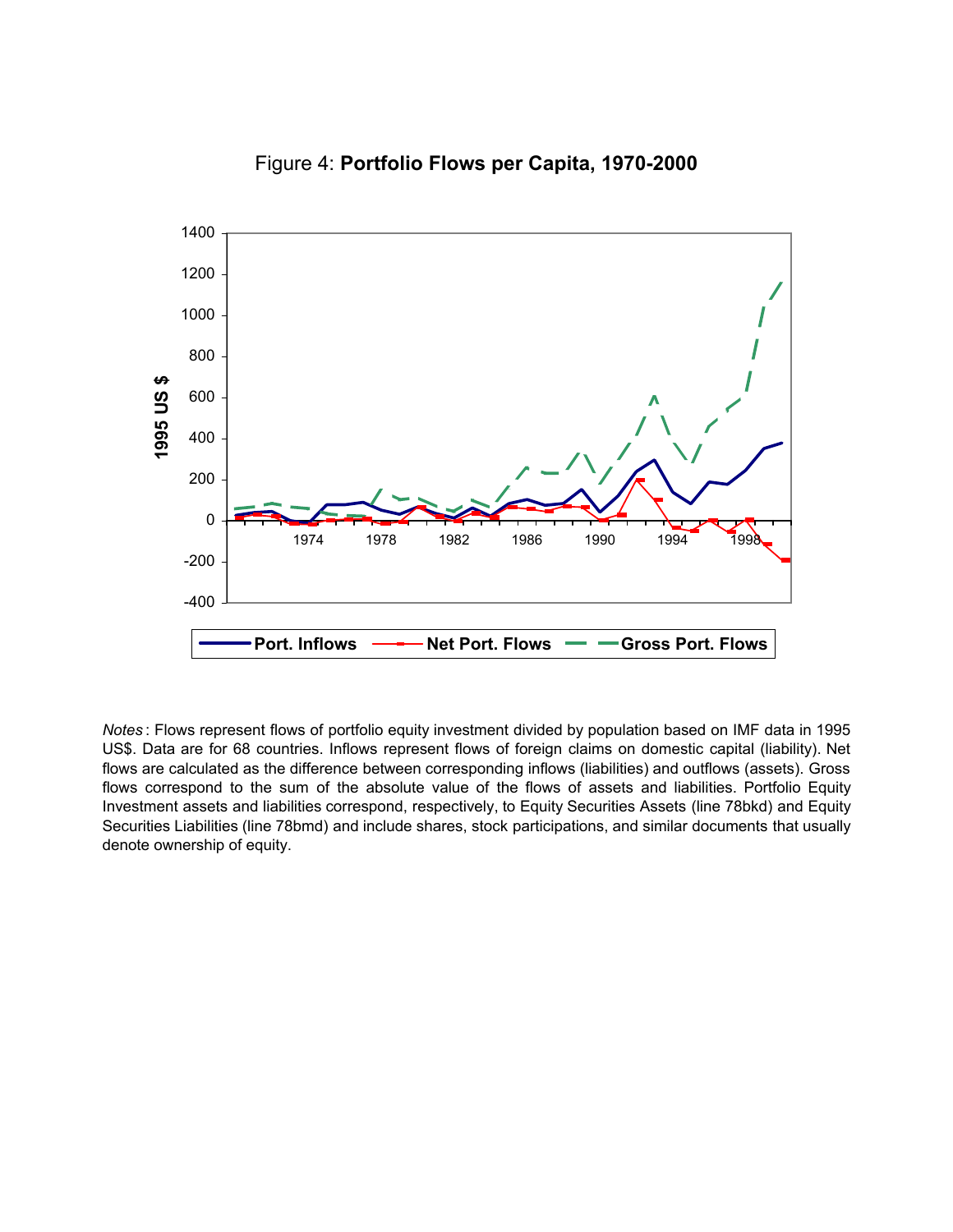

Figure 5: **Debt Flows per Capita, 1970-2000**

*Notes* : Flows represent flows of debt divided by population based on IMF data in 1995 US\$. Data are for 122 countries. Inflows represent flows of foreign claims on domestic capital (liability). Net flows are calculated as the difference between corresponding inflows (liability) and outflows (asset). Gross flows correspond to the sum of the absolute value of the flows of assets and liabilities. Debt assets and liabilities include respectively Debt Securities Assets (line 78bld) and Debt Securities Liabilities (line 78bnd) which cover bonds, notes, and money market or negotiable debt instruments; and Other Investment Assets (line 78bhd); and Other Investment Liabilities (line 78bid) which include all financial transactions not covered by direct investment, portfolio investment, financial derivatives, or other assets.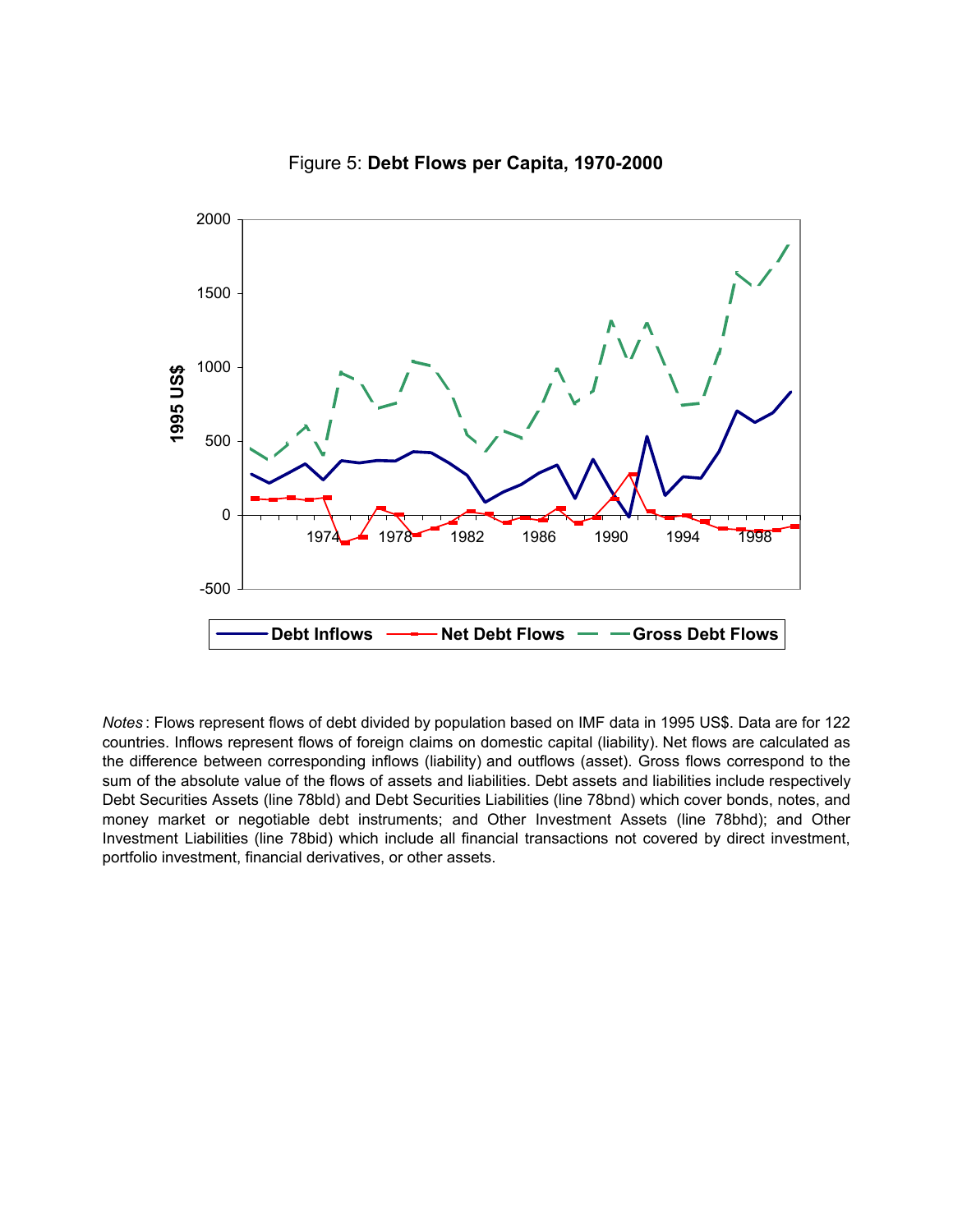

Figure 6a: **Equity Inflows to Rich and Poor Countries, 1970-2000**

*Notes* : Inflows represent inflows of equity (FDI and portfolio equity investment) divided by population based on IMF data in 1995 US\$. Data are for 72 countries and averaged over 5 year periods. FDI inflows correspond to Direct Investment in Reporting Economy (line 78bed) which includes equity capital, reinvested earnings, other capital, and financial derivatives associated with various intercompany transactions between affiliated enterprises. Portfolio equity inflows correspond to Equity Liabilities (line 78bmd) which includes shares, stock participations, and similar documents that usually denote ownership of equity. Rich countries denote highincome OECD countries; poor countries denote the remaining ones.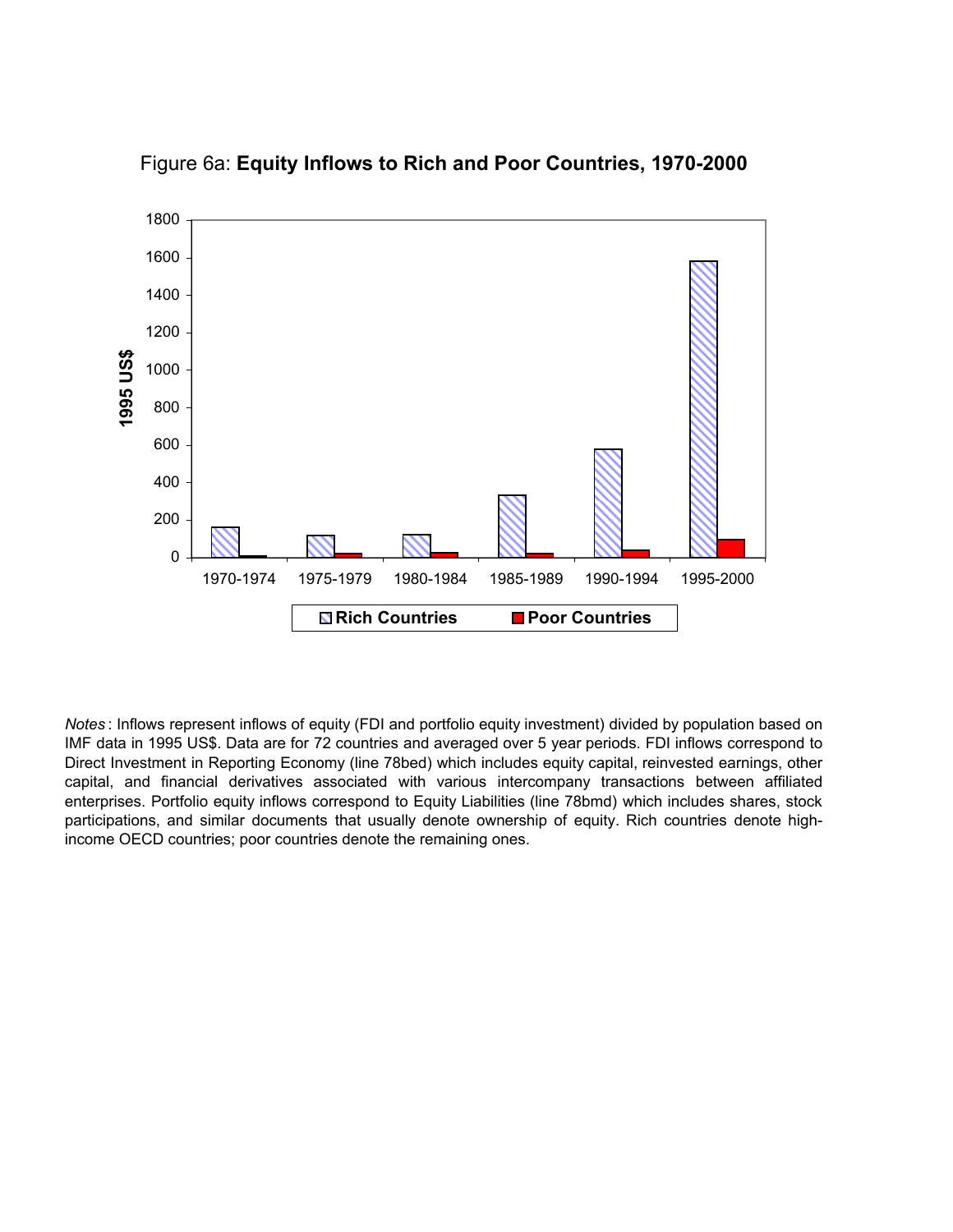

## Figure 6b: **Ratio of Equity Inflows to Total Capital Inflows to Rich and Poor Countries, 1970-2000**

Notes: Inflows represent inflows of equity (FDI and portfolio equity investment) to total inflows (equity plus debt), divided by population based on IMF data in 1995 US\$. Data are for 72 countries for which equity data are available averaged over 5 year periods. FDI inflows correspond to Direct Inv. in Reporting Econ. (line 78bed) which includes equity capital, reinvested earnings, other capital, and financial derivatives associated with various intercompany transactions between affiliated enterprises. Portfolio equity inflows correspond to Equity Liabilities (line 78bmd) which cover shares, stock participations, and similar documents that usually denote ownership of equity. Data on inflows of debt include Debt Securities Liabilities (line 78bnd) which cover bonds or negotiable debt instruments; and Other Investment Liabilities (line 78bid) which include all financial transactions not covered in direct investment., portfolio investment, financial derivatives, or other assets. Rich countries denote high-income OECD countries; poor countries denote the remaining ones.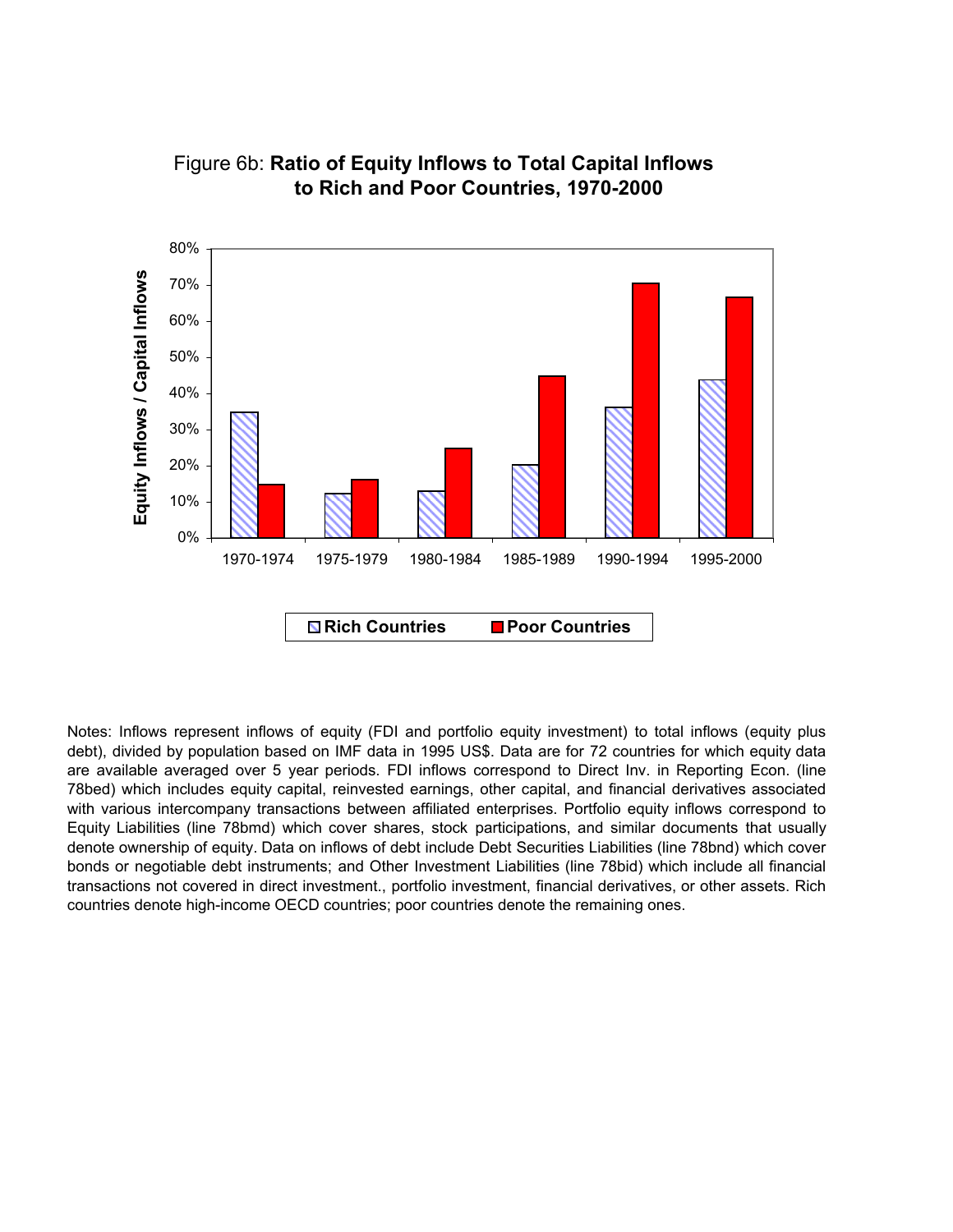

Figure 7**: Regression of Inflows of Capital per Capita on Institutional Quality after Controlling for Other** 

Notes: We first regressed the inflows of capital per capita on the regressors other than institutional quality and took the residuals, which we then regressed on the residuals from a regression of institutional quality on the other regressors (including a constant in both regressions). The coefficient on institutional quality is then exactly the same as the coefficient in the multiple regression. We plot the first set of residuals against the second set in the figure.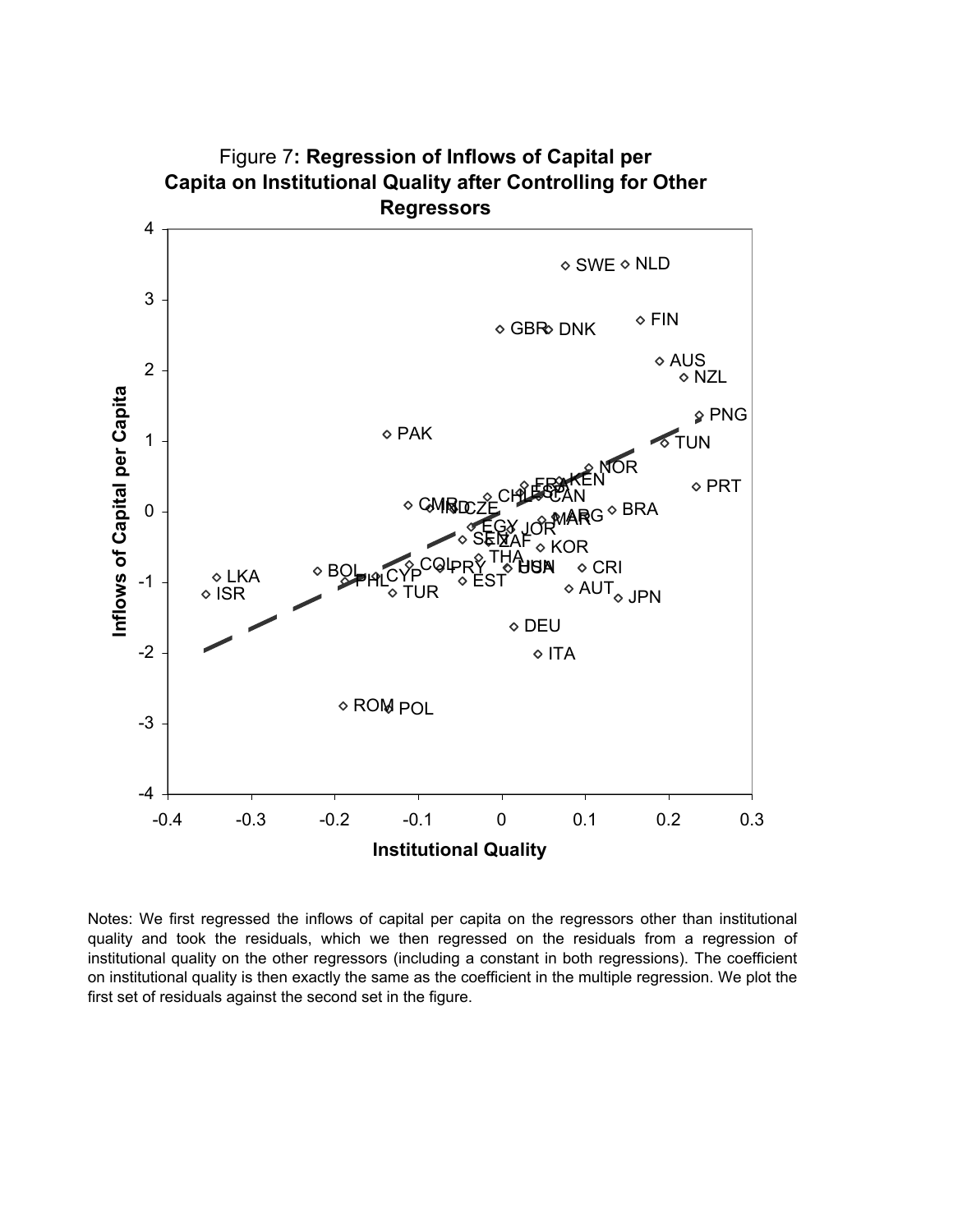

Figure 8: **Regression of Inflows of Capital per Capita on French Legal Origin Controlling for Other** 

Notes: We first regressed the inflows of capital per capita on the regressors other than French legal origin and took the residuals, which we then regressed on the residuals from a regression of French legal origin on the other regressors (including a constant in both regressions). The coefficient on the French legal origin is then exactly the same as the coefficient in the multiple regression. We plot the first set of residuals against the second set in the figure.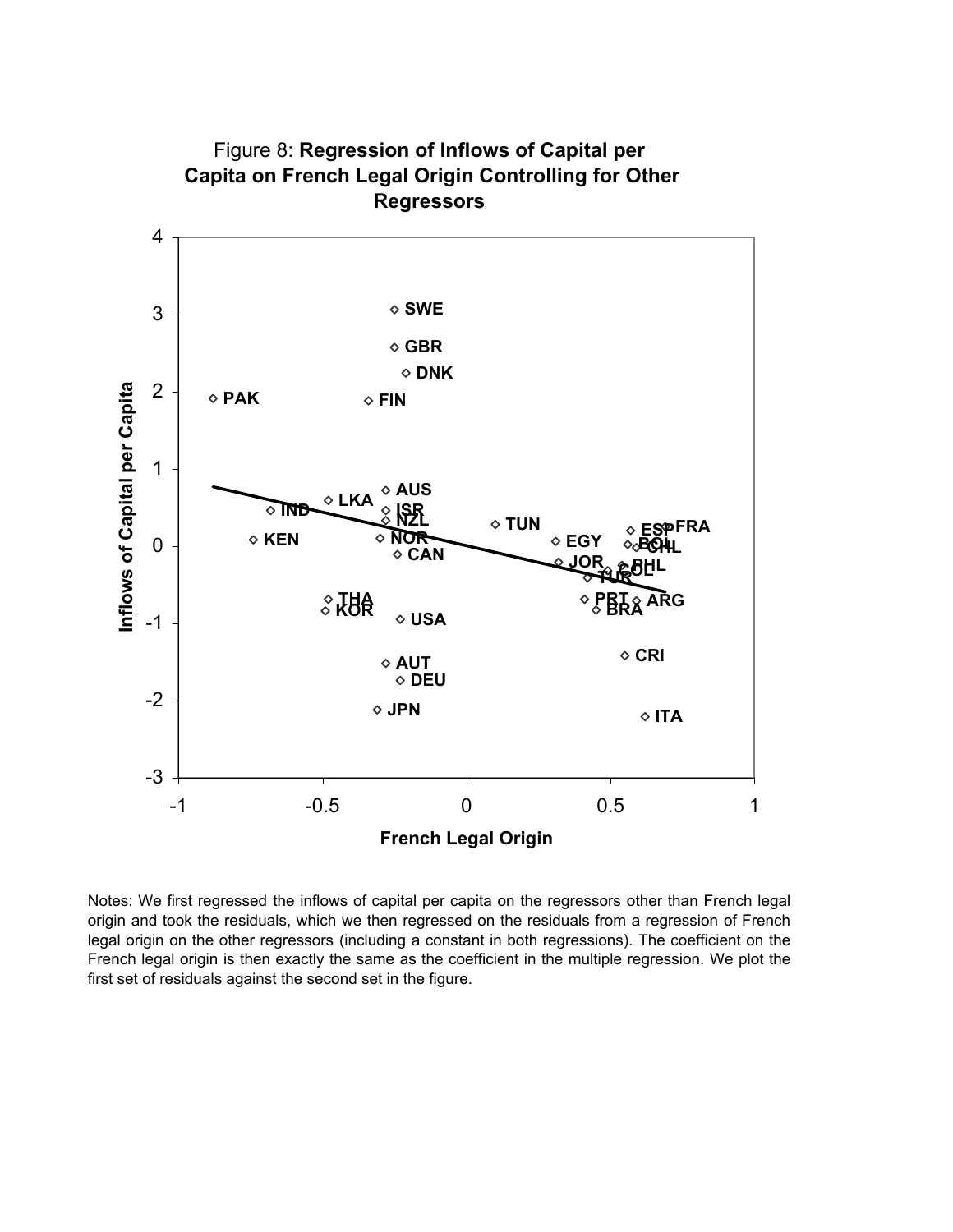

# Figure 9: **Regression of Inflows of Capital per Capita on British Legal Origin Controlling for Other**

Notes: We first regressed the inflows of capital per capita on the regressors other than British legal origin and took the residuals, which we then regressed on the residuals from a regression of British legal origin on the other regressors (including a constant in both regressions). The coefficient on the British legal origin is then exactly the same as the coefficient in the multiple regression. We plot the first set of residuals against the second set in the figure.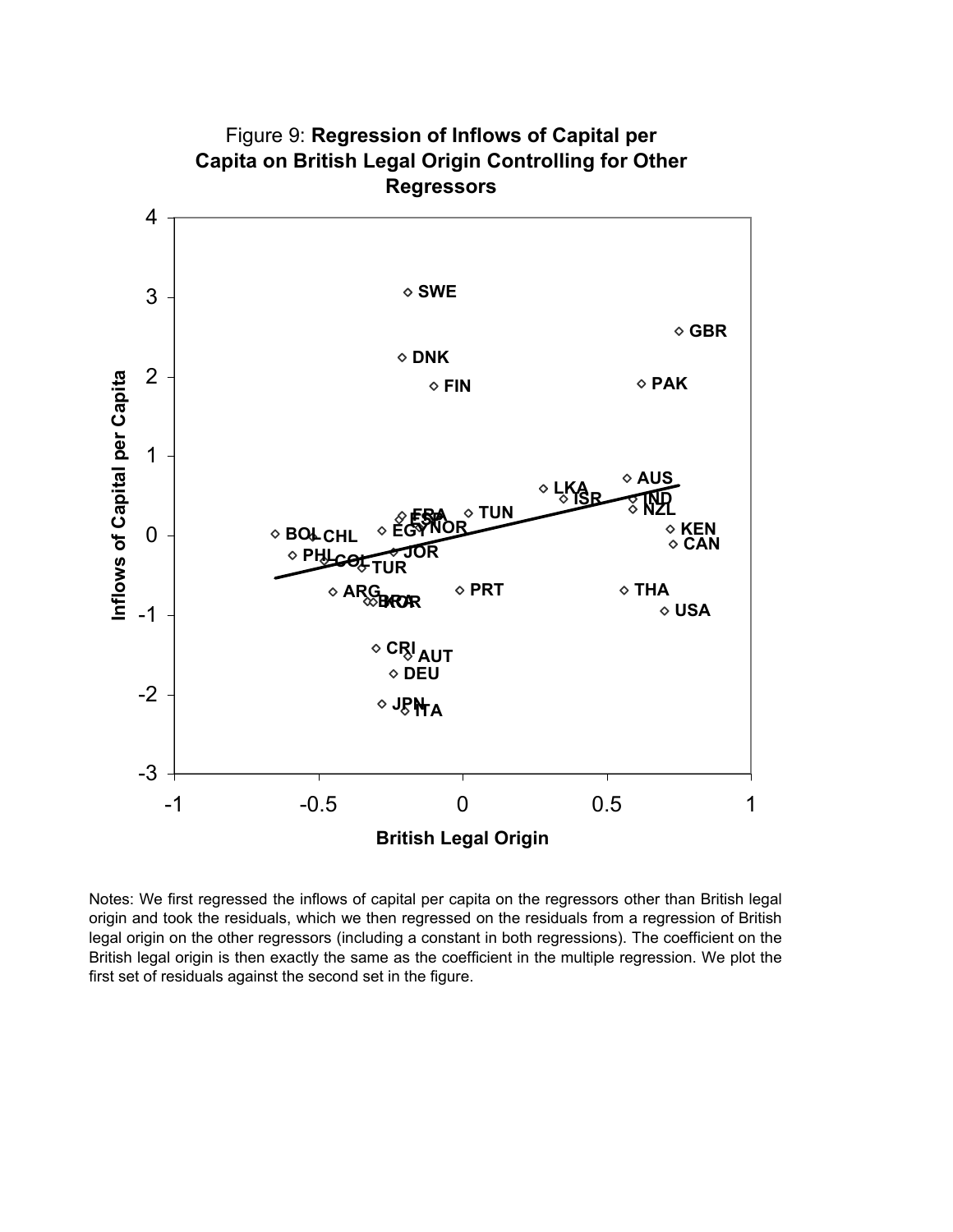

## Figure 10: **Evolution of Institutional Quality (Average of 47 Countries)**

Notes: Institutional Quality Index is a composite political safety index, which is the sum of all the rating components from International Country Risk Guide (ICRG). The components are as follows: Government stability is defined as the government's ability to carry out its declared programs and its ability to stay in office. It ranges from 0 to12. Internal conflict is defined as the political violence in the country and its actual or potential impact on governance. It ranges from 0 to 12. External conflict is the risk to the incumbent government from foreign action, ranging from non-violent external pressure to violent external pressure. It ranges from 0 to 12. No-corruption is an index of the degree of the non-corruption within the political system. It ranges from 0 to 6. Militarized politics is the degree of protection from the military involvement in politics. It ranges from 0 to 6. A religious tension is the degree of the protection from religious tensions in the society. It ranges from 0 to 6. The law component of the law and order index is an assessment of the strength and impartiality of the legal system; the order component is the assessment of the popular observance of the law. It ranges from 0 to 6. Ethnic tensions are the degree of protection from the tensions attributable to racial, nationality or language divisions in the society. It ranges from 0 to 12. Democratic Accountability ranges from 0 to 6, where a higher score represents stable democracies and lower scores represents autocracies. Bureaucratic Quality ranges from 0 to 4 and represents institutional strength and quality of the bureaucracy.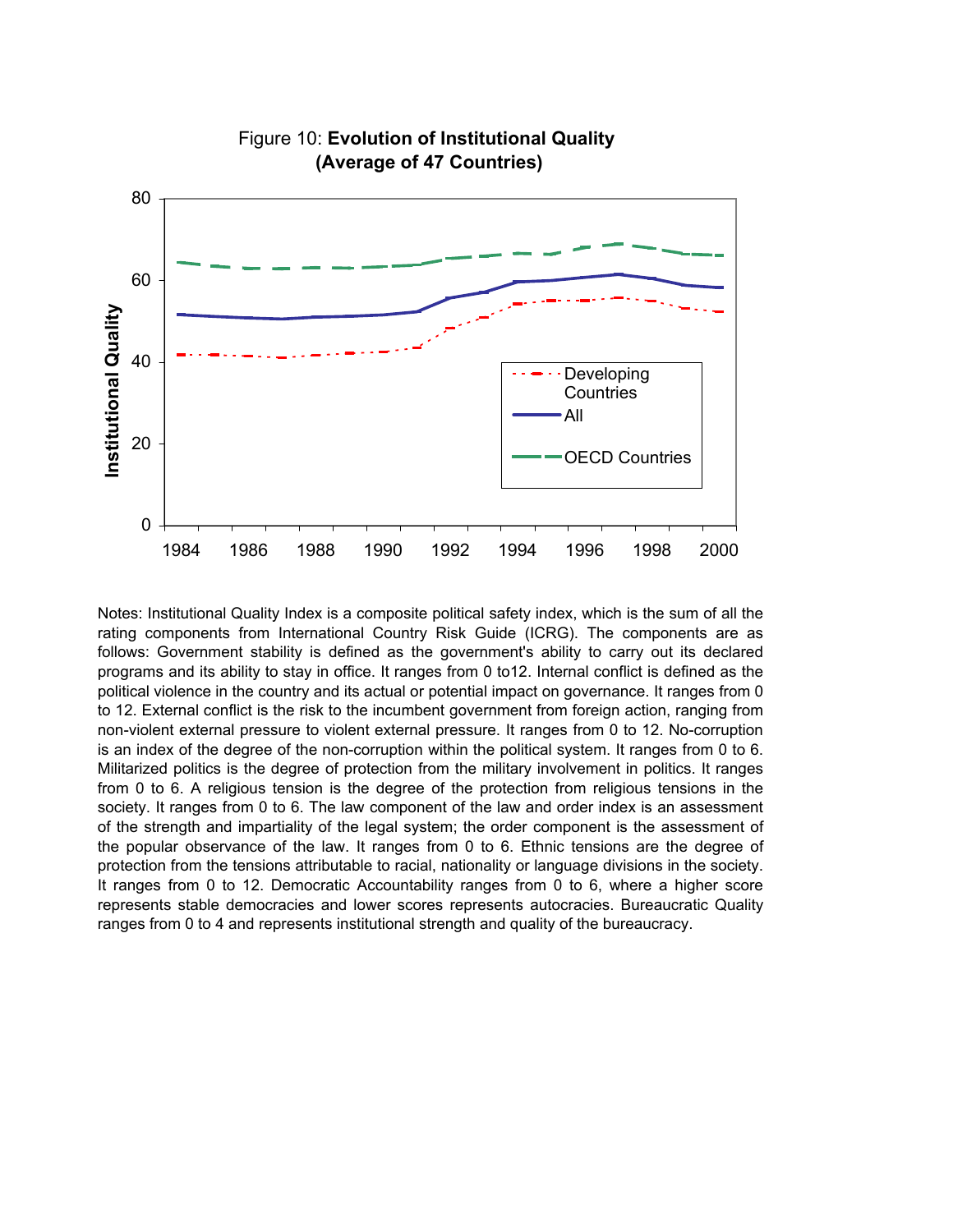

Figure 11: **Regression of Volatility of Inflows of Capital per Capita on Institutions Controlling for Other Regressors**

Notes: We first regressed the volatilitly of inflows of capital per capita on the regressors other than institutional quality and took the residuals, which we then regressed on the residuals from a regression of institutional quality on the other regressors (including a constant in both regressions). The coefficient on the institutional quality is then exactly the same as the coefficient in the multiple regression. We plot the first set of residuals against the second set.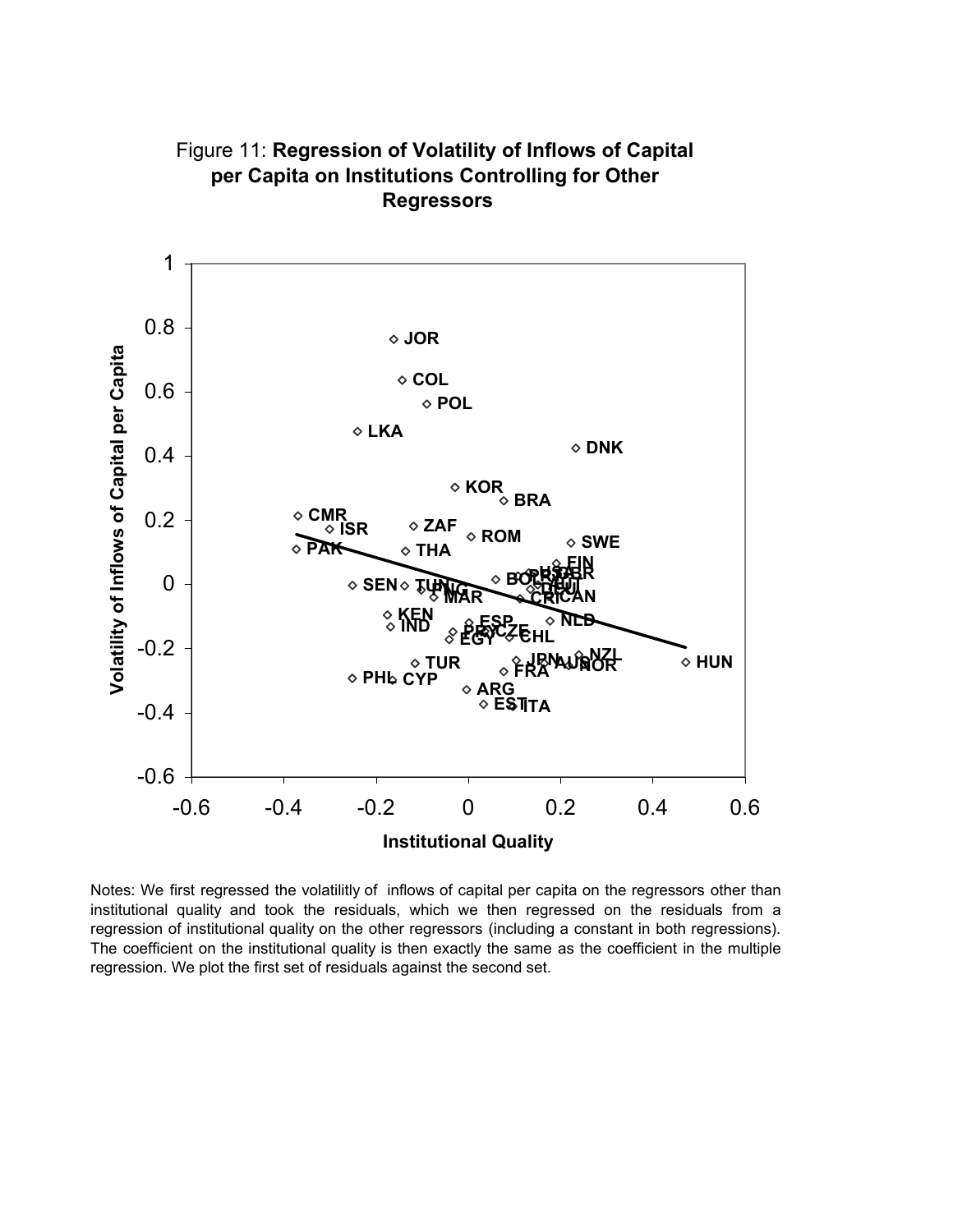

Figure 12: **Regression of Volatility of Inflows of Capital per Capita on Inflation Volatility Controlling for Other Regressors**

Notes: We first regressed the volatility of inflows of capital per capita on the regressors other than inflation volatility and took the residuals, which we then regressed on the residuals from a regression of inflation volatility on the other regressors (including a constant in both regressions). The coefficient on inflation volatility is then exactly the same as the coefficient in the multiple regression. We plot the first set of residuals against the second set in the figure.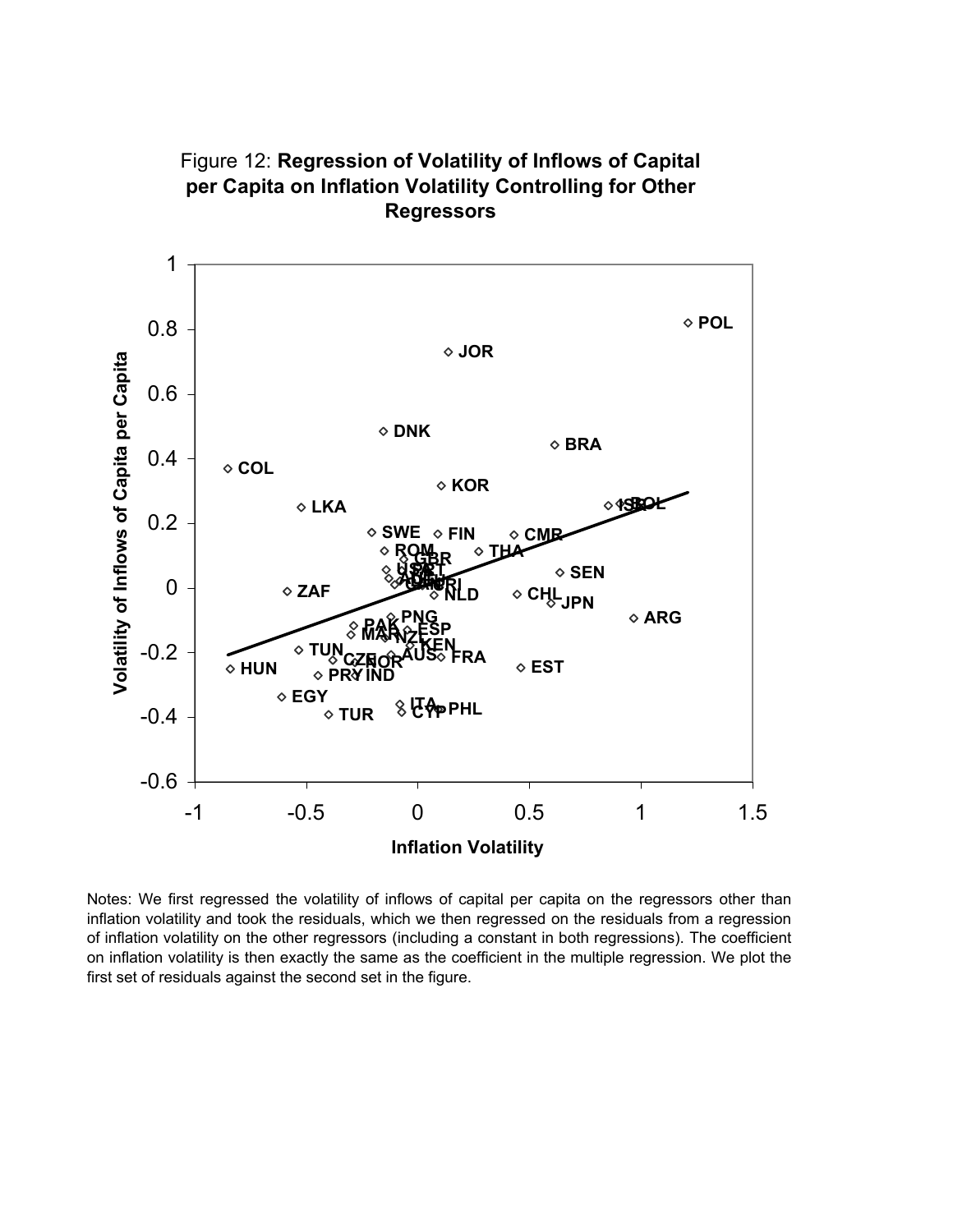

Figure 13: **Regression of Volatility of Inflows of Capital per Capita on Bank Credit Controlling for Other Regressors**

Notes: We first regressed the volatility of inflows of capital per capita on the regressors other than bank credit and took the residuals, which we then regressed on the residuals from a regression of bank credit on the other regressors (including a constant in both regressions). The coefficient on the bank credit is then exactly the same as the coefficient in the multiple regression. We plot the first set of residuals against the second set in the figure.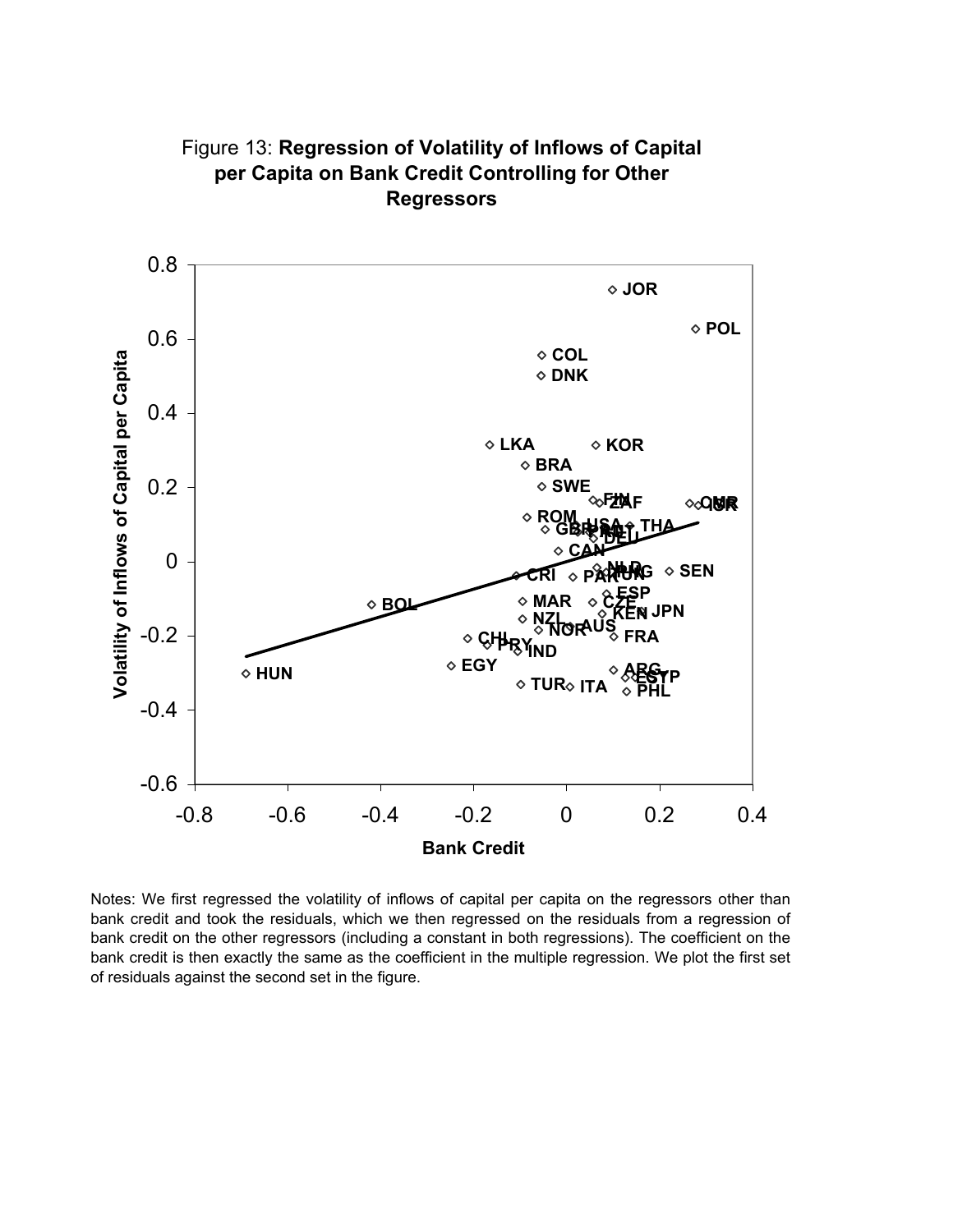

Figure 14: **Regression of Volatility (deviation from the trend) of Inflows of Capital per Capita on Institutions Controlling for Other Regressors** 

Notes: We first regressed the volatility of net inflows of capital per capita on the regressors other than institutional quality and took the residuals, which we then regressed on the residuals from a regression of institutional quality on the other regressors (including a constant in both regressions). The coefficient on the institutional quality then exactly the same as the coefficient in the multiple regression. We plot the first set of residuals against the second set in the figure.